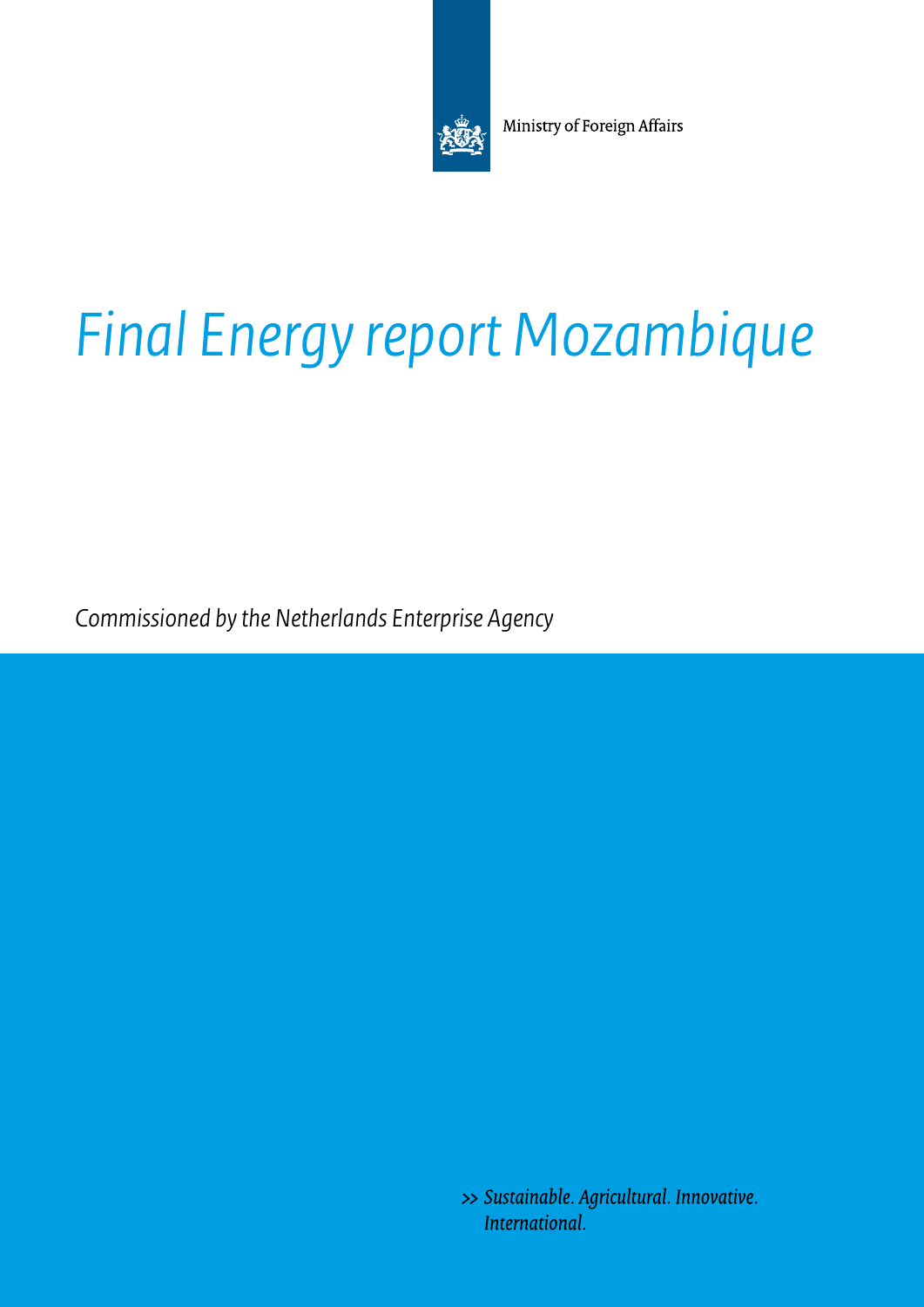## Report Mozambique



Author: Kees Mokveld & Steven von Eije (RVO.nl) Date: 30-7-2018 Version: 6 (final) RVO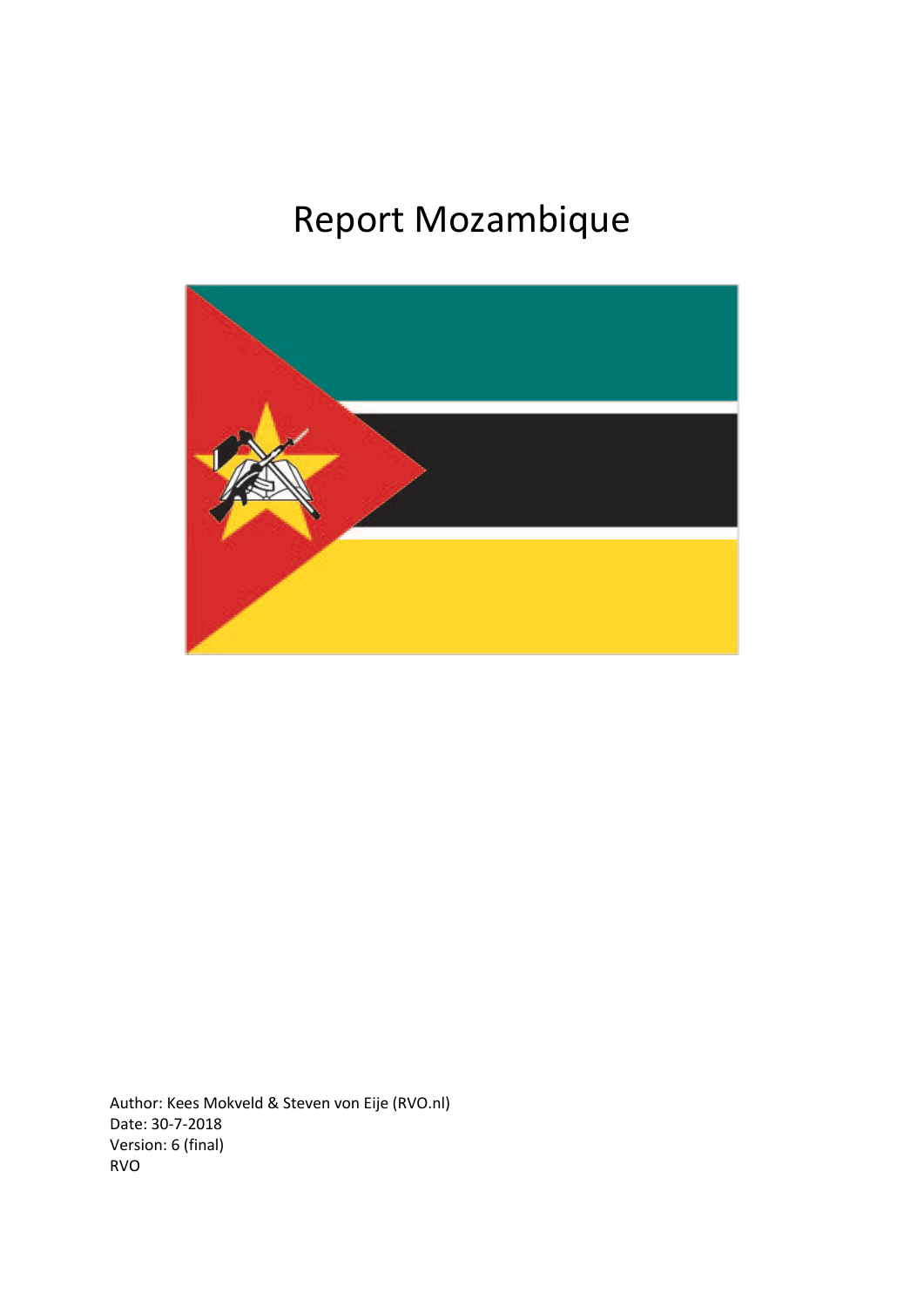| 1.             |  |
|----------------|--|
| 2.             |  |
| 3.             |  |
| 4.             |  |
| 5.             |  |
| 6.             |  |
| 7 <sub>1</sub> |  |
| 8.             |  |
| 9.             |  |
| 10.            |  |
| 11.            |  |
|                |  |
|                |  |

#### **Disclaimer**

 This document is based on information which is publicly available on the internet. The used publications and websites are mentioned in the Annex 1 of this document.

The information is checked with other sources. The information in Chapter 7 is based on interviews with several experts.

No rights can be derived from the information provided in this report and the statements in the report remain the responsibility of the authors and do not necessarily reflect the position of the Dutch Government.

While the Netherlands Enterprise Agency has exercised the utmost care in the editing and redaction of this report, it must disclaim all responsibility and liability for any and all possible oversights with regard to content completeness.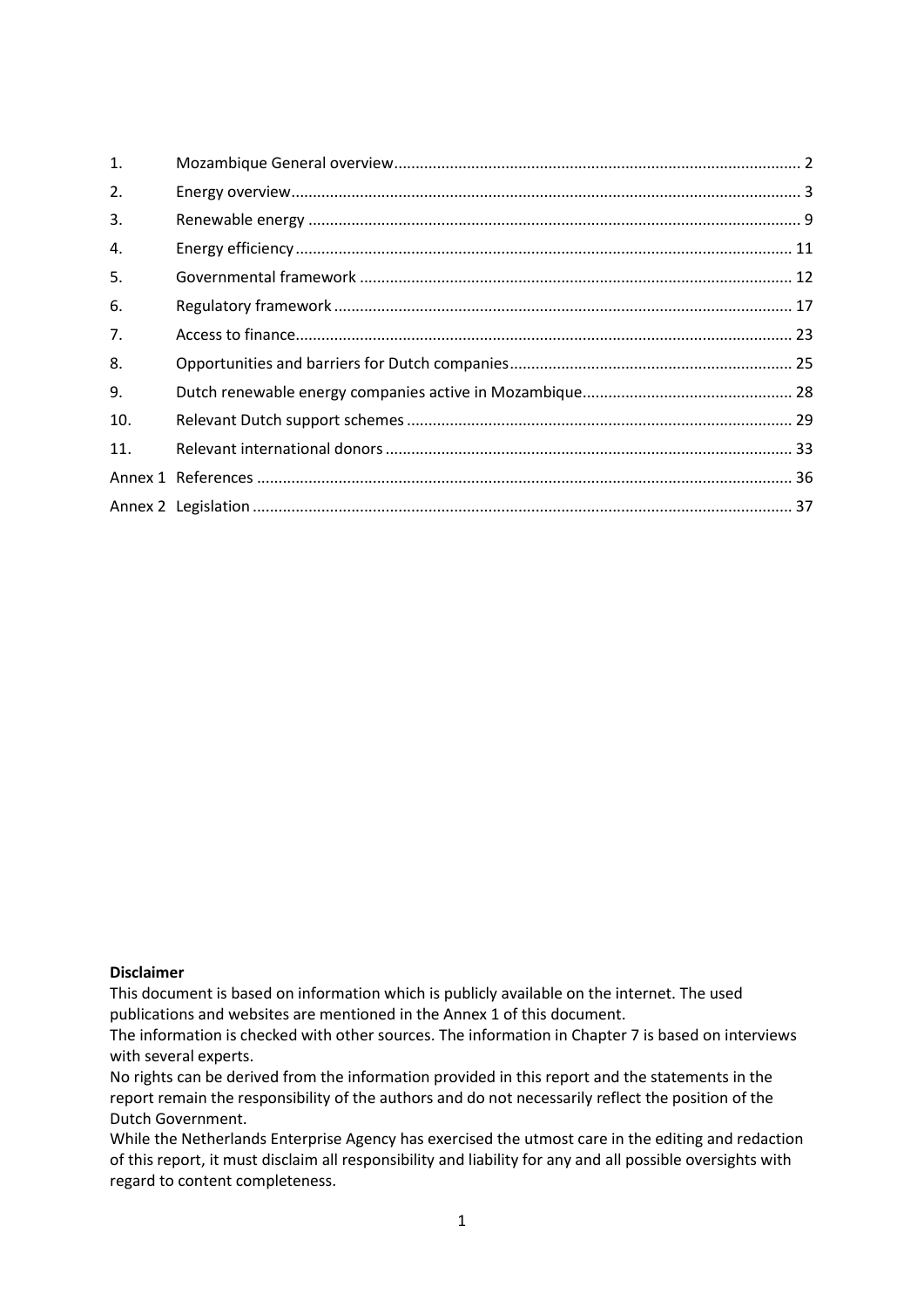## <span id="page-3-0"></span>**1. Mozambique General overview**





| Official name                       | Republic of Mozambique                                                                                                                                       |
|-------------------------------------|--------------------------------------------------------------------------------------------------------------------------------------------------------------|
| Area $(km2)$                        | 799.380 (19x Nederland)                                                                                                                                      |
| Land Area ( $km^2$ )                | 786.380 (23 x Nederland)                                                                                                                                     |
| Population                          | 26.573.706 (1,6 x Nederland)                                                                                                                                 |
| GDP per capita (2016 est) (WB)      | \$382                                                                                                                                                        |
| Agriculture                         | cotton, cashew nuts, sugarcane, tea, cassava (manioc,<br>tapioca), corn, coconuts, sisal, citrus and tropical fruits,<br>potatoes, sunflowers; beef, poultry |
| Industry                            | aluminium, petroleum products, chemicals (fertilizer,<br>soap, paints), textiles, cement, glass, asbestos,<br>tobacco, food, beverages                       |
| $CO2$ emissions (t $CO2/capita$ )   | 0.18                                                                                                                                                         |
| Price of electricity (US cents/kWh) | 8.9                                                                                                                                                          |

Source: CIA Factbook, World Bank and [Doingbusiness.org](http:Doingbusiness.org)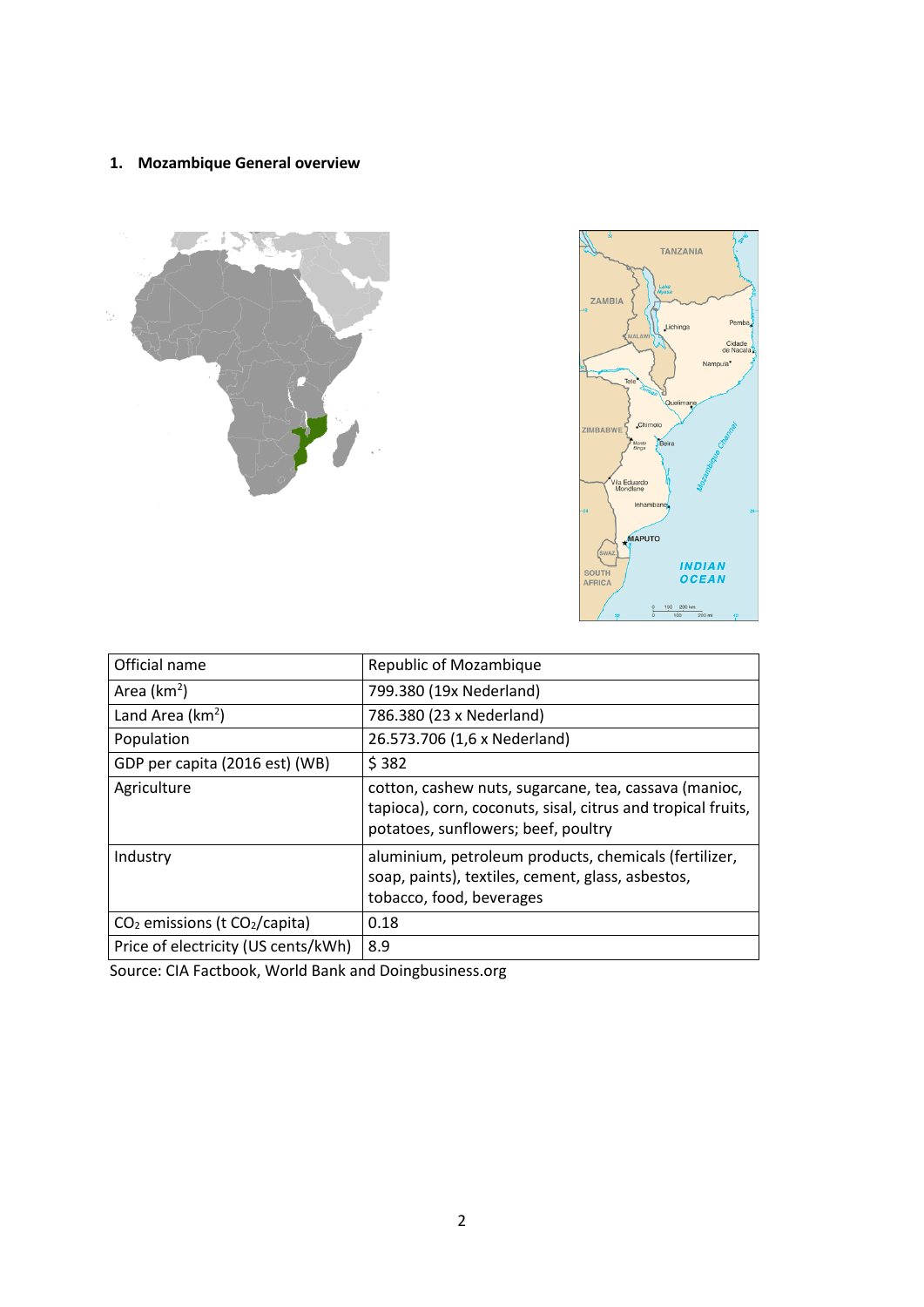#### <span id="page-4-0"></span>**2. Energy overview**

#### **Overview of the energy sector/General description**

Mozambique's power sector consists predominantly of hydro-electric power generation. However, this mix can be expected to change in the future following large discoveries of coal reserves and offshore natural gas. [\[5\]](#page-37-1)

 There are exploitable reserves of natural gas that might be as high as 3 trillion cubic feet. Natural gas Mozambique has large reserves of coal. Total coal reserves are estimated to be about 3 billion tons. is exported to South Africa via a pipeline. [[3](#page-37-1)]

Mozambique's electricity is largely utilized for exports to neighbouring South Africa and Zimbabwe via the Southern African Power Pool (SAPP). [\[1\]](#page-37-1)

Nearly all of Mozambique's electricity is produced by the Cahora Bassa Dam, built and completed before independence. Some 60% of Cahora Bassa electricity is used by the Mozal aluminium plant, 30% is a net export to South Africa and, to a lesser extent, Zimbabwe, and the rest used in Mozambique. However, there is no direct line within Mozambique to the main consumption center, the Maputo province. The main line goes through South Africa. [\[3\]](#page-37-1)

Energy demand is growing considerably, at an average annual rate around 7-8% per year. The electric supply is not consistent and there are blackouts. It is reported to be one of the reasons for the failure of some industries, particularly the clothing industry. All businesses, except Mozal, are constrained by very high electricity costs. In addition, service is unreliable and available only 60–70% of the time. As a result, many businesses and individuals purchase small fuel generators, which add to investment costs and pollution. [\[3\]](#page-37-1)

Several hydro-generation projects are designed or in the feasibility phase. A major thermal plant project of 600 MW in phase I, to be upgraded to 2,400 MW in phase 2, is being implemented near the new coal mine of Moatize. [\[3](#page-37-1)]

 to meet current and future demand; and, iii) providing access to electricity to the vast majority of the As per a 2015 World Bank Policy Note, the power sector in Mozambique faces three key challenges: i) providing reliable and efficient electricity supply; ii) expanding generation and transmission capacity population. [\[1\]](#page-37-1)

Agricultural growth and discoveries of coal and natural gas reserves have boosted Mozambique's economy. However, the GDP dropped to 3.3% growth in 2016, down from 6.6% in 2015. It has been mainly affected by the decline on international commodity prices plus the effects of regional drought. In the power sector, aging transmission and distribution networks create capacity constraints and difficulties for maintenance and collection. [\[5\]](#page-37-1)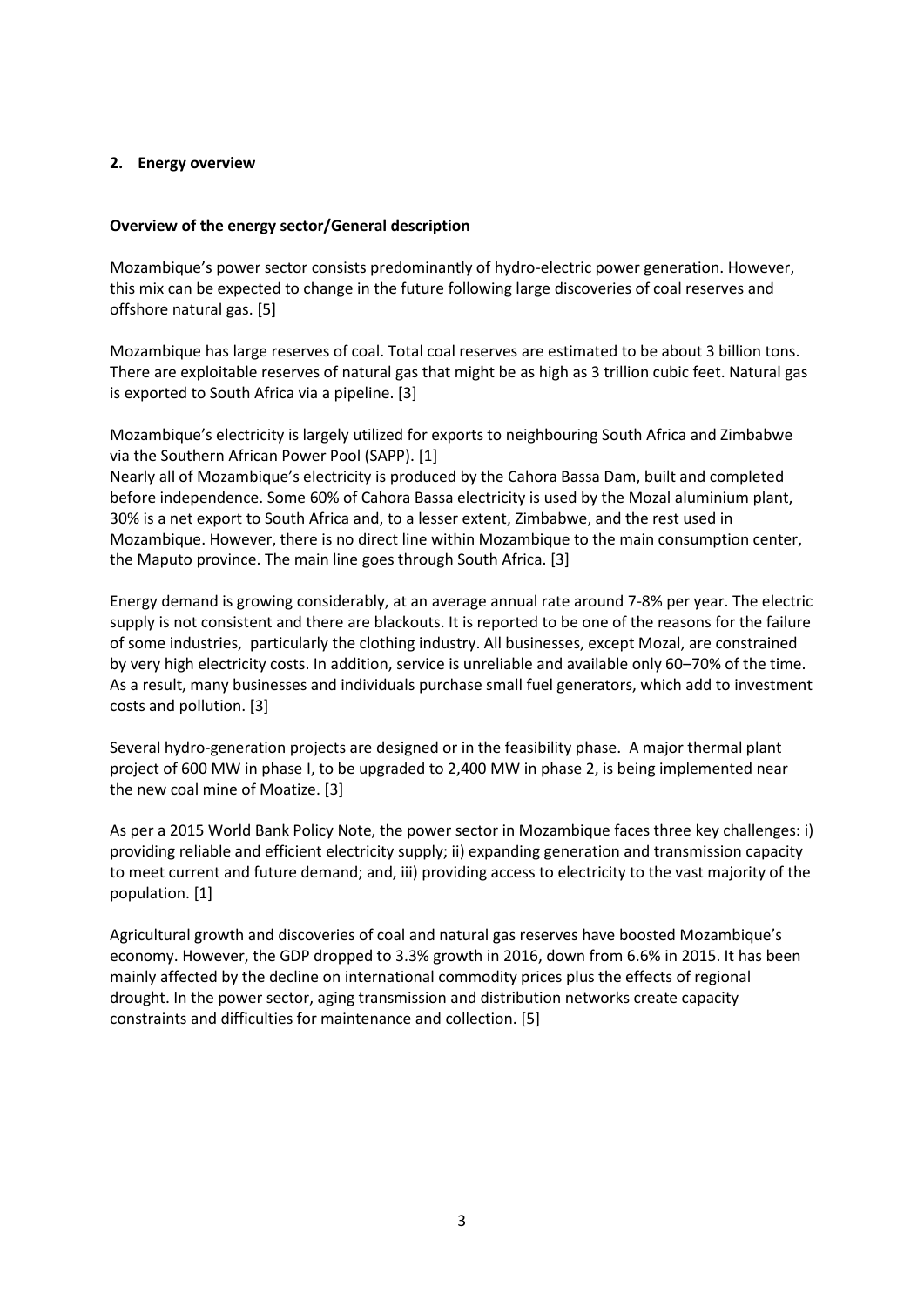### **Primary energy use/Energy supply**

| <b>Total Primary Energy Supply</b> | ktoe   |
|------------------------------------|--------|
| Coal                               | 498    |
| Crude Oil                          |        |
| Oil products                       | 1163   |
| Natural gas                        | 761    |
| Nuclear                            |        |
| Hydro                              | 1480   |
| Geothermal, solar, wind, etc.      |        |
| <b>Biofuels and waste</b>          | 9249   |
| Electricity                        | $-200$ |
| Heat                               |        |
| Total                              | 12951  |

Source IEA Statistics 2015

### **Energy consumption**

| <b>Total final consumption</b> | ktoe  |
|--------------------------------|-------|
| Coal                           |       |
| Crude Oil                      |       |
| Oil products                   | 1122  |
| Natural gas                    | 137   |
| Nuclear                        |       |
| Hydro                          | 0     |
| Geothermal, solar, wind, etc.  |       |
| <b>Biofuels and waste</b>      | 7998  |
| Electricity                    | 1157  |
| Heat                           |       |
| Total                          | 10414 |

Source IEA Statistics 2015

### **Electricity use per sector**

| <b>Final Electricity Consumption</b>  | GWh |       |
|---------------------------------------|-----|-------|
| Industry                              |     | 9426  |
| Transport                             |     |       |
| Residential                           |     | 1654  |
| <b>Commercial and Public Services</b> |     | 702   |
| Agriculture/Forestry                  |     | 30    |
| <b>Fishing</b>                        |     |       |
| Other non-specified                   |     | 1637  |
| <b>Final Electricity Consumption</b>  |     | 13449 |

Source IEA Statistics 2015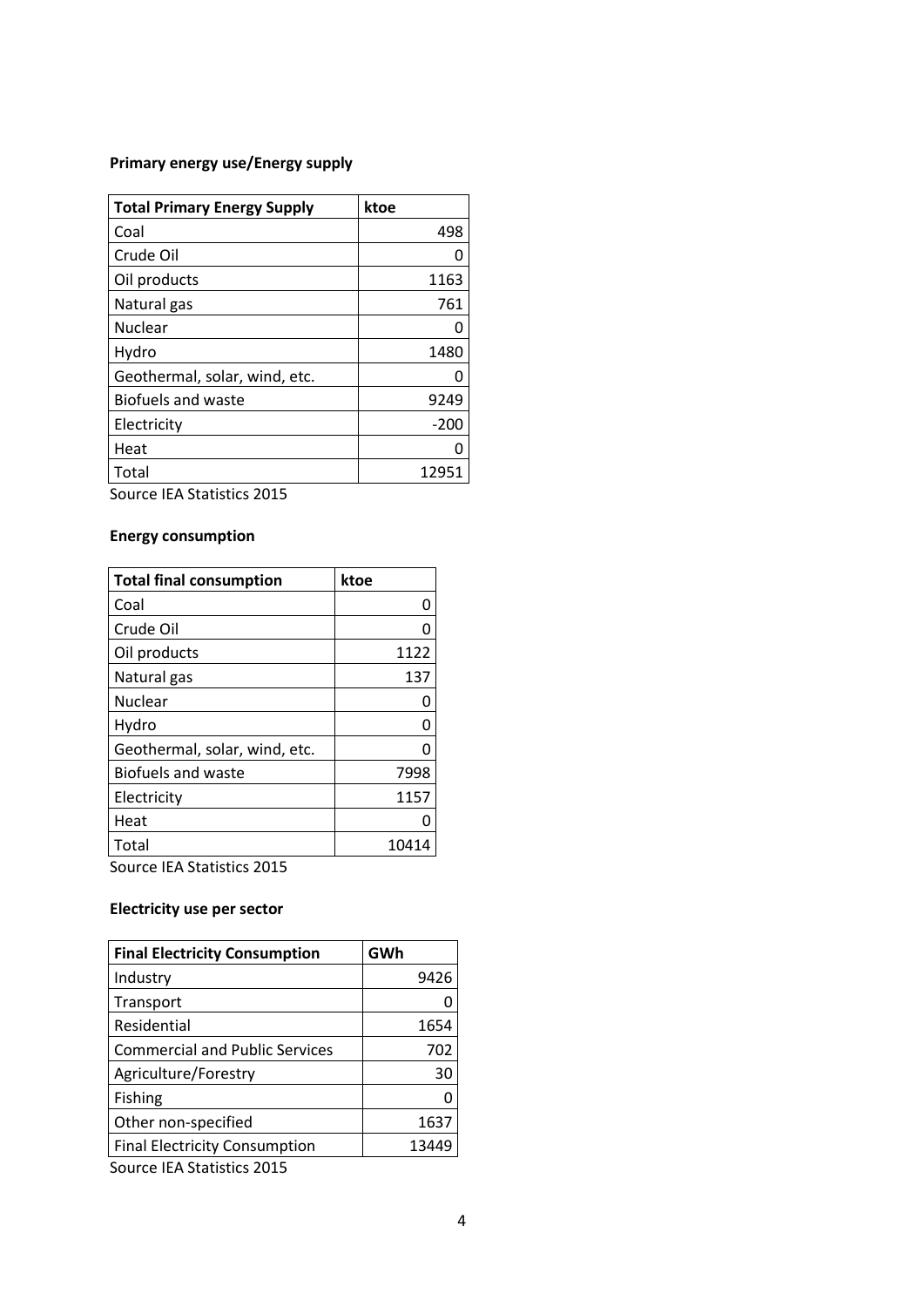#### **Electricity production**

As of 2016, Mozambique's installed generating capacity was 2.6GW, and Cahora Bassa large hydro accounted for 78% of this. The remaining capacity is comprised of thermal plants and small hydro. Due to the country's natural resources, the energy mix is beginning to transform from a strictly hydro mix to a more diversified one. [\[5\]](#page-37-1)

| <b>Electricity production</b>                                                             | GWh   |
|-------------------------------------------------------------------------------------------|-------|
| Coal                                                                                      | ი     |
| Oil                                                                                       | 152   |
| Gas                                                                                       | 2554  |
| Biofuels (solid biofuels)                                                                 |       |
| Waste                                                                                     | N     |
| Nuclear                                                                                   |       |
| Hydro                                                                                     | 17207 |
| Geothermal                                                                                |       |
| Solar PV                                                                                  | n     |
| Solar thermal                                                                             | n     |
| Wind                                                                                      |       |
| Tide                                                                                      |       |
| Other sources                                                                             |       |
| Electricity production                                                                    | 19913 |
| $C = \text{max} \times \text{IFA} \times \text{C++i} \times \text{C-A} \times \text{C-A}$ |       |

Source IEA Statistics 2015

#### **Transmission and distribution**

Power transmission in Mozambique is an especially critical issue for the country for two reasons. First, the large size of the country and its dispersed settlement patterns make dispatching power to the entire population extremely expensive. Secondly, HCB must first export power to Eskom, which in turn sells the power back to southern Mozambique at an increased rate. There are serious technical, financial and national security implications of this. In addition, long-distance dispatching of power wastes a considerable amount of power due to line losses. [[3\]](#page-37-1)

The national grid is largely managed by state-owned utility Electricidade de Moçambique (EdM). A small proportion of the lines are owned by Hidroeléctrica de Cahora Bassa (HCB), the operator of the Cahora Bassa hydroelectric plant, and by Mozambique Transmission Company (MOTRACO), which supplies power to the Mozal aluminium smelter owned by BHP Billiton. The smelter is not supplied by EdM; it imports power directly from ESKOM SA.

The transmission system has developed as three separate systems, although the northern and central systems have some interconnection. The transmission system does not cover all areas of the country, while power to Maputo is re-imported from South Africa's ESKOM, as no direct connection exists from HCB's plant to Maputo. A single transmission line also delivers power to the northeastern region, making power supply vulnerable to outages on the line.[1]

The EdM transmission system comprises three regions:

 Songo substation to Nampula and continuing at 110 kV to the town of Nacala. A separate 220 The northern region has a 220 kV transmission system covering about 1,000 km from the kV system (operated at 110 kV) extends from Tete, linking with the central region at Chibata.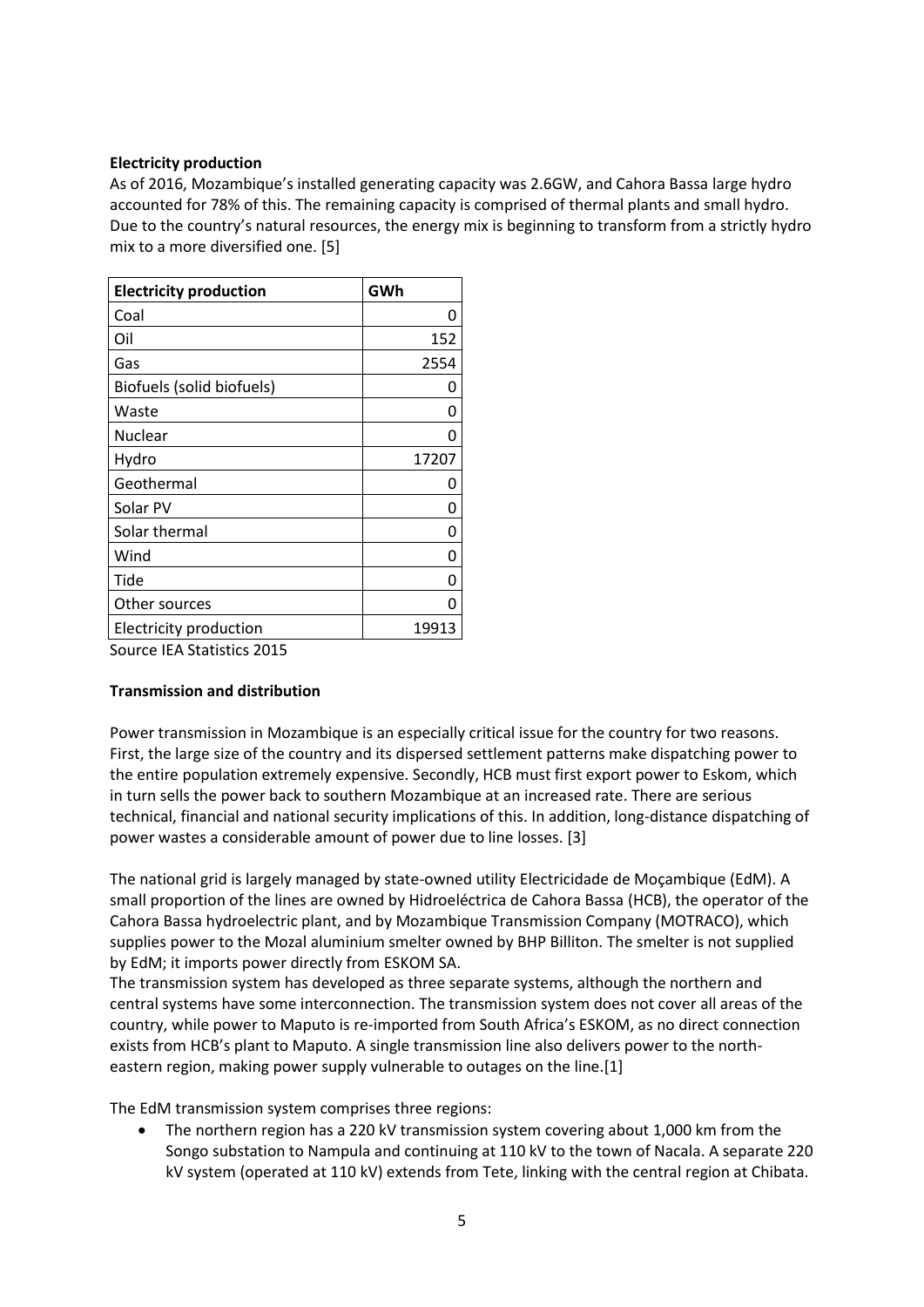- The central region has a 110 kV system linking the hydroelectric power stations at Chicamba and Mavuzi with the load centres in the Beira-Manica corridor.
- • The southern region comprises a 110 kV network extending from Maputo to XaiXai, Chokwe and Inhambane, together with a 275 km single-circuit line from Maputo to Komatipoort, where it connects with the system operated by South African utility ESKOM. [\[1\]](#page-37-1)

 Grid breakdowns have led to widespread electricity outages, due to a lack of resilience on the from 30 minutes in 2009 to 68 minutes in 2013. In 2015, floods have damaged the main transmission The large distances between generation and consumption, dependency on single lines as well as large parts of the country not covered are major challenges for electricity supply and electrification. system. This fragility has been evidenced by the loss of supply following the floods of January 2015, and by over 59 hours of transmission interruptions in 2013. The average interruption time increased line connecting the northern part of the country, which led to 4 weeks of outages for some consumers. [\[1\]](#page-37-1)

The power is supplied through HVDC (High Voltage Direct Current) lines, owned by MATRACO, a joint venture transmission company between Eskom, EDM and Swaziland Electricity Board (SEB). [\[5\]](#page-37-1)

On 10 August 2011, the Public-Private Partnership (IPP) law was published, opening up a space for private generators. All IPPs must sell electricity to EDM and negotiate prices on a contract-bycontract basis. As of May 2017, the country had four IPP plants operating. In 2012, 100MW AGGREEKO's thermal plants portfolio came on line. In 2015, the 175MW CTEG and 120MW Gigawatt thermal plants we commissioned. In March 2016, the floating 115MW Nacala thermal plant was inaugurated. [[5](#page-37-1)]

 for 100,000 new connections per annum which would result in approximately 38% of all households Mozambique targets the provision of grid-connected access to 50% of all households by 2030. This would require EdM to connect 175,300 households per year to the grid. Current EdM plans budget being connected to the grid by 2030. Off-grid solutions are thus an important element in Mozambique's electrification future. [\[1\]](#page-37-1)

The urban electricity access rate is estimated at 67%, the rural electricity access is estimated at 27%, with overall electricity access rates standing at 39-40%.

In rural districts, kerosene is the main fuel for lighting. [[3](#page-37-1)]

| Access to electricity (2015)   | % of the population |
|--------------------------------|---------------------|
| <b>Electrification total %</b> | 24 %                |
| Electrification urban areas %  | 64 %                |
| Electrification rural area %   | 5%                  |
| Access to clean cooking        | 4 %                 |

Source TRACKING SDG7: THE ENERGY PROGRESS REPORT 2018

#### **Off-Grid Electrification**

 identified market potential of approximately 4 million households. The majority of the country's Private sector off-grid electrification initiatives in Mozambique are scarce but emerging, with an direct experience with off-grid technologies has been built through the pilot implementation experiences of Fundo de Energia/National Fund for Rural Electrification (FUNAE). [[1](#page-37-1)]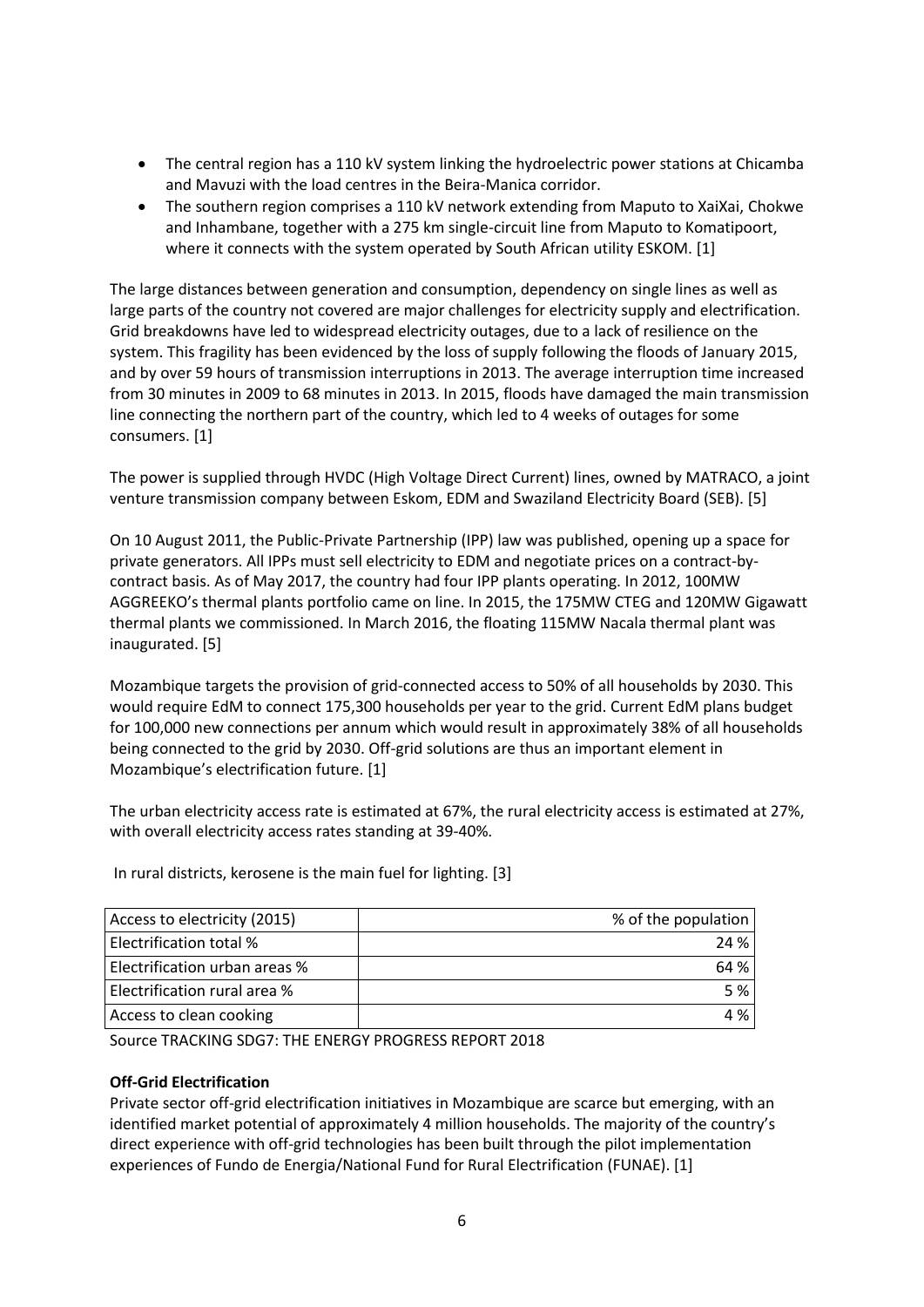FUNAE currently acts as both financer and operator. Institutional capacities need strengthening, as well as support in developing clear mandates for off-grid development for relevant institutions such as FUNAE. [[6](#page-37-1)]

 approximately 1,500 solar home systems (SHS) as of end 2015. It also manages the 50 Vilas Solaires FUNAE has installed approximately 70 diesel-based mini-grids operated by local communities, and project, which installs 4 kW solar plants with battery backup to electrify rural institutions, microenterprises, and households in 50 villages. FUNAE has additionally installed several (approximately 60) solar irrigation systems between 2006 and 2016.

There are a handful of off-grid solar product vendors distributing pico-PV solar lighting products (e.g. lanterns) with at least one company piloting Pay As You Go (PAYG) solar home solutions. Three solar PV-based mini-grids have been installed in Niassa Province, financed by the Government of South Korea, with capacities of 400 kW (Mavago), 400 kW (Mecula) and 500 kw (Muembe).

 grid energy market leaders to the Mozambican market. At least one Portugal-based mini-grids The UK's Department for International Development is currently preparing a market development initiative, BRILHO, to accelerate investments in the country's off-grid energy access sector. BRILHO has identified five "fast track" private energy access providers, and is expected to attract regional offdeveloper has been assessing the feasibility for a broad-based roll out of hybridized PV/Diesel minigrids with established telecommunications and agricultural sector partners.

The multi-donor supported Energising Development (EnDev) programme, operating in the country since 2005, has prioritized activities in grid densification, improved and clean cookstoves, pico- and micro-hydro (PHP and MHP), and small-scale PV systems. EnDev Mozambique provides training for importers, wholesalers and retailers of solar products and focuses on the establishment of training centres, testing facilities and a research centre, while supporting marketing campaigns. Hydropower activities include the establishment of commercial operator models for MHP and PHP plants and the provision of grants for hydro investments. EnDev provided technical assistance to local developers. The biomass component of EnDev Mozambique supports the implementation of the Mozambique Biomass Energy Strategy (BEST) by supporting marketing, introducing new stove models, and ensuring product quality in the sector. In the first half of 2015, a results-based financing (RBF) schemed aimed at the clean cooking sector was initiated and managed through a call for proposals. [1]

The focus on off-grid systems has shifted from standalone systems to mini-grids, due to its greater rural development potential. However, major institutional and regulatory constraints remain, including the lack of a formal regulator or mini-grid specific policies. [[6](#page-37-1)]

The SEforALL Africa Hub, within the Africa Development Bank, has published in April 2017 the first report assessing the potential for green mini-grids in Mozambique, where they estimate that for 22% of the country's population, or 5.6 million people, the best electrification solution would be minigrids .

The report shows that mini-grid's highest potential sites are located in the northern coastlines of Cabo Delgado, Nampula, Zambezia and Inhambane as well as inland in Tete and Zambezia close to the Malawi border, in particular near the settlement of Vila Coutinho (Tete), the only major settlement that remains un-electrified under current grid extension plans.

 there is a total of 452 sites with hydro or biomass potential, corresponding to 743.26 MW for priority projects and [2,366.05](http:2,366.05) MW for non-priority projects. As for solar power, given Mozambique's high In terms of all different renewable energy sources, and based on results from FUNAE's Energy Atlas, level of global level irradiation, from the 23 TWp of national estimated potential only 2.7 GW are near existing substation, and he remaining capacity is available for off-grid projects, namely minigrids. The northern and coastal regions of Maputo and Gaza are the ones with higher wind speeds of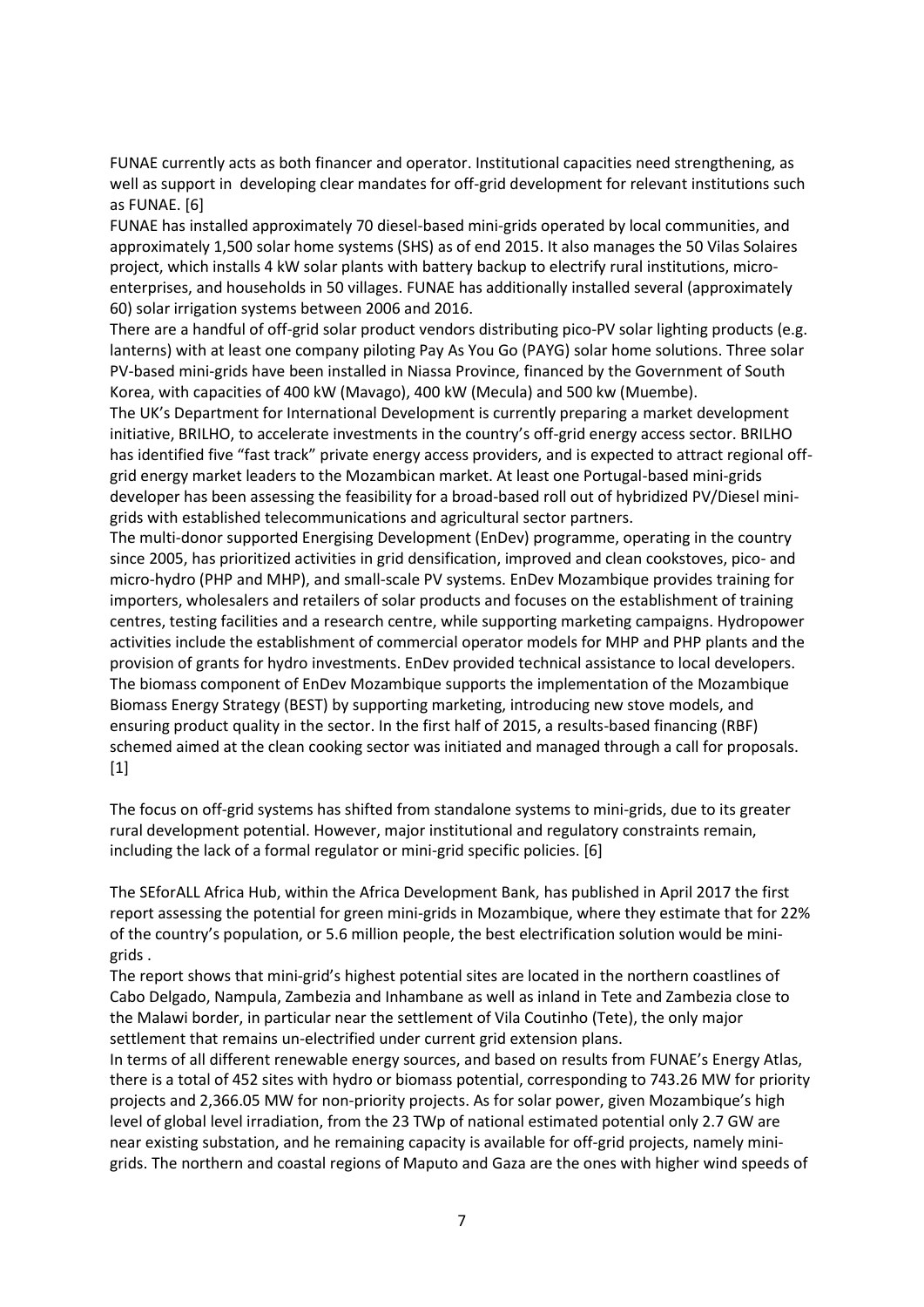over 7 m/s, but significant wind resource is also available in the provinces of Sofala, Cabo Delgado, Zambezia, Inhambane and Tete.

 depending on several factors such as annual head and flow rate, and vary between USD 100 and 200 In terms of costs, estimated costs are approximately USD 550 per MWh for biomass projects for the 10,000 off-grid villages assessed. As for hydro projects, the exact costs are highly site specific per MWh for 1.4 GW of the Atlas' priority sites and varying costs above USD 400 per MWh for the remaining 1GW Atlas' estimated capacity. The average cost for solar off-grid solutions at the 10.000 villages assessed is around USD 375 per MWh for hybrid solar and USD 600 per MWh for 100% solarbattery systems. The estimated cost for hybrid wind solutions is the same as the one for hybrid solar, but for wind only systems they increase significantly to USD 1,550 per MWh due to the cost of large batteries required to manage wind intermittency (SEforALL Africa Hub, 20[17\)](#page-37-1). [7]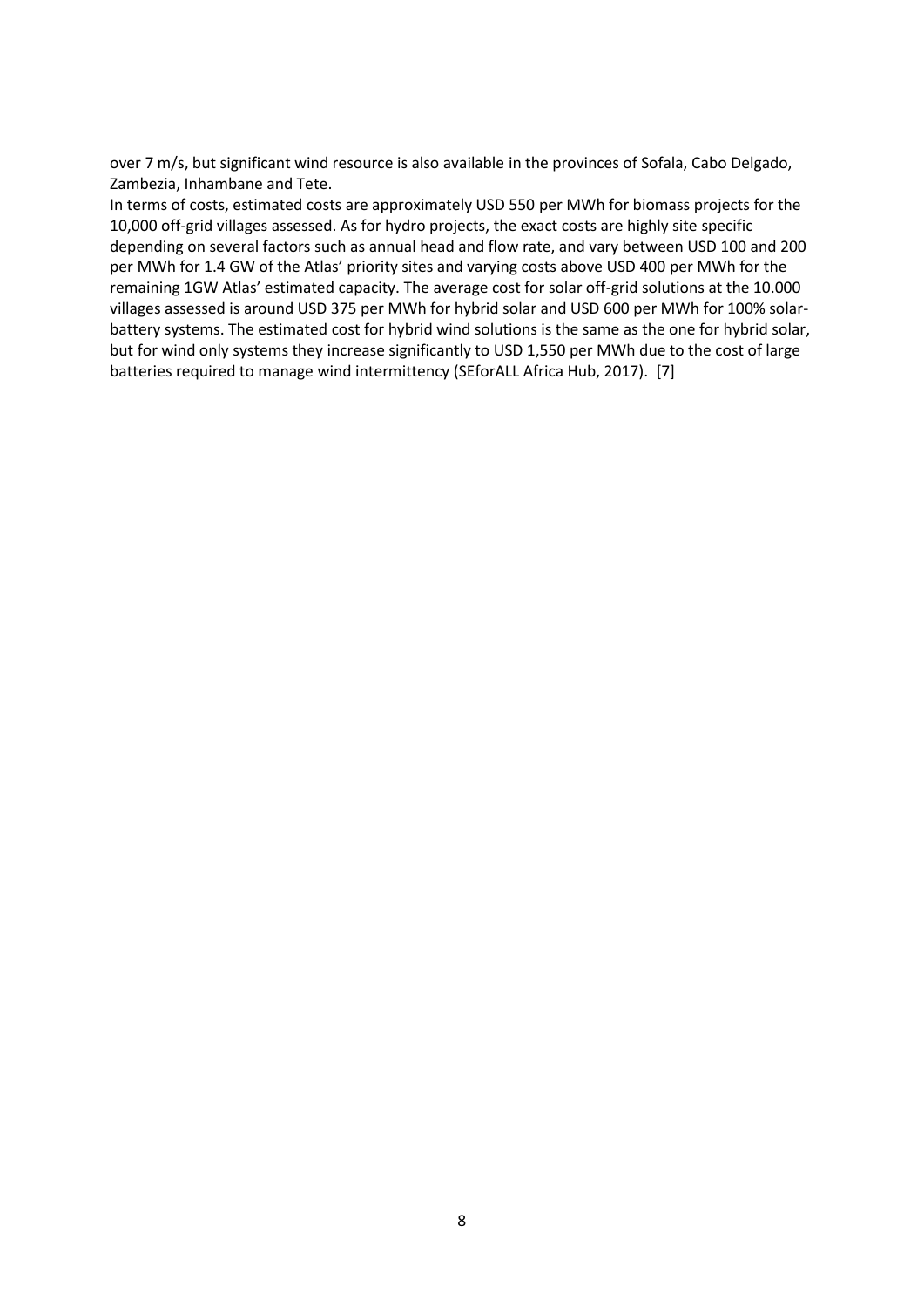#### <span id="page-10-0"></span>**3. Renewable energy**

The Government of Mozambique and FUNAE conducted a study on solar, hydro, biomass, wind, geothermal, and maritime resources in the country between 2011 and 2013. This led to the publication of the Renewable Energy Atlas of Mozambique, currently the key reference document for technical potentials of renewable energy in the country. The Atlas (website not functioning at the time of writing) may be accessed at[: http://www.atlasrenovaveis.co.mz/en](http://www.atlasrenovaveis.co.mz/en) [\[1](#page-37-1)]

 Atlas, comprising 5.6 GW of hydro, 1.1 GW of Wind, 0.6 GW of solar, 0.13 GW of biomass, and 20 Mozambique has a total renewable potential of ~23,000 GW. Solar potential is the most abundant resource at 23,000 GW, followed by hydro (19 GW), wind (5 GW), biomass (2 GW), and geothermal (0.1 GW). Of this total resource, approximately 7.5 GW of priority projects have been identified in the MW of geothermal. [[1](#page-37-1)]

Development of renewable resources has been hindered in the last two decades by the country's dependency on fossil fuels, 19% of which total capacity is based on fossil fuels. Substantial offshore gas reserves discovered in 2011 further reveal that such fuels are likely to remain a driving economic consideration moving forward. [\[6](#page-37-1)]

#### **Bio-energy**

According to the Renewable Energy Atlas, Mozambique has potential to generate over 2 GW of electricity from biomass. Of this, a 128 MW pipeline of priority biomass projects would be viable for development in the short term. The following sectors and market segments offer potential for biogas or biomass technologies:

- Forestry: residues from conventional logging or dedicated plantations (1,006 MW)
- Industry and agriculture: agro-industrial waste from farms, wood and plant waste from manufacturing industries (N/A)
- • Pulp industry: "black liquor" from wood-firing processes for use in cogeneration plants (280 MW)
- Sugar industry: residual bagasse from the sugarcane crushing process for use in cogeneration plants; sugar cane foliage (831 MW)
- Municipal solid waste: incineration or deposition in landfills for the production of biogas (63 MW)
- Other: small and medium-sized livestock holdings, vegetable oils extracted for coconut or jatropha. [[1](#page-37-1)]

Use of biomass electricity has the potential to generate the most jobs because Mozambique's small and medium sized enterprises can be involved in all stages of the supply and production chain. Bagasse wastes from the sugar industry, copra wastes from the coconut industry and the other sources could enable Mozambique to quickly build up a power industry based on clean, indigenous biomass fuels. [\[3\]](#page-37-1)

#### **Wind**

 Energy Atlas identified a total wind potential of 4.5 GW, of which 1,100 MW may have potential for Measurements of wind power potential are conducted throughout the country. Mozambique has limited wind resources. Average wind speeds reach over 7 m/s in Maputo and Gaza. The Renewable grid connection. Out of these, about 230 MW are considered high potential. [\[1](#page-37-1)]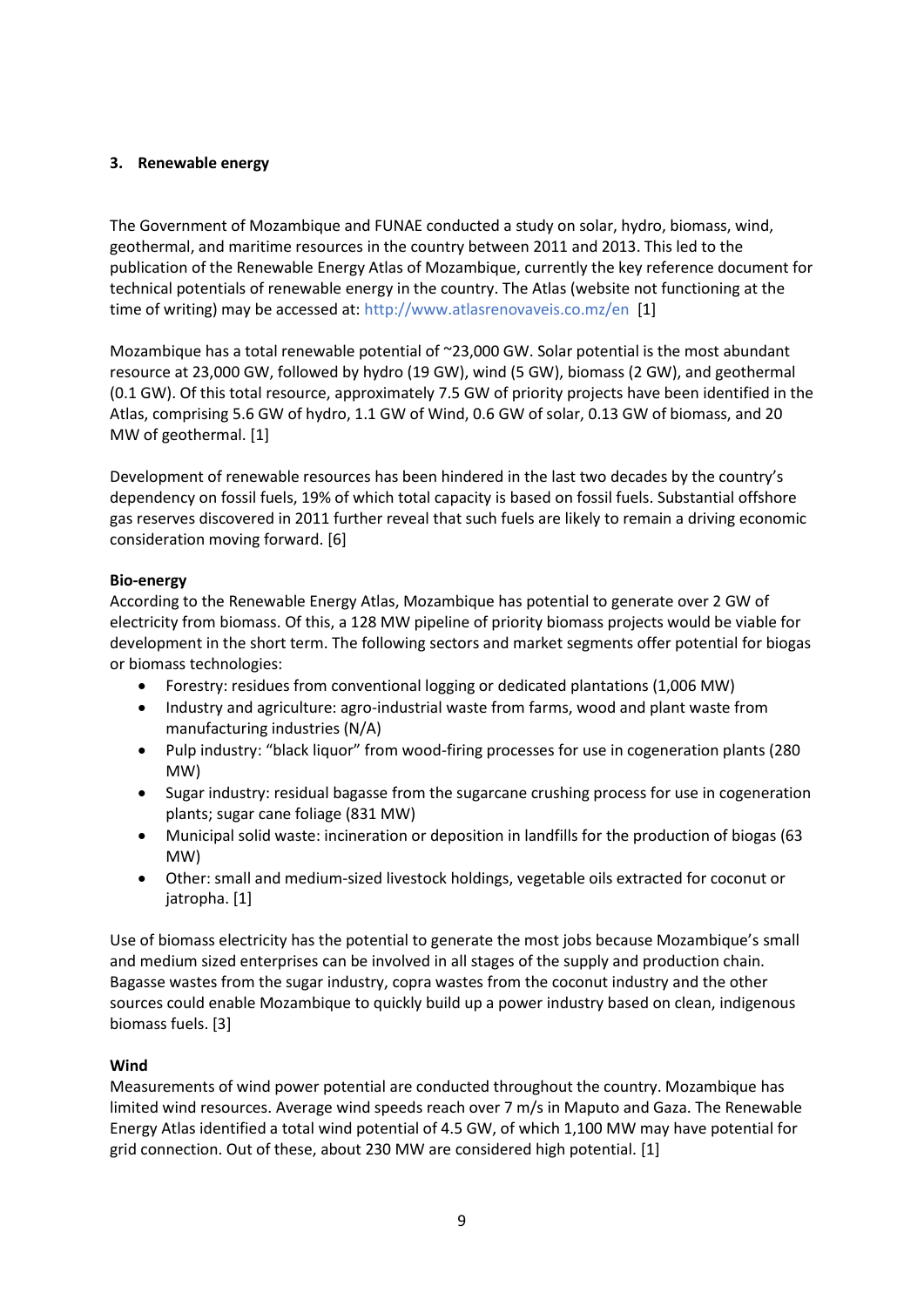date in Inhambane Province. [[6](#page-37-1)]

#### **Solar**

 varies between 1,785 and 2,206 kWh/m2/year. In total, Mozambique has a potential of more than essentially due to the favourable grid infrastructure. There is approximately 1.3 MW of solar PV- The Government's renewable strategy also includes targets for the installation of 100,000 solar water Pilot studies are being conducted for wind projects, with only a single 300 kW turbine installed to<br>
date in Inhambane Province. [6]<br>
Solar<br>
Solar<br>
Solar<br>
Solar<br>
Solar<br>
Solar<br>
Solar<br>
Solar<br>
Solar<br>
Nozambique has significan Mozambique has significant and virtually unexploited solar potential. Global horizontal irradiation 2.7 GW that could be easily developed. This potential offers many possibilities for grid-connected and rural electrification projects. The Renewable Energy Atlas identified 189 locations for gridconnected power plants, close to existing substations, with a total capacity of 599 MW. The provinces of Maputo and Tete have the highest potential for grid-connected solar projects, based mini-grids installed in Niassa funded by the Government of South Korea, approximately 200 kW (50x 4 kW each) of solar PV-based mini-grids funded through the Portuguese Carbon Fund, and a handful of multi- and bi-lateral programmes (e.g. World Bank, Belgian Development Agency (BTC), UNIDO, Energising Development) focused on the installation of SHS on rural institutions, microenterprises, and households. Current installed capacity in the country is estimated to be 2.2 MW. Since the rural population is highly dispersed, the majority of these projects are off-grid, stand-alone systems and decentralised mini-grids. When selecting locations for PV systems, priority is given to government institutions including schools, hospitals, and government administrative functions. In the absence of an incentive system, active commercial markets have not yet developed and there is relatively little private participation. A factor for that may also be that consumers may prefer to wait for arrival of FUNAE funded projects compared to private projects, given their cost disadvantage. heaters and 5,000 solar refrigerators up to 2025. [\[1\]](#page-37-1)

#### **Hydro**

 an installed capacity of 2,075 MW and produces electricity for Mozambique, South Africa, Zimbabwe, Botswana and the wider Southern African Power Pool (SAPP). Mozambique itself only procures up to 500 MW from the dam, transported mostly via South Africa. With the majority of power used by Mozambique's hydroelectric potential is among the highest in Africa, estimated at 19,000 MW. The country is home to one of the largest hydro dams on the continent, the Cahora Bassa Dam, which has neighbouring countries, and the Government of Mozambique as the dam's majority owner (92.5%), the dam is an important source of foreign revenue in the Mozambican economy. [\[1\]](#page-37-1)

Two large scale projects are planned for the short to medium term: the expansion of the Cahora Bassa Dam (1,245 MW) and the development of the Mphanda Nkuwa Dam (1,500 MW). The Renewable Energy Atlas identified a total of 1,446 potential hydro projects with an accumulated potential of 19 GW. 351 priority projects totalling 5.6 GW were identified, the majority being in Tete, Manica, Niassa, Zambezia and Nampula provinces. According to the Atlas, about 100 sites could be developed in the near term. [[1](#page-37-1)]

As electricity demand across the South African Power Pool (SAPP) grows, developing Mozambique's hydropower potential, and the necessary transmission links to neighbouring countries, will be one of the keys to keeping costs and carbon emissions low. [\[3](#page-37-1)]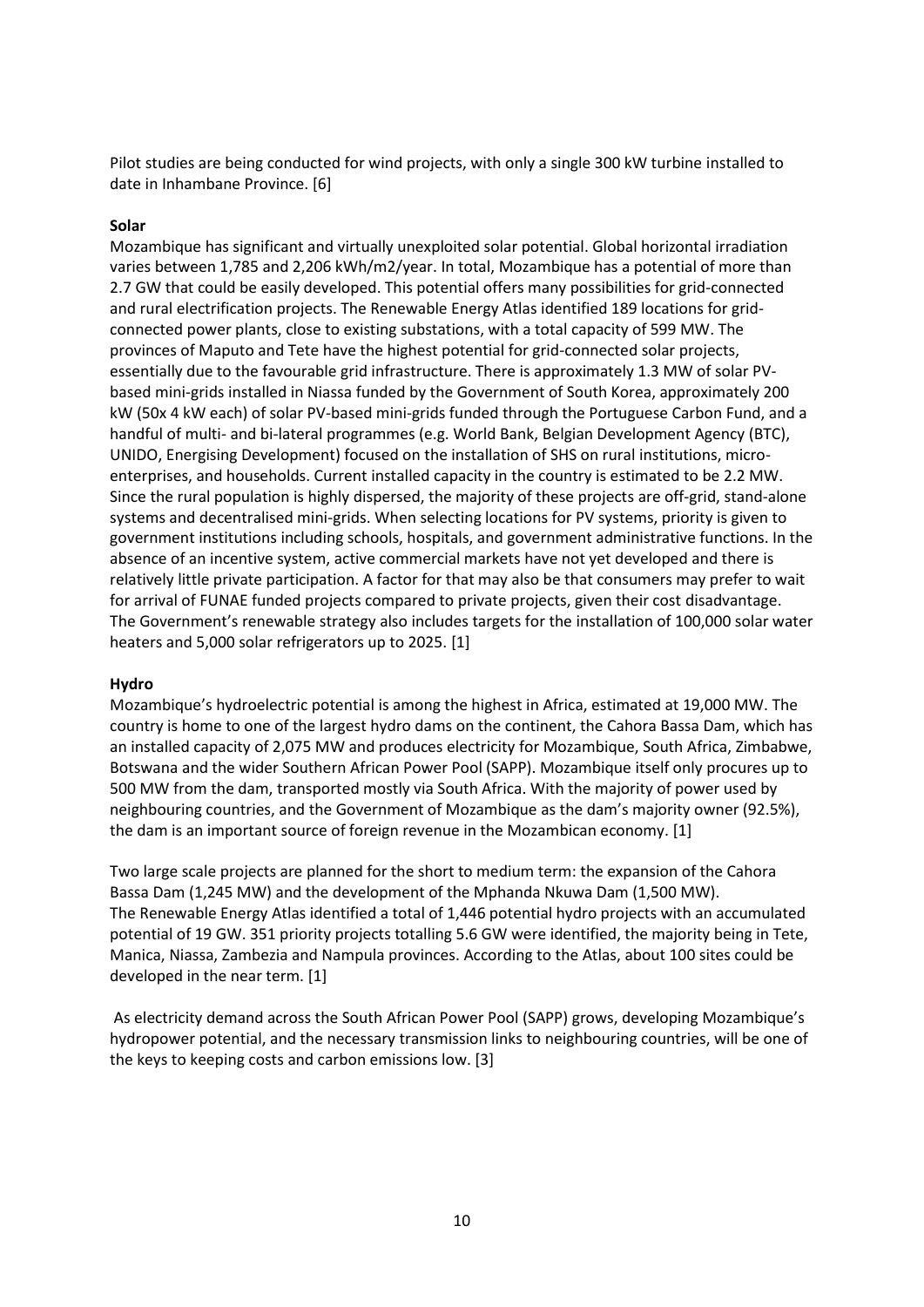## <span id="page-12-0"></span>**4. Energy efficiency**

 Thus far, in its electricity strategies, Mozambique has done little to seriously promote energy efficiency. [\[3\]](#page-37-1)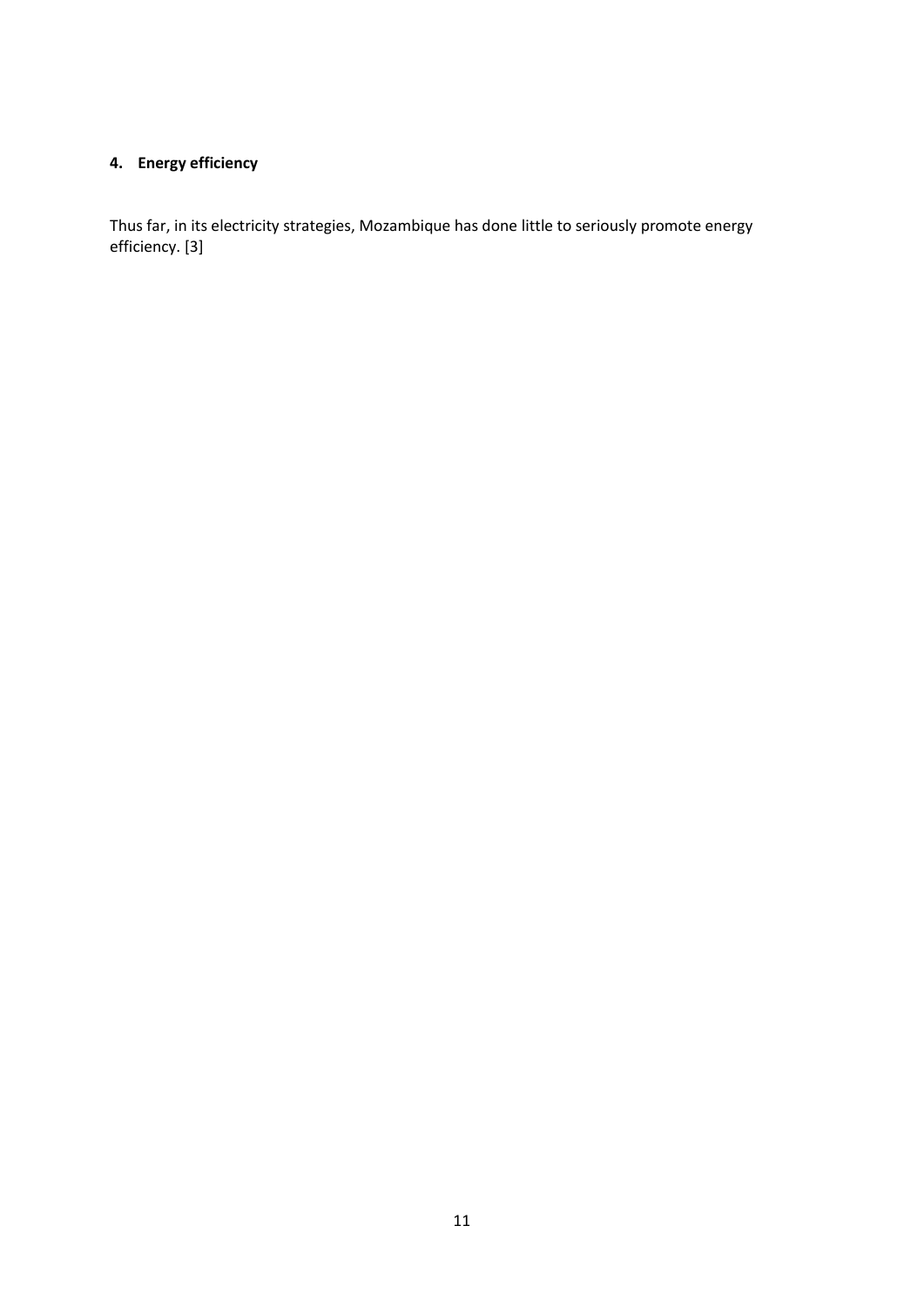#### <span id="page-13-0"></span>**5. Governmental framework**

 increase the electricity access rate. The country's Renewable Energy Strategy 2011 – 2025 outlines Mozambique has been implementing energy sector reforms for over two decades. Policies and strategies have been adopted for the development of new and renewable energy and for biofuels, including multiple blending targets. The implementation of hydropower projects along the expanded grid network close to load centres will promote the connection of renewables-based electricity and the objective to develop 125 MW of small hydro-power as well as a 100 MW up to 2025. While the strategy additionally mentions the objective to utilize solar PV for off-grid electrification, no concrete national electrification plan is currently in place. [[1](#page-37-1)]

Relevant governmental stakeholders are:

#### **Ministério dos Recursos Minerais e Energia (MIREME)**

The Ministry of Mineral Resources and Energy is responsible for national energy planning, policy formulation and overseeing the operation and development of the energy sector. MIREME is represented through the Provincial Directorates of Mineral Resources and Energy (DIPREME) in all provinces. [[1](#page-37-1)]

The Ministry of Energy oversees the power sector, while the National Electricity Council (CNELEC) acts as the regulator, however, its scope is under revision with the aim of broadening and strengthening its role. The National Fund for Rural Electrification (FUNAE) is charged with implementing off-grid projects. [\[5\]](#page-37-1)

#### **Government agencies**

The management of traditional fuels that are forest-based is under the Ministry of Agriculture and Rural Development (Ministério da Agricultura - MINAG).

Ministry for the Coordination of Environmental Affairs, MICOA, (Ministério para a Coordenação da Acção Ambiental,) has legislative power regarding the environment, and one of its key functions is to coordinate with line ministries on environmental issues.

MICOA is responsible for Environmental Impact Assessment approvals, Kyoto Protocol reporting and any future Clean Development Mechanism (CMD) application, all of which are relevant to the energy sector and require strong links to both MINAG and ME. [[3](#page-37-1)]

#### **Ministry of Land, Environment and Rural Development (MITADER)**

MITADER was created pursuant to Presidential Decree 1/2015, of 16 January; according to the principles, objectives and tasks defined by the Government, it is responsible for governing, planning, coordinating, controlling and ensuring the implementation of policies in the fields of Geomatics and for the management of Land, Forest and Wild Fauna, Environment, Conservation Areas and Rural Development.

 The duties and powers of MITADER are as provided in Presidential Decree 13/2015 of 16 March. Its duties comprise the following:

- o Land planning for the country's sustainable development;
- o Drawing up of proposals for integrated and sustainable development strategies and policies relating to land, environment, conservation areas, forests, wild fauna and rural development;
- o Administration and management of land, forests and wild fauna and the national network of conservation areas;
- o Planning, promotion and coordination of integrated and sustainable rural development;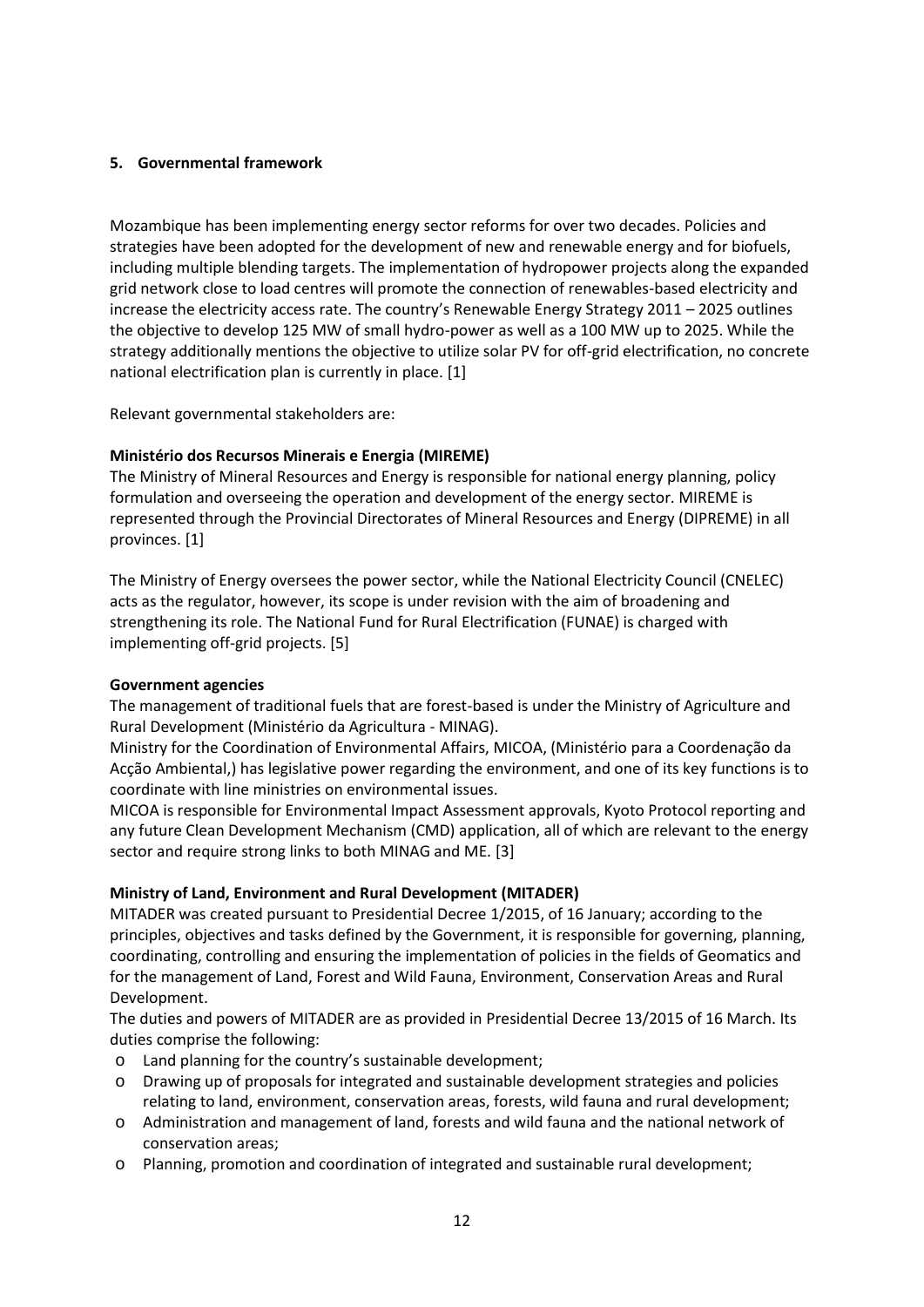- o Promoting the development of knowledge in the fields of land, the environment, rural development and related areas;
- o Ensuring, maintaining and developing cooperation in the fields of land, environment, forests, wild fauna and rural development;
- o Definition and implementation of education, awareness raising and disclosure strategies;
- o Intra sectorial coordination and sustainable use of available resources for the benefit of sustainable development.

 energy and promote the manufacturing industry at rural level. MIREME and MITADER will coordinate In the energy field, Quinta da Energia Project was created to provide local autonomy in terms of this project (Seventine, 2015). The project envisages the development of biomass plants under a concession regime, to ensure the supply of energy locally and nationwide, with the particularity of generating agriculture jobs and being independent from the national grid (off-grid regime). The established target is to achieve 194 MW at national level, covering 35 districts. The budget is of 5 billion Metical (MITADER, 2015; Seventine, 2015). [\[7\]](#page-37-1)

### **Energy Regulatory Authority (ARENE)**

ARENE replaced the National Electricity Council – CNELEC

National Electricity Council (CNELEC) was created essentially as a body with an advisory role and other regulatory duties, pursuant to Law 21/97, of 1 October, also known as Electricity Law, as amended by Law 15/2011 of 10 August. In addition to its advisory role, CNELEC was responsible for issuing opinions on the technical merit and quality of proposals submitted in reply to any tender for the concession of activities in the electricity sector.

 establishing ARENE, which was in the meantime published in the Official Gazette as Law 11/2017 of 8 In May 2017, the National Parliament approved a law extinguishing CNELEC and created ARENE - Energy Regulatory Authority. In August 2017, the President of the Republic enacted the law September.

ARENE is a public-law legal person, with legal personality and management, decision-making, assets and budget autonomy, supervised by the Minister responsible for the energy area.

Its scope of activity comprises supervision, regulation, representation, control and sanctioning powers, under the terms established by law, in the following fields:

- • Production, transmission, distribution and marketing of electricity generated by any energy source, as well as operation of the system and the market;
- Production, storage, distribution, marketing and transport of liquid fuels;
- Distribution, transport, storage and marketing of natural gas at pressures of up to and including 16 bar;
- Production, transport, storage, distribution and marketing of other forms of energy;
- ARENE's scope of activity does not comprise atomic energy.

ARENE's duties as provided in the new law are as follows:

- Protect the rights and interests of consumers, particularly end clients, who are vulnerable to price fluctuation and the quality of the services, promoting their education and information;
- • Prevent behaviours against competition and abusive or discriminatory practices, ensuring transparency in market relations between operators, in accordance with the relevant law;
- • Protect the interests of the different players in the energy sector, according to the law and respective contracts;
- Ensure the existence of conditions capable of providing the economic and financial balance of activities pursued under a public service, provided they are adequately and efficiently managed;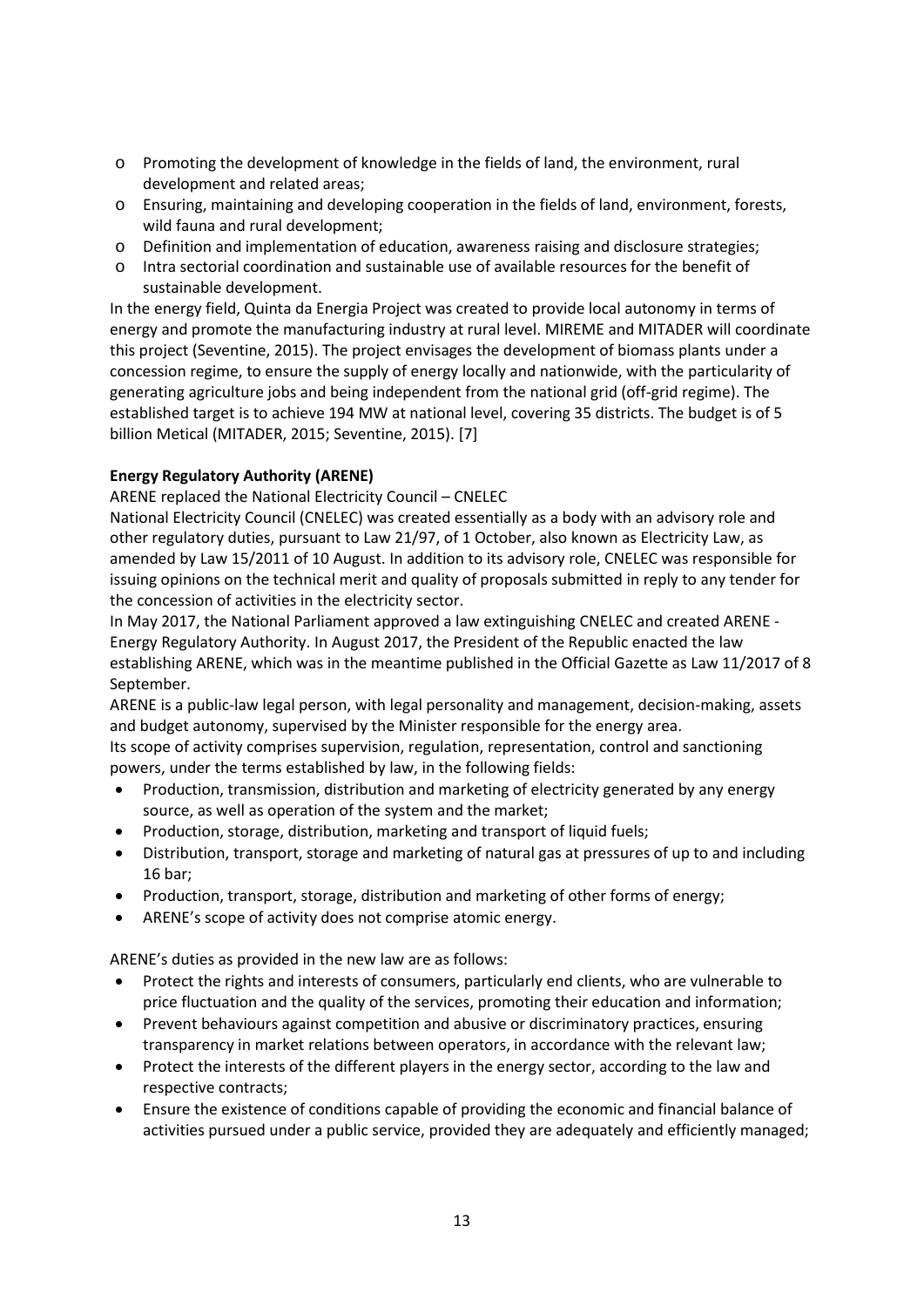- Contribute to a growing improvement of economic, quality, technical and environmental conditions of regulated sectors, encouraging the adoption of practices promoting energy efficiency and adequate standards of service quality;
- Promote efficient energy technologies;
- Contribute to the existence of conditions enabling an efficient use of energy resources;
- Exercise functions of conciliation, mediation and amicable settlement in conflicts arising between concessionaires and licensed entities or between concessionaires and licensed entities and their clients, whenever requested, in relation to specifically defined matters;
- Promote national energy security, aimed at a balanced and sustainable development of the country. [\[7](#page-37-1)]

#### **Fundo de Energia (FUNAE)**

 FUNAE was established in 1997 as a public institution. Its objectives are to develop, produce and use different forms of low-cost power and promote the conservation and rational, sustainable management of power resources. Since its establishment, FUNAE has implemented numerous projects using renewable energy technologies to electrify schools, clinics and communities. FUNAE focuses primarily on the deployment of renewable energy, and has in past years been funded by international development institutions (60%) and the national budget (40%). [[1](#page-37-1)]

FUNAE's responsibilities include:

- providing financial assistance or financial guarantees and loans to enterprises whose objectives include the production, distribution and conservation of power in its various forms, as well as the dissemination of production techniques
- offering financial assistance for the installation of power production or distribution systems, and installing such systems
- acquiring equipment and machinery used in the production and distribution of power, and financing or supplying financial guarantees for the purchase such equipment, with a particular focus on new and renewable power sources
- promoting the installation of distribution networks for petroleum products in rural areas, and installing such networks
- providing consulting services and technical assistance
- publishing and funding studies and investigative papers on technologies for the production, distribution and conservation of power products or renewable power
- promoting the development of biomass production and planting forests for this purpose
- providing financial assistance for sourcing transportation of petroleum products for the supply of rural Areas [[1](#page-37-1)]

While FUNAE has reached nearly 5 million beneficiaries through the implementation of more than 1,200 projects, it has been observed to have at times operated in conflict with its own objectives. On one hand, while it is mandated to increase private sector investment in the off-grid sector, it is also mandated to support rural electrification at highly subsidized costs. It has been noted that some of FUNAE's activities have:

• negatively impacted willingness to pay for energy services among rural communities;

- crowded out commercial energy businesses;
- allowed for a loss of trust in solar technologies, due to mismanaged expectations during the implementation of the Strategy for the Development of New and Renewable Energies (EDENR);
- potentially distorting the market landscape by incentivizing "tenderpreneurs" as opposed to sustainable businesses, and;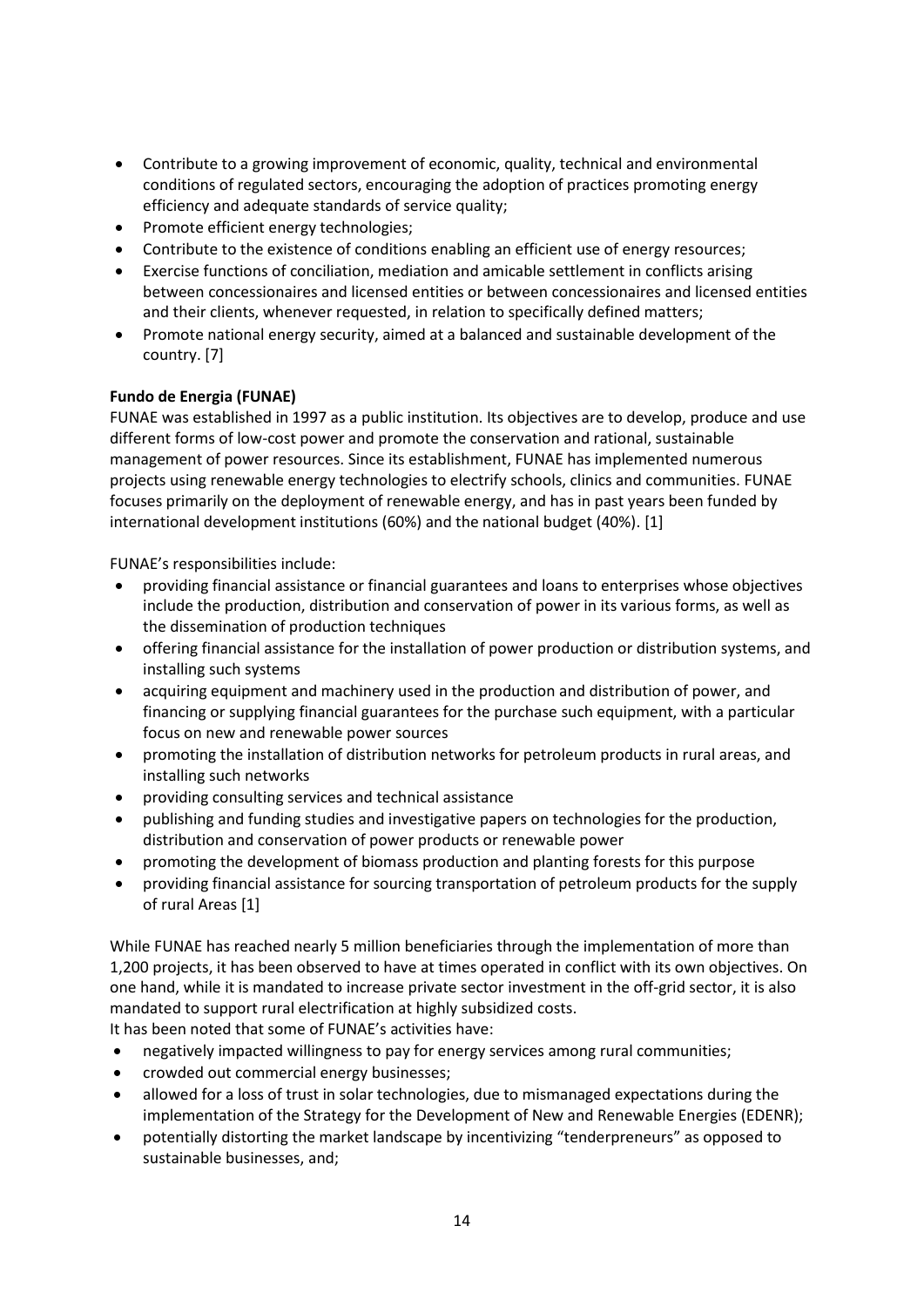• precluding the softening of import restrictions and duties on solar PV, as a result of its solar PV production facility in Beleluane Industrial park. [[1](#page-37-1)]

#### **Electricidade de Moçambique (EdM)**

Electricidade de Moçambique is a vertically-integrated, government-owned electricity utility responsible for generating and transmitting electricity, and distributing it through the national grid. Founded in 1977, EdM buys most of its power from HCB. EdM currently owns hydro/gas and diesel capacity, as well as the national power grid excluding lines owned by HCB and MOTRACO. The Electricity Act passed in 1997 allowed for private participation in the electricity sector under a concession system, as well as maintaining a special position and responsibilities for EdM. EdM's tariff structure doesn't allow for full cost recovery and the utility is thus dependant on Government budget, donor contributions, and debt from financial markets. EdM is also financially constrained due to a significant amount of debt relative to its earnings. In 2013, EdM's current ratio was very close to 1 and the debt service coverage ratio below 1. Although EdM is signing Power Purchase Agreements (PPAs) with Independent Power Producers (IPPs), it is not currently required to follow a pre-agreed least cost generation expansion plan. [[1](#page-37-1)]

In the generation side, EDM has 20% of the country's capacity, however, it receives all power produced by Independent Power Producers (IPP) and by the 2.1GW Cahora Bassa Hydro (HCB). HCB power generation is mainly exported to South Africa, through the South African public utility Eskom's transmission grid. [\[5\]](#page-37-1)

#### **Hidroeléctrica de Cahora Bassa (HCB)**

 administration. It is the largest power producer in the country with an installed capacity of 2,075 HCB is the operator of the Cahora Bassa Dam that was built in 1969 by the Portuguese MW. The Mozambican government has increased its stake over the decades, and currently owns 92.5% of the company. The remaining 7.5% is owned by the Portuguese government. [\[1\]](#page-37-1)

#### **Centro de Promoção de Investimentos (Investment Promotion Centre, CPI)**

 The centre offers a range of services designed to help domestic and foreign investors gain access to the incentives offered by the government for the establishment of their businesses. Its mandate is to attract and retain substantial direct domestic and foreign investment. The aim is to boost economic growth and wealth creation, including the promotion of public-private partnerships for economic and infrastructure development. At the time of writing, no sector specific exemptions or fiscal incentives exist for renewable energy investment in Mozambique. However, for sectors that are considered to be of public interest, such as electricity and energy, the CPI can evaluate investment proposals to facilitate the acquisition of incentives provided for in the Investments Law and the Tax Benefit Code. Such incentives include exemption from customs duties and VAT for the importation of capital goods, a reduction of the Corporate Income Tax for infrastructure investments by 80% for the first five years, by 70% for years 6 to 10, and by 25% for years 11 to 15. However, market participants note that even when incentives are granted, they are not always uniformly applied. [\[1](#page-37-1)]

#### **Associacao Moçambique de Energias Renovaveis (RECP)**

 the association will be officially launched. The latest information can be found on: RECP, in conjunction with Associacao Lusofono Energias Renovaveis (ALER) is currently supporting the setting up of a national Renewable Energy Association with main mission to promote business development, local capacity building and exchange information. It is expected in the course of 2017, [www.amer.org.mz.](http://www.amer.org.mz/) [??]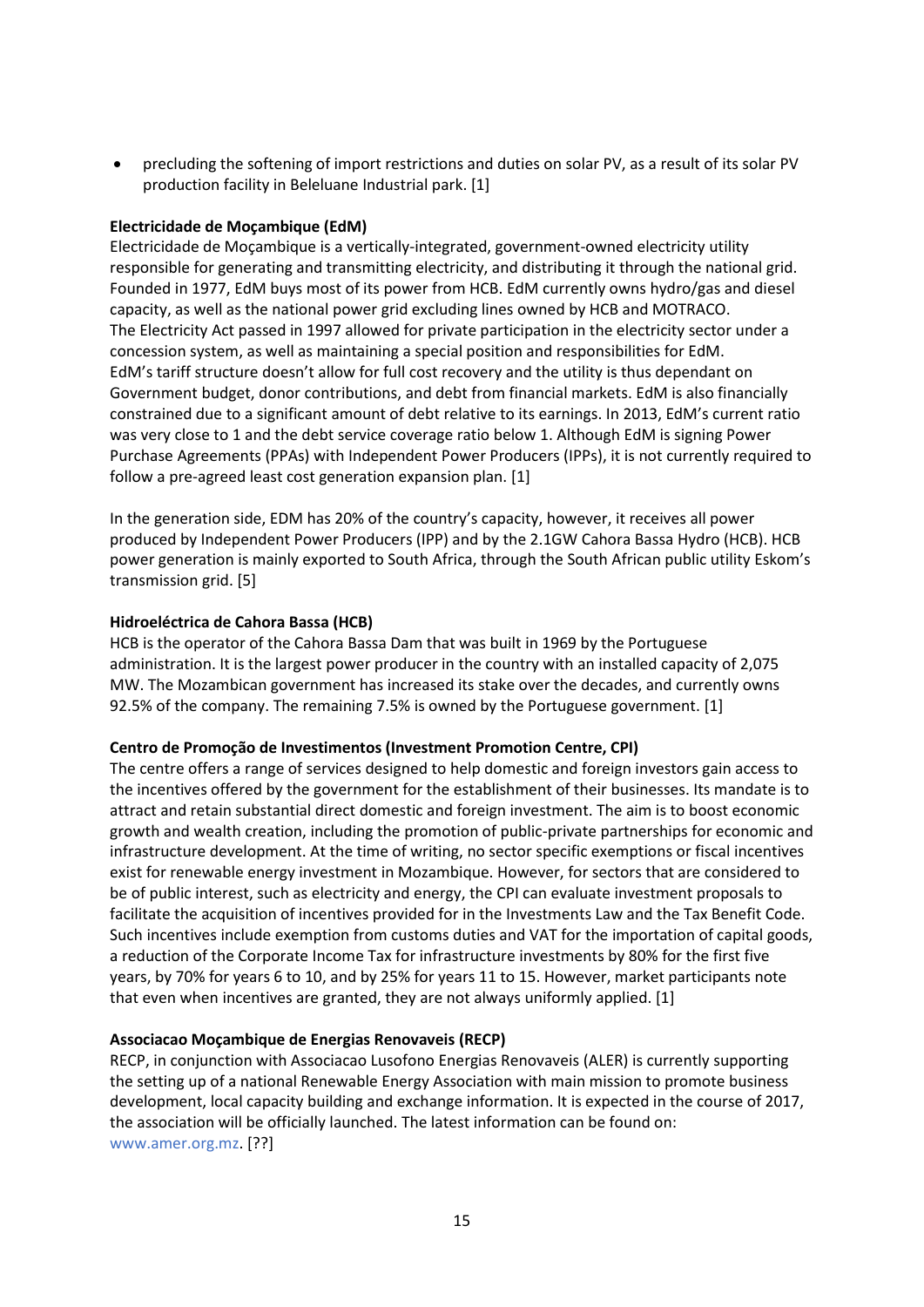#### **Empresa Nacional de Hidrocarbonetos de Mocambique (ENH)**

Control of the country's upstream oil industry rests with the parastatal upstream oil company, ENH which has exclusive rights to explore for and develop petroleum in Mozambique, and is permitted to exercise these rights in association with foreign investors.

The main players in the upstream industry include: Enron Oil and Gas Resources Inc, Energy Africa, Sasol Petroleum International, Leopardus Resources Limited, Zarara Petroleum Resources, TotalFinaElf SA, Trefoil Ltd, and Lonrho de Provuma Petroleum. BP, Elf and Western are involved in geophysical surveys of offshore areas. [[3](#page-37-1)]

 The downstream oil industry relies on imports, mostly from South Africa. Distribution and marketing of fuel products and lubricants is carried out by the state owned oil company Petromoc. Other companies include BP, Caltex. [[3\]](#page-37-1)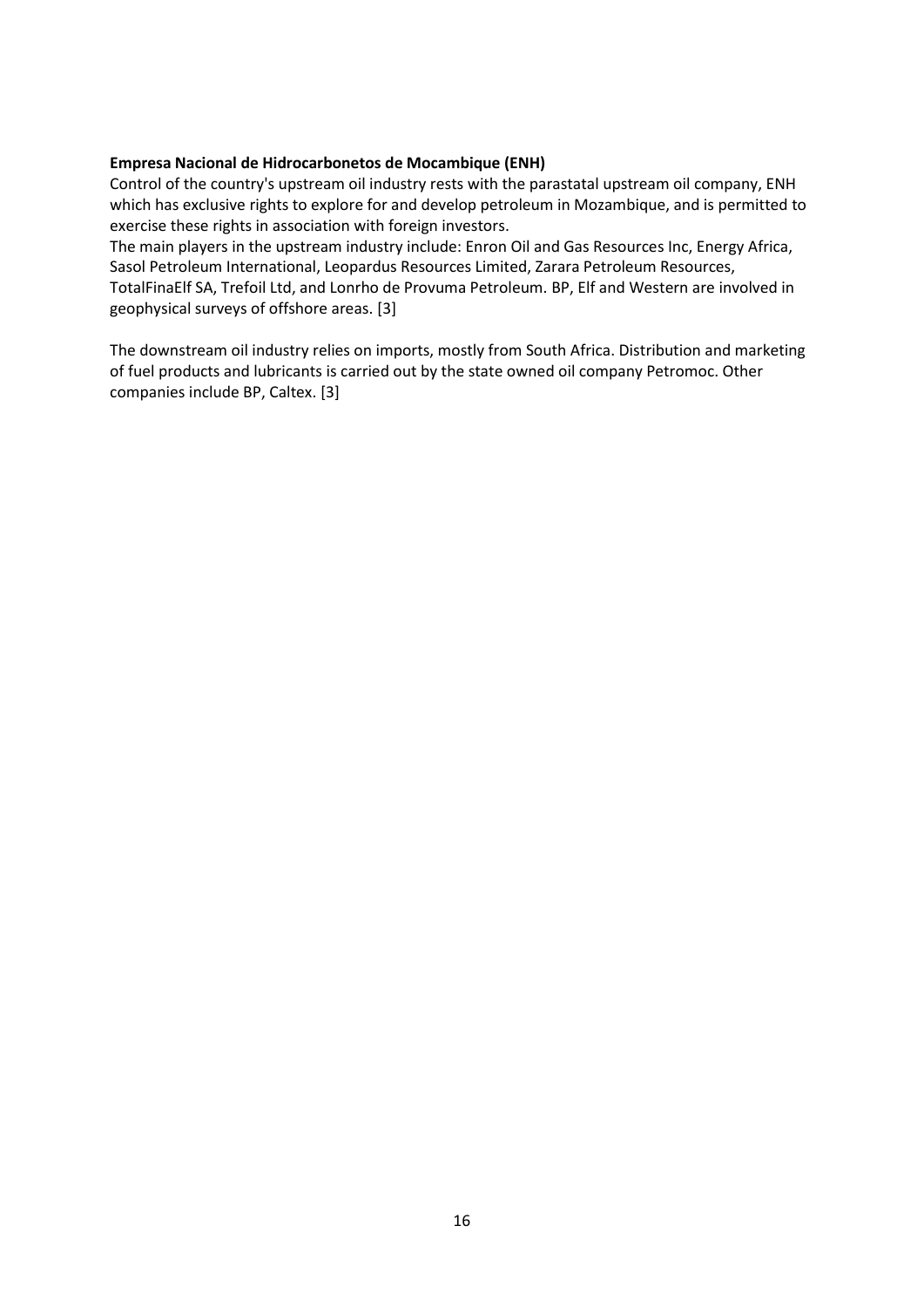#### <span id="page-18-0"></span>**6. Regulatory framework**

The regulatory framework is comprehensive and encompasses the following statutes: Ministerial Law No. 20/97, which is the Organic Act for the DNEE, establishing its duties, areas of activity, levels of administration and structure, including the services to be rendered by the various departments defined in the structure.

The Electricity Law (No. 21/97), defines the general policy for the organization of the electrical energy sector and the administration of the supply of electrical energy. It also prescribes the general legal framework for electrical energy generation, transmission, distribution and sale within the country; and controls the exportation and importation of energy from outside of the national territory, and the granting of concessions for such activities. [[3](#page-37-1)]

#### **Electricity Act 1997**

 In 1997, Mozambique reformed the electricity market by adopting the Electricity Act, which was private operators through concession contracts, issued by the Ministry of Mineral Resources and introduced with the aim of regulating electricity production, transmission, distribution and commercialization. The act established the principle that all activities should be carried out under concessions and created the advisory body CNELEC (later replaced by ARENE) as well as FUNAE. In theory, the Electricity Act opened up all areas of electricity production, distribution and sales to Energy, and PPAs set with EdM. However, the involvement of private sector operators has been limited so far, apart from two recently commissioned gas power IPPs and one utility scale solar PV project.

 are limited to 50 years for hydropower projects and 25 years for all other technologies. The concessionaire is required to pay annual concession fees based on its gross revenues. In addition to entering into a concession contract, the project company will need to enter into a power purchase As mentioned earlier, IPPs that intend to generate power require a concession granted by the Ministry. Being granted such a concession is subject to public procurement procedures. Concessions agreement (PPA) for the sale of its capacity and energy with EdM. No standardized PPA exists. Currently concerns of conflicting clauses of the Electricity Act and the PPP law raises the question whether generation projects must be selected via a competitive tender process or if direct PPA negotiation is allowed.[1]

#### **Energy Policy 1998**

The Energy Policy is one of the major initiatives governing the sector today. It presents a clear statement on the importance of providing energy to households and productive sectors. The aims of the policy include building capacity and improving management in the electricity sector, thereby increasing exports and efficiency. It outlines the following vision for the sector:

- Guarantee a reliable supply of energy, at the lowest possible cost, in order to meet present demand and future levels based on economic development trajectories
- Increase the energy options available for household consumption
- Secure better efficiency in energy utilisation
- Promote the development of environmentally friendly conversion technologies, namely hydro, solar, wind and biomass
- Promote competitive, dynamic and more efficient entrepreneurs

[1]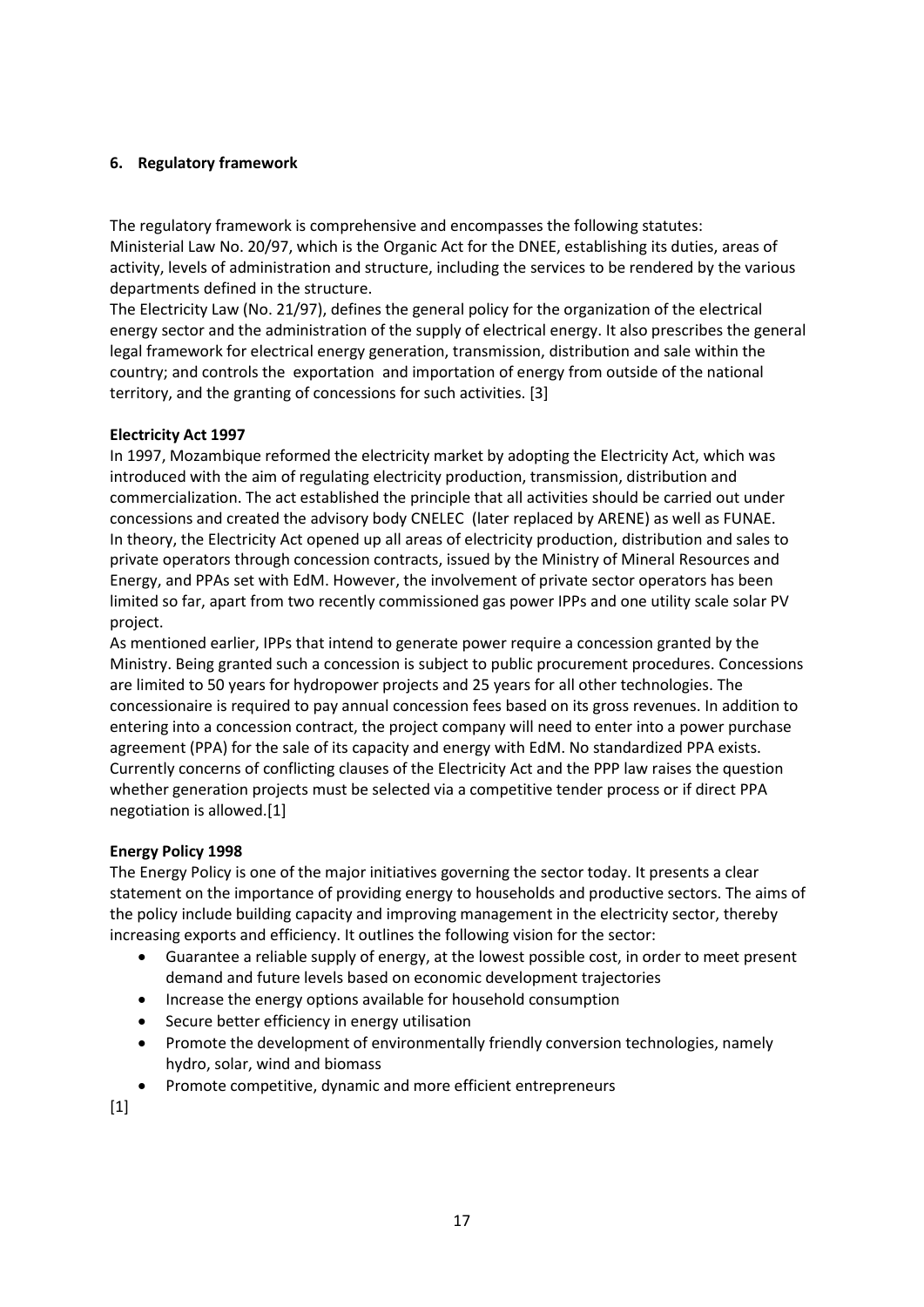#### **Energy Strategy (2009)**

The Energy Strategy (EE), approved pursuant to Resolution 10/2009, of 4 June replaces the former Energy Strategy (approved by Resolution 24/2000, of 3 October). The Strategy takes into consideration the developments occurred in previous years, such as: the involvement of the private sector in energy production and transmission activities; development of the distribution and use of natural gas; preparation of electricity master plans; creation of the Ministry of Energy; emergence of new action fields, such as the production and use of biofuels and new and renewable energy. Other relevant events at the time leading to the adoption of the EE, as mentioned therein, included a change in the global oil market, marked by consecutive increases in price by more than 500%, the emergence of new economies such as Brazil, Russia, India and China, global warming, the scarcity of fossil fuels and the financial market crisis.

All these events altered the energy background and drove a change in the former Energy Strategy. Energy is now treated as a raw material that must be valued to its maximum extent at national level, before considering exports.

The EE highlights the need to keep on and accelerate electrification efforts, giving priority to the expansion of the National Transmission Grid and alternative energies in rural areas, based on low cost solutions, strengthening the cooperation between EDM and FUNAE, whilst introducing investment packages a percentage share to finance electrical equipment and goods intended to foster the productive and efficient energy use (e.g. highly efficient energy-saving light bulbs). The EE further mentions the need to create mechanisms capable of stabilising prices and safeguarding the State's financial health, in the event of sudden changes in prices, and the relevance of taxation so as to create incentives to modernisation, energy efficiency and rationalisation, and technological research and development.

 fuels and allow moving towards a more decentralised energy mix that makes greater use of In relation to the sub-sector of renewable energy, the EE stresses that "it must play an increasingly relevant role in the national energy balance, in order to reduce the country's dependence on fossil endogenous resources, for which an inventory of resources and technological development are deemed crucial".

 the reduction of energy waste, the strategy still does not advocate renewable energy as a key vector ways to achieve the goals proposed in relation to the use of this type of energy. [\[7\]](#page-37-1) Notwithstanding the adoption of biofuels, the concepts of productive and efficient energy use, and in Mozambique's energy policy. The approach to new and renewable energy is not made in a direct and detailed way, instead, it is referred to only occasionally throughout the law, without developing

#### **New and Renewable Energy Development Policy (2009)**

 energy sources to meet their basic energy needs, the PDENR recognises that Mozambique does not The New and Renewable Energy Development Policy (PDENR), as approved by Resolution 62/2009 of 14 October, focuses on the importance of using available renewable resources to meet energy needs and sustainable development in Mozambique, seeking to boost access to modern forms of energy and create an investment platform in this field. In addition to assuming that a large part of the Mozambican people depends on wood biomass as well as on human and animal capacity as main make use of its natural potential in new and renewable energy, and it further stresses the need to improve the access of the more needy population to such energy. According to PDENR, new and renewable energies include, though they are not limited to, human and animal energy, biomass, hydropower, solar radiation, wind, thermal waters and ocean waters.

The objectives of the PDENR are the following:

- o Promoting the supply of quality new and renewable energy services at affordable prices, particularly in rural areas;
- o Promoting the use of new and renewable energy sources;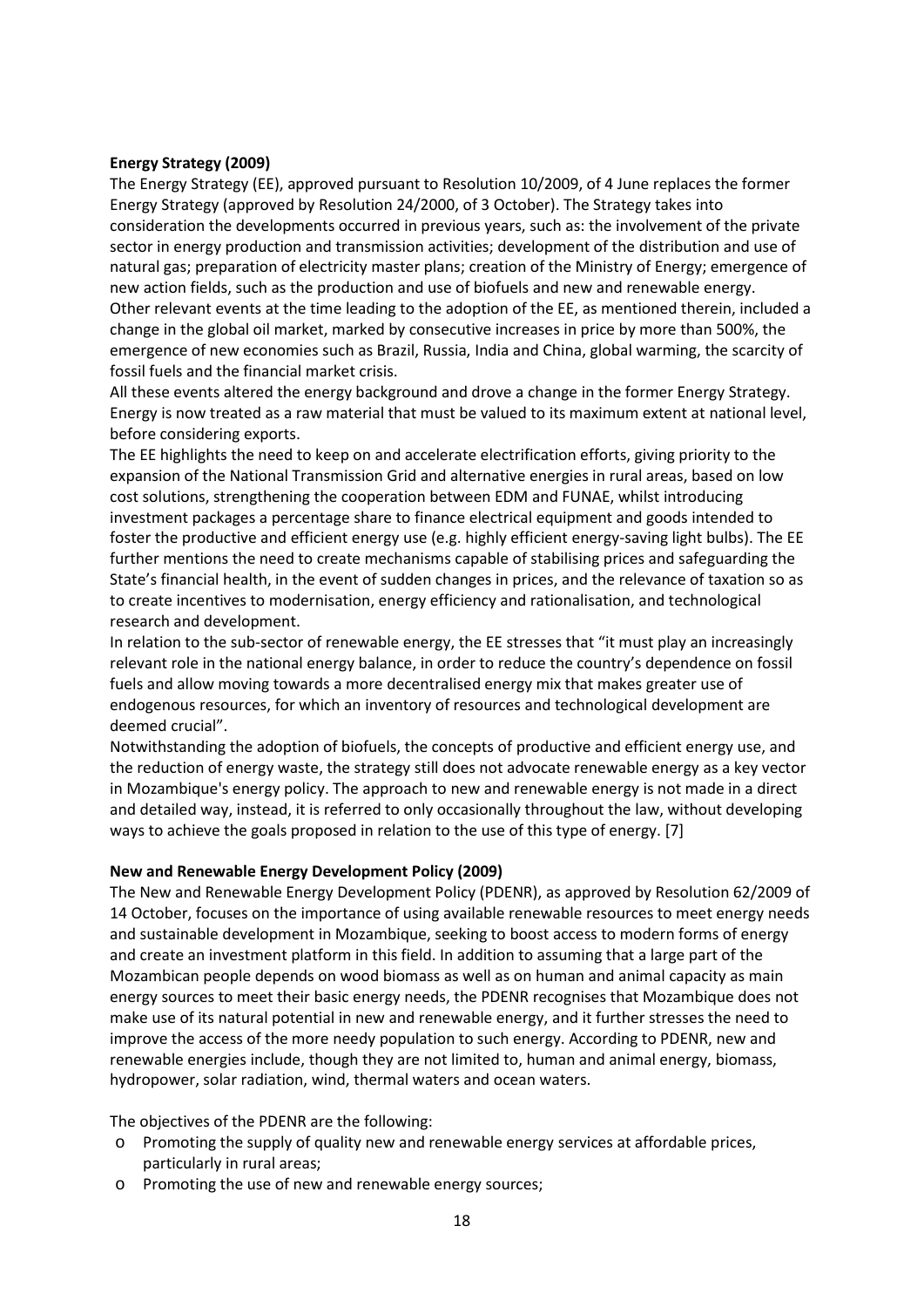- o Strengthening energy security at local and national levels;
- o Reducing negative environmental impacts at local and global levels;
- o Boosting technological development in the sub-sector of new and renewable energy;
- o Creation of a competitive new and renewable energy market;
- o Contributing to income generation and job creation, fighting poverty at local and national levels;
- o Contributing to the achievement of the Millennium Development Goals (MDG).

The document further stresses the intention of promoting the participation of the private renewable energy sector, namely via private or public-private partnerships.

Despite the merely programmatic nature of this policy, key Government measures include the creation of an incentives framework (at political, tax and financial levels) to promote investment, development and use of renewable energy systems, technologies and services. [??7]

#### **New and Renewable Energy Development Strategy for the 2011-2025 period (2011)**

The New and Renewable Energy Strategy (EDENR) was adopted in 2011, in accordance with the directives of the former Ministry of Energy (currently MIREME), following internal discussion (among relevant institutions), consultation of a large number of players, and practical considerations and experiences of some regions. EDENR recognises the need to develop the use of renewable energy resources and establishes as key strategic goals the following:

- Improve access to better energy services based on renewable sources;
- Develop technology for the use and conversion of renewable energy sources;
- Promote and boost public and private investment in renewable resources. Adding to the above, in this strategy, the Mozambican Government further undertakes the following targets:
- Reduce poverty and contribute to the achievement of the MDG;
- Rural development;
- Increase access to high quality energy services at affordable prices;
- Reduce the environmental damage associated with the consumption of wood biomass and fossil fuels;
- Contribute to generate income and create jobs;
- Energy security.

 Grid-connected renewable energy objectives aim at developing national renewable energy resources EDENR further establishes sector goals, divided into off-grid renewable energy objectives, and gridconnected renewable energy objectives. Off-grid renewable energy objectives are aimed at non electrified areas and intend to facilitate the development of several activities, fostering rural development and fighting poverty, ensuring access to higher quality and safer energy sources. for electricity production to the grid, meeting demand, diversifying the energy mix and protecting the environment.

EDENR defined as strategic renewable sources for Stand-alone Energy Systems (SIE), solar energy, wind energy, small and very small hydropower and the promotion of other small and very small-scale renewable energy sources. In terms of the Local Power Grid (REL), the strategic energy sources are wind energy, large and medium-sized hydropower, cogeneration from biomass, ocean energy and geothermal energy.

The subject of biomass is also mentioned in this strategy, which recognises that it is the primary energy source of Mozambican households, that its use is a threat to the conservation of forest cover and has led to significant forest devastation around urban areas and along road and railway corridors. Accordingly, EDENR presents renewable energy sources or electricity as viable options for the slowdown/contention of deforestation processes.

This strategy also addresses possible mechanisms to promote the use of renewable resources, such as tariffs for grid access or feedin tariff, which it identifies as a regulatory tool favouring investment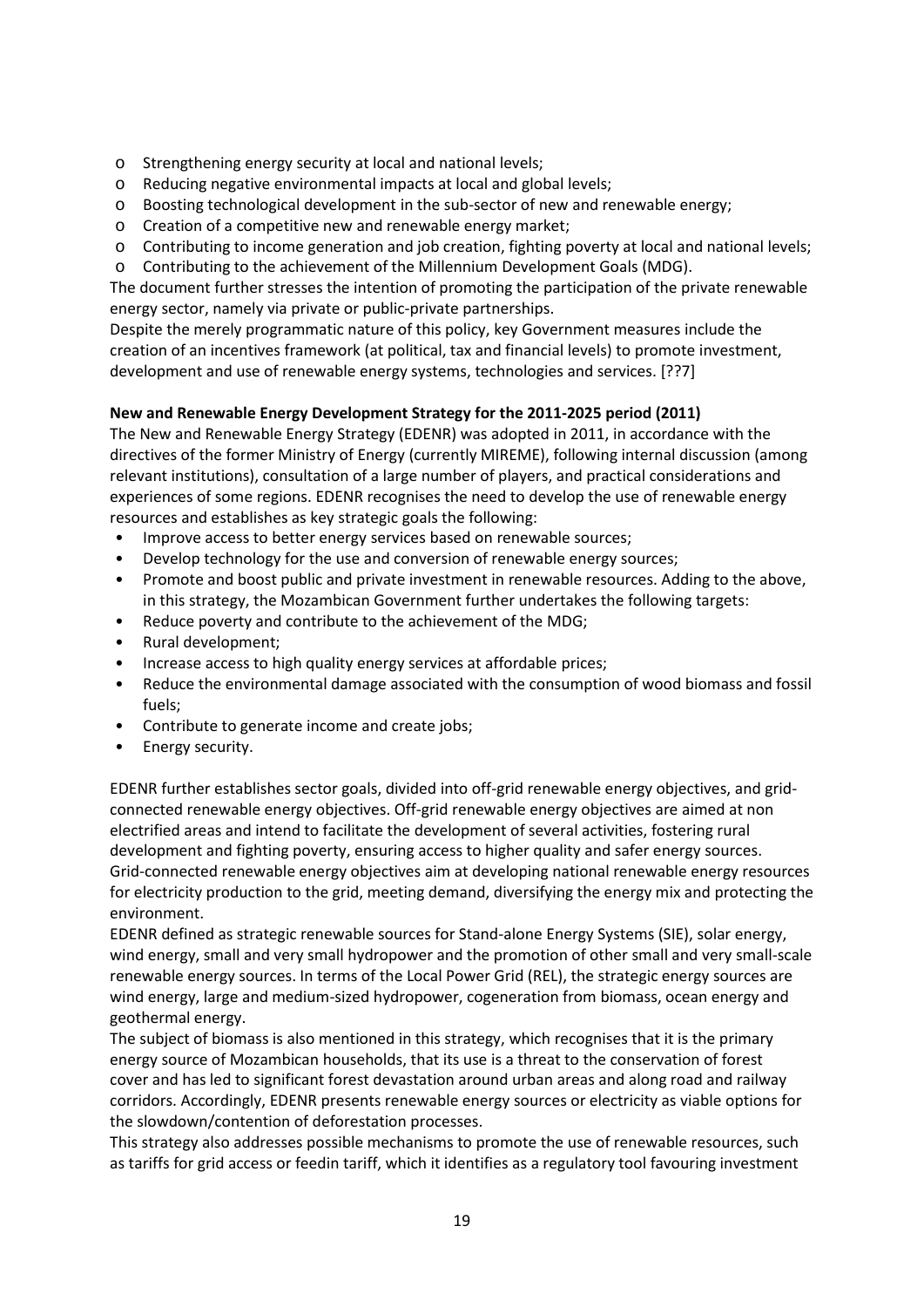in the field of new and renewable energy, whether grid-connected or off-grid, and the implementation of tax incentives and benefits.

Although EDENR defined the strategies to achieve the objectives relating to the development of new and renewable energy, it should be noted that tax and other financial incentives were not yet established, thus hindering projects implementation. [\[7\]](#page-37-1)

#### **The National Energy Strategy (2014 – 2023)**

 vision and path to respond to the challenges and opportunities in the power sector. The main goals Mozambique's Energy Strategy was designed for a ten-year period (2014 – 2023) and it provides a are to reinforce Mozambique's position as an important regional energy producer, to support social development and poverty alleviation, and to promote general economic growth. The strategy for instance compromises the following:

- o Regulation Establishment of an energy authority as the regulator for the entire energy sector, which will include liquid fuel, natural gas (downstream) and renewable energy.
- o Energy efficiency To promote habits of reasonable and responsible consumption of energy and to create a legal framework that guarantees these behaviors both in the efficient production and consumption of energy.
- attention will be made so that there are no increases to the EdM operational and maintenance o Feed-in Tariff – To be approved by the government, the tariff for renewable energy is for projects in which the generation cost is equivalent to the contract cost of natural gas power stations, with an extra incentive on the bidding process and an environmental tax. Special costs, which need to be retained.
- $\circ$  The new tariff methodology settlement Due to the large-scale energy projects in Mozambique, the investments made are significant. Therefore, tariff methodology settlement is an important tool used to help 'bail out' the investor in this sector, especially in operations on the local market. The new tariff needs to take the operation and maintenance cost into account.
- o Rural and Peri-Urban Electrification The main challenges are extending grid access, improving the quality of the energy, and improving the capacity of the administrative posts to promote the productive use of energy and to generate more income. The goal is to mobilize USD 200 million every year over the next seven years to expand and improve energy access in the rural and periurban areas, achieving 44% universal access by 2021 and 50% grid based access by 2023.

 urban areas. There are also plans to further strengthen the institutional capacity of FUNAE to The Government of Mozambique also plans to launch a transmission and distribution grid rehabilitation program for the entire national territory to increase energy quality and efficiency in increase its role in the process of rural electrification. [[1](#page-37-1)]

#### **Proposed feed-in tariff (FIT)**

 projects from 10 kW to 10 MW. Prices vary according to technology and capacity. On 17 October 2014, Decree 58/2014 was approved creating Mozambique's feed-in tariff for renewable energy. Further regulation is still pending to implement the price premium. Decree 58/2014 creates Mozambique's feed-in tariff, which applies to biomass, wind, small hydro and solar

According to this Decree, all projects must sell electricity to the state-owned utility Electricidade de Moçambique. Tariffs proposed can be found at:

[http://global-climatescope.org/en/policies/#/policy/4631 h](http://global-climatescope.org/en/policies/#/policy/4631)owever are already outdated as they are in MT and in the meantime a devaluation of 50% has taken place versus major currencies. It is therefore expected that anyone developing an on-grid system will have to negotiate on a bilateral basis with EdM.

Additional laws and regulations of relevance to the sector include the Regulations to License Electric Installations (2007), and the Concession Decree (2000).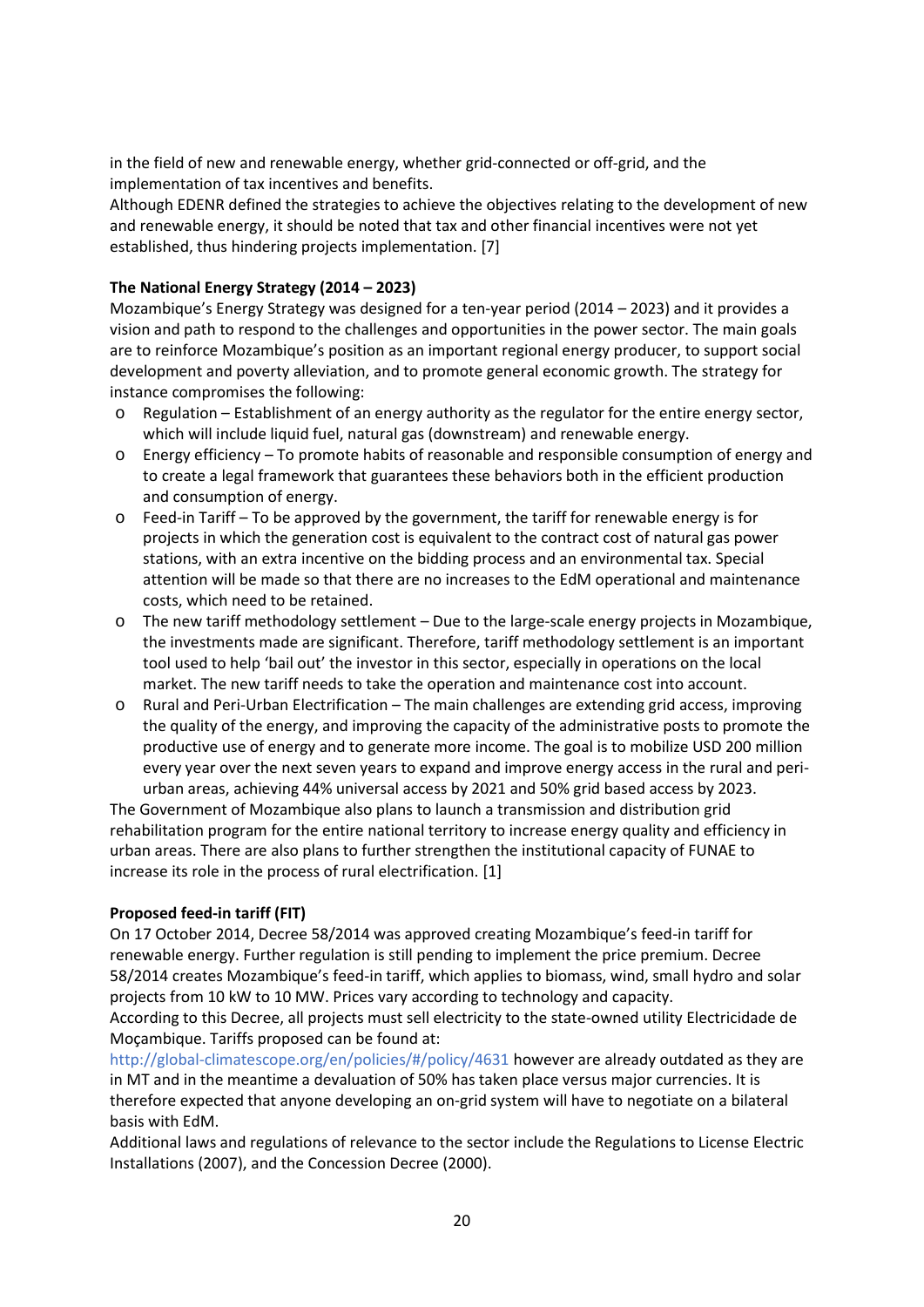In 2015 Mozambique received a USD 0.74m grant from the African Development Bank's Sustainable Energy Fund for Africa (SEFA) to enhance the enabling environment for private investments in renewable energy. The assignment is currently underway, with the objectives of supporting the implementation of the country's feed-in tariff regime for small/medium renewable energy projects through the provision of standardized power purchase agreements, guidelines for grid connectivity and investor guidelines for prospective developers. The grant will additionally lay the foundations for a mini-grid regulatory framework, with special focus on designing a tariff structure and corresponding technical and environmental regulations, as well as providing capacity-building and awareness-raising activities for national and local representatives.

Currently, RECP is supporting MIREME in dealing with minigrid concessions through legal technical assistance, which will feed into a reform study planned to be undertaken by the African Development Bank in the course of 20[1](#page-37-1)7. [1]

Although the decree is available, injection of power into the grid cannot happen yet as some regulation is still to be approved. As of May 2017, the FiT mechanism was under revision. Biofuels are viewed as an important sector for development within the country. In 2009, a national policy and strategy for biofuels was released, which seeks to develop the biofuels sector. In 2011, the blending mandate and tax schedule for biofuels was released. [\[5](#page-37-1)]

#### **Biofuels Policy and Strategy (2009)**

 unpredictability and volatility of fuel prices on the international market, and reduce the country's The Biofuels Policy Strategy, approved by Resolution 22/2009 of 21 May to promote biofuels, envisages the promotion of biofuels through the creation of an appropriate platform, based on two key principles: (i)"Promotion and use of agro energy resources to obtain energy security and a sustainable social and economic development, while contributing to the reduction of Greenhouse Gases that aggravate global warming, by selecting and adopting more adequate production methods and technologies in agriculture and industry"; and (ii) "the need to face the instability, dependence on imported fossil fuel and the burden of imports on the national economy". This policy helped to lay down strategies for the development of biofuels (especially ethanol and biodiesel) as a form of using the country's natural resources and fight poverty, diversifying the national energy market and seeking less polluting energy sources when compared to traditional fossil fuels.

 This led to the approval of the Regulation on Fossil Biofuels, pursuant to Decree 58/2011 of 11 November, which establishes the regime governing the production, processing, marketing and distribution of biofuels and respective blends. This regulation provided that the production, processing, storage and distribution activities to introduce biofuels blends in the national market will be subject to licences to be issued by the relevant Ministry (currently MIREME), if production is lower than 12,000,000 litres per year or by the Council of Ministers, if it exceeds this figure. Moreover, such licensing must be accompanied by an investment plan showing the technical, economic, financial and environmental viability of the project.

These requirements will not be applied to production below 5,000 litres per year or for personal use. As regards raw materials for the production of biofuels, it is established that the same must be supervised by the Ministry responsible for Agriculture (currently, MASA - Ministry of Agriculture and Food Safety).

 company subject to MIREME's supervision, which was appointed by the Government to implement The promotion of biofuels in Mozambique is also associated to PETROMOC, a publicly-owned biofuels' projects in Mozambique, and is presently directly involved in various projects in this field. [7]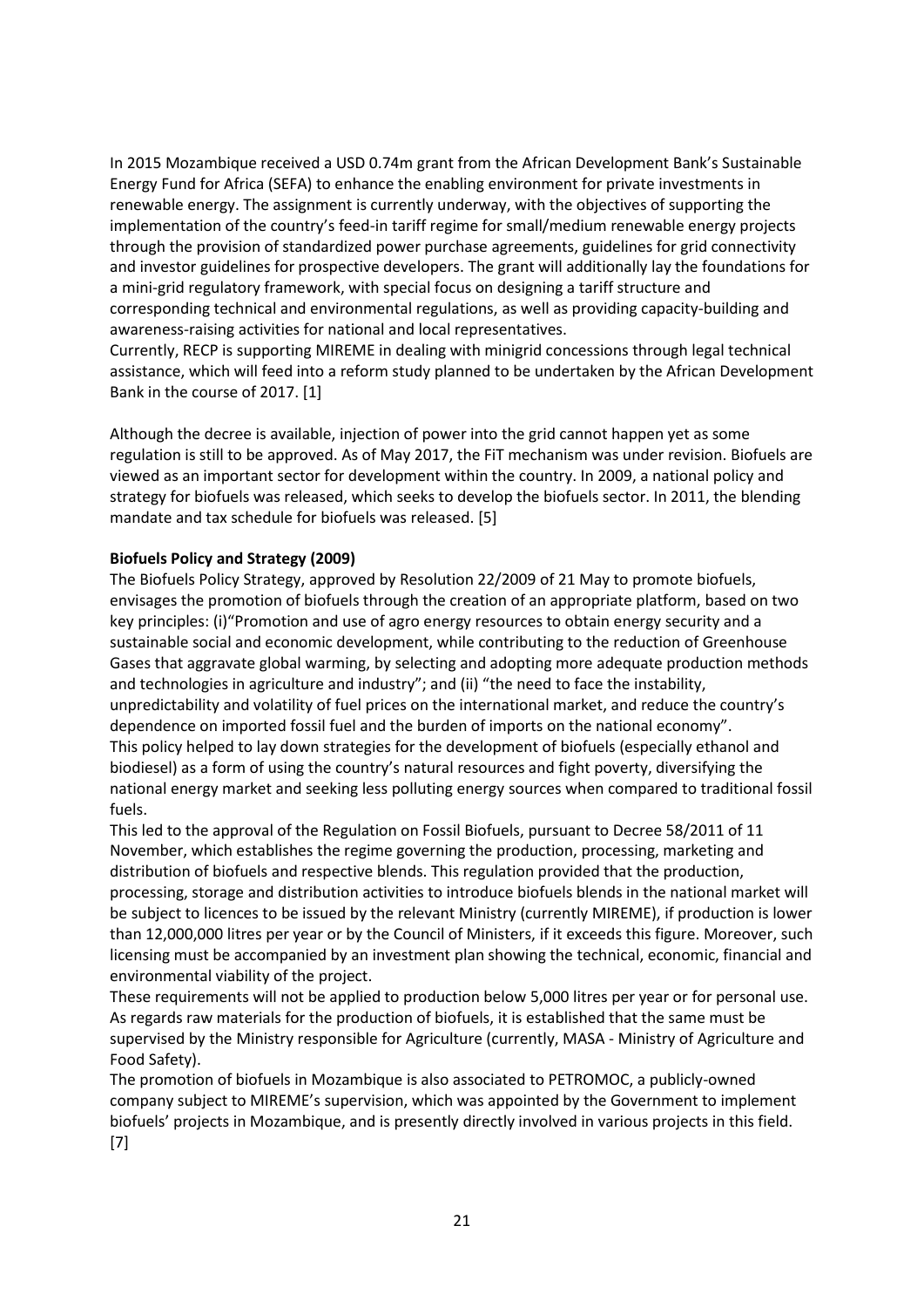#### **Energy debates**

One of the main questions relates to the adoption of a single-buyer model with wholesale competition. This includes re-structuring of EDM through vertical separation into hydro generation, transmission, and distribution businesses; which is complemented by the horizontal separation of distribution through concessions to EDM, local authorities and private participants.

Mozambique has put in place a fairly modern legislative framework for the energy sector in general and the power sector in particular. But some aspects are still unclear, in particular the contribution the energy sector is to make a contribution to poverty reduction.

While the legislative framework is largely in place, implementation and enforcement appear to lag behind considerably. Other issues may arise from the implementation of the ambitious reform of the energy sector. [\[3](#page-37-1)]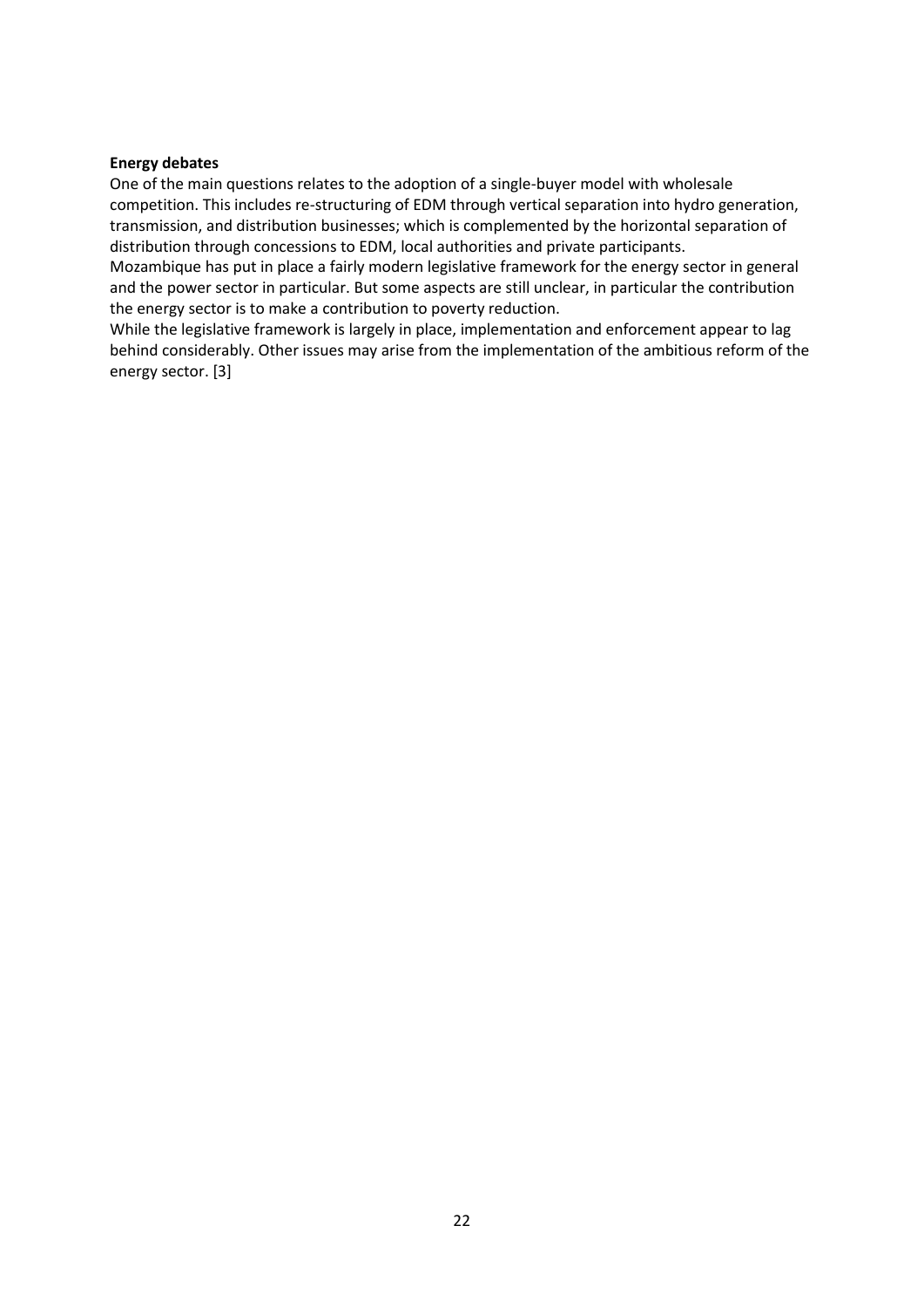The basic Investment law was approved in 1993 and its complementary legislation and amendments followed after that. The main investment laws are the following:

- The Investment Law No 3/93
- The Regulation of the Investment Law under the Decree Law No 43/2009
- The Fiscal Benefit Code under Law n° 4/2009
- The Public and Private Partnership Law No 15/2011

[1]

Most relevant incentives and investment restrictions may be as follows:

- Corporate Income Tax (IRPC) reduction: 80% reduction for the first 5 years, 60% reduction for years 6-10 and 25% reduction for years 11-15.
- Accelerated depreciation: 50% on new immovable assets, rehabilitation of machinery and machinery and equipment used in the industrial sector.
- • Tax deduction for modernisation and introduction of new technology: tax deduction of up to 15% of taxable income, which can be carried over for five years, for the amount invested in specialised equipment.
- VAT exemption: certain sectors and investments are eligible for VAT (and import duty) exemptions on equipment, machinery and their ancillary goods for the first five years of project implementation, including large infrastructure projects and projects in rural areas and specific zones.
- Exchange controls apply for movements of funds in/out of the country, i.e. registration with Central Bank is required.
- In case of loan agreements of an entity incorporated in Mozambique with a foreign registered entity, approval of loan and loan terms by Central Bank is required. Repayment and interested payments do also require Central Bank approval.
- Land in Mozambique is the property of the state and cannot be sold, transferred, mortgaged or charged – developers need to acquire right to use the land.
- more than 20% to Mozambican singular or collective entities and the state or public • The Public-Private Partnership Law No 15/2011 requires quota of no less than 5% and no Company.

 $[1]$ 

#### **Financing grid access:**

<span id="page-24-0"></span>7. Access to finance<br>
The basic Investment law was approved in 1993 and its compler<br>
followed after that. The main investment laws are the following<br>
The Investment Law No 3/93<br>
The Figual Benefit Code under Law n<sup>2</sup> 4/200 The Ministry of Mineral Resources and Energy (MIREME) has made electricity access a priority. The draft Energy Strategy 2014–2023 sets out an ambitious target of 50% grid connection by 2023. Currently, EdM is only connecting half the number of households per year required to meet this target.

 Even with government and donor support, the financing gap to meet EdM's investment needs (\$2.2b from 2016 to 2019 ) is too large.

 The cost of a grid connection: \$500 -\$2000 Grid expansion puts a drain EdM's resources. Given the highly dispersed nature of much of Mozambique's rural population, the distribution costs of providing the grid to all are prohibitive.

Even in urban areas, EDM has found that heavily subsidised grid-connection fees of \$120 and \$70, for 'ordinary' and 'social' customers respectively, are not always affordable and act as a barrier to new grid-connections.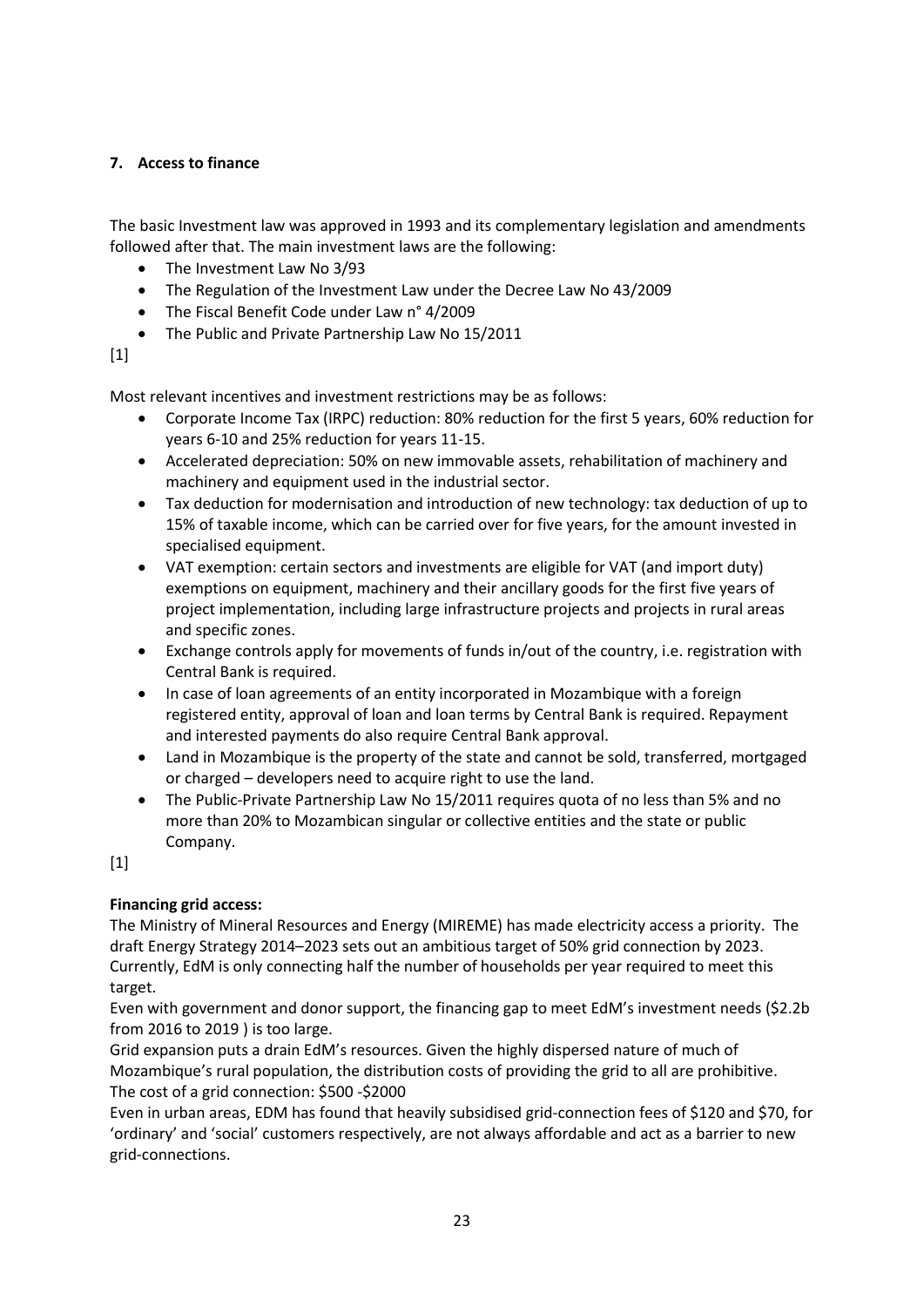As per a 2015 World Bank Policy Note, the power sector in Mozambique faces three key challenges:

- to provide reliable and efficient electricity supply;
- need to expand its generation and transmission capacity to meet current and future demand;
- to provide access to electricity to the vast majority of the population. [\[8\]](#page-37-1)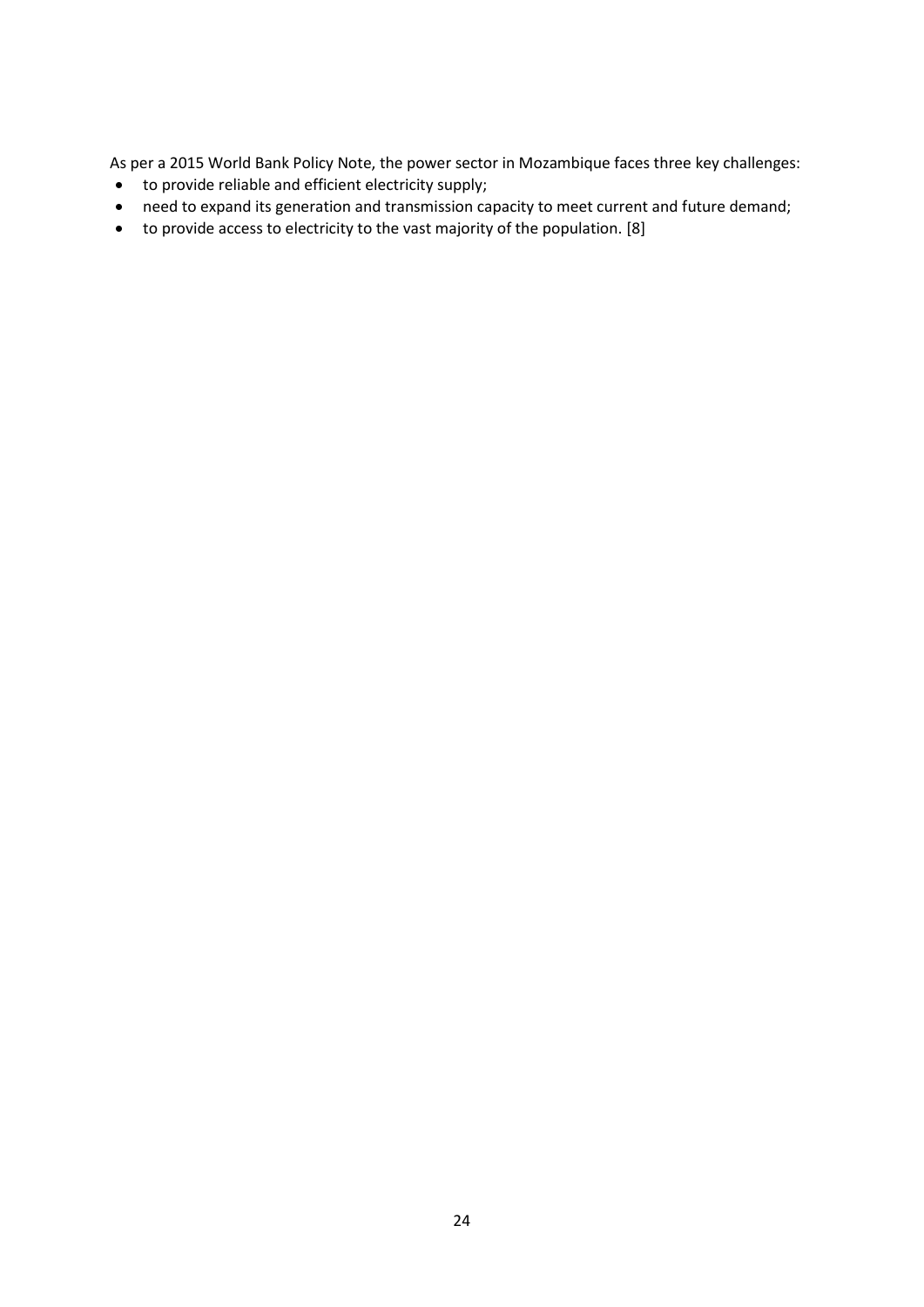#### <span id="page-26-0"></span>**8. Opportunities and barriers for Dutch companies**

#### **Opportunities**

 interviewed expert the willingness to pay in rural areas is very high, up to 1 euro per KWh. 76% of people in Mozambique do not have access to grid based electricity, representing a total off grid electricity market of nearly 22 million people. Despite political ambitions to electrify the country by 2030, this may be overly ambitious and the market for off grid electricity is expected to be around for the foreseeable future. On top of this, the solar irradiation is very high. According to one These factors combined make Mozambique a very interesting country for offering solar home systems via PAYGO modalities or by setting up mini grids.

Besides the potential in decentralized energy generation through PV, there is still a large potential of hydro power in Mozambique. Even though already a significant amount of power is generated through hydro power there is still a large remaining potential.

Despite relatively low average wind speeds there is still quite a bit of low hanging fruit related to wind power development. Some Dutch parties are already exploring this opportunity.

Mozambique has around 70 mini grids which are currently predominantly diesel powered. Diesel is still relatively affordable at less than 1 USD per litre. Subsidies however are slowly being removed which is improving the business case for replacing diesel powered generators in mini grids with solar PV.

Another interesting technology is waste to energy. A lot of agro waste is available in Mozambique but at this moment it is hardly utilized.

Not many companies are active yet in Mozambique, which would result in a first mover advantage for companies that are able to successfully set up and sustain a renewable energy business in Mozambique. One Dutch company who has successfully managed to do so is Solar Works!.

 presents its own challenges it can also turn out to be an advantage if companies smartly make use of At this moment regulation in Mozambique regarding renewable energy is limited. Even though this this status quo.

Another advantage is that many development partners are active in Mozambique which have embraced the energy access agenda. This means that a lot of (financial) support is available for renewable energy entrepreneurs. One project that could be of interest to Dutch renewable energy entrepreneurs is the Brilho project. This project aims to increase domestic and business energy access through private sector innovation and investment, and government support, through supply of dispersed off-grid energy solutions and improved cook stoves.

#### **Challenges**

1

Recently DFID published1 the energy compact for Mozambique. The main barriers identified in this research are the following:

- 1. Policy framework:
	- a. No off grid policy in place
	- b. Weak coordination between government institutions

<sup>1</sup> [http://www.aler-renovaveis.org/contents/files/dfid\\_2017\\_nov\\_energy-africa-compact-for-mozambique.pdf](http://www.aler-renovaveis.org/contents/files/dfid_2017_nov_energy-africa-compact-for-mozambique.pdf)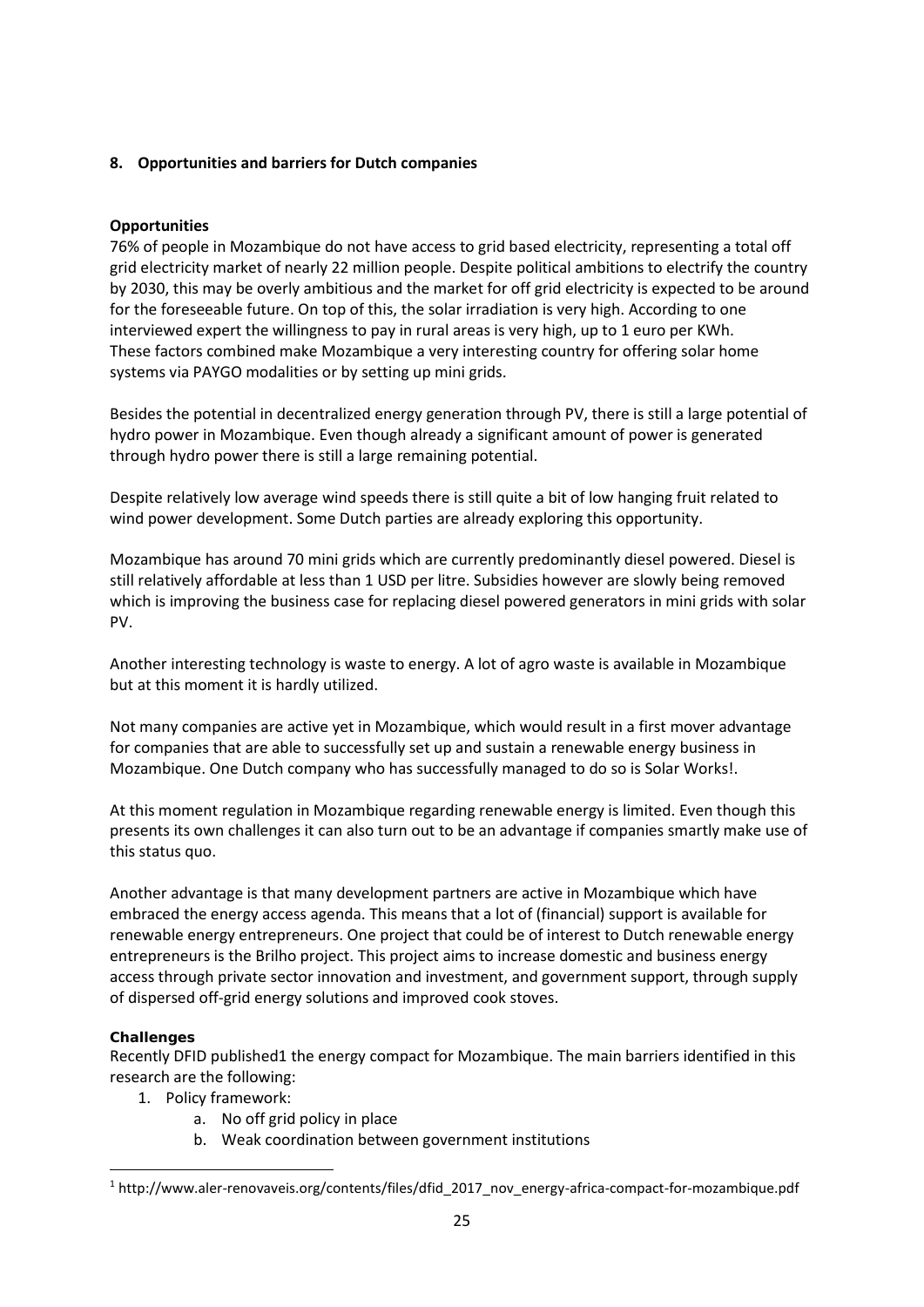- c. Unclear division of roles and responsibilities among GoM institutions (e.g. MIREME, MITADER, EDM, FUNAE).
- 2. Supply chain financing
	- a. Local access to corporate finance is difficult
	- b. Import of FOREX is cumbersome
	- c. Difficulties in exporting of capital
- 3. Fiscal and import regulation
	- a. High level of VAT and import duties apply
	- b. Duties often not applied uniformly
	- c. Application/licensing procedures for new companies/branches not uniformly applied
- 4. Quality standards
	- a. There are no quality standards being in force at the moment
	- b. Potential for influx of inferior quality, undermining market for quality products
- 5. Mobile payment mechanisms
	- a. Lack of financial literacy and knowledge among potential consumers
	- b. Low distribution of Mobile money agents in rural areas
- 6. Awareness
	- a. Limited awareness about solar use, maintenance and quality among potential customers
	- b. There is limited awareness among GoM institutions on solar and the legal, fiscal and financial impediments that exist.

Besides the obstacles raised above several experts were interviewed that raised some additional challenges/points of attention when setting up a renewable energy business in Mozambique.

 resources could help to address the existing budget issues in Mozambique. This also means that less Recently a lot of fossil energy resources were discovered in Mozambique. Developing these priority is given to decentralized renewable energy developments. One of the interviewed experts however indicated that this has also created another movement that stresses the importance of sustainability and the necessity of developing renewable energy resources. This could help the government in realising the importance of renewable energy and the associated economic potential.

Some experts also indicated that the socialist history of Mozambique creates some distrust towards private sector involvement in the development of the energy sector which is not stimulating for the business environment.

 The state fund, FUNAE, is formally responsible for ensuring that electricity is also provided in areas that are currently not connected to the grid. Funae's activities however rely on government funding and are not executed in a financially sustainable manner. This subsidized electrification does not help parties that would like to provide electricity access in those area's on a commercial basis as people are accustomed to heavily subsidized electricity.

 The government would like to make electricity available to all people in Mozambique, as this is not done in a cost reflective manner this would require significant public funding, which is currently difficult considering the ongoing debt crisis in Mozambique.

relaxed. Borrowing money is still very expensive in Mozambique. Additionally the local currency has been volatile. Finally also capital restrictions have been in place, fortunately they have recently been relaxed.<br>26 November 2014<br>26 November 2014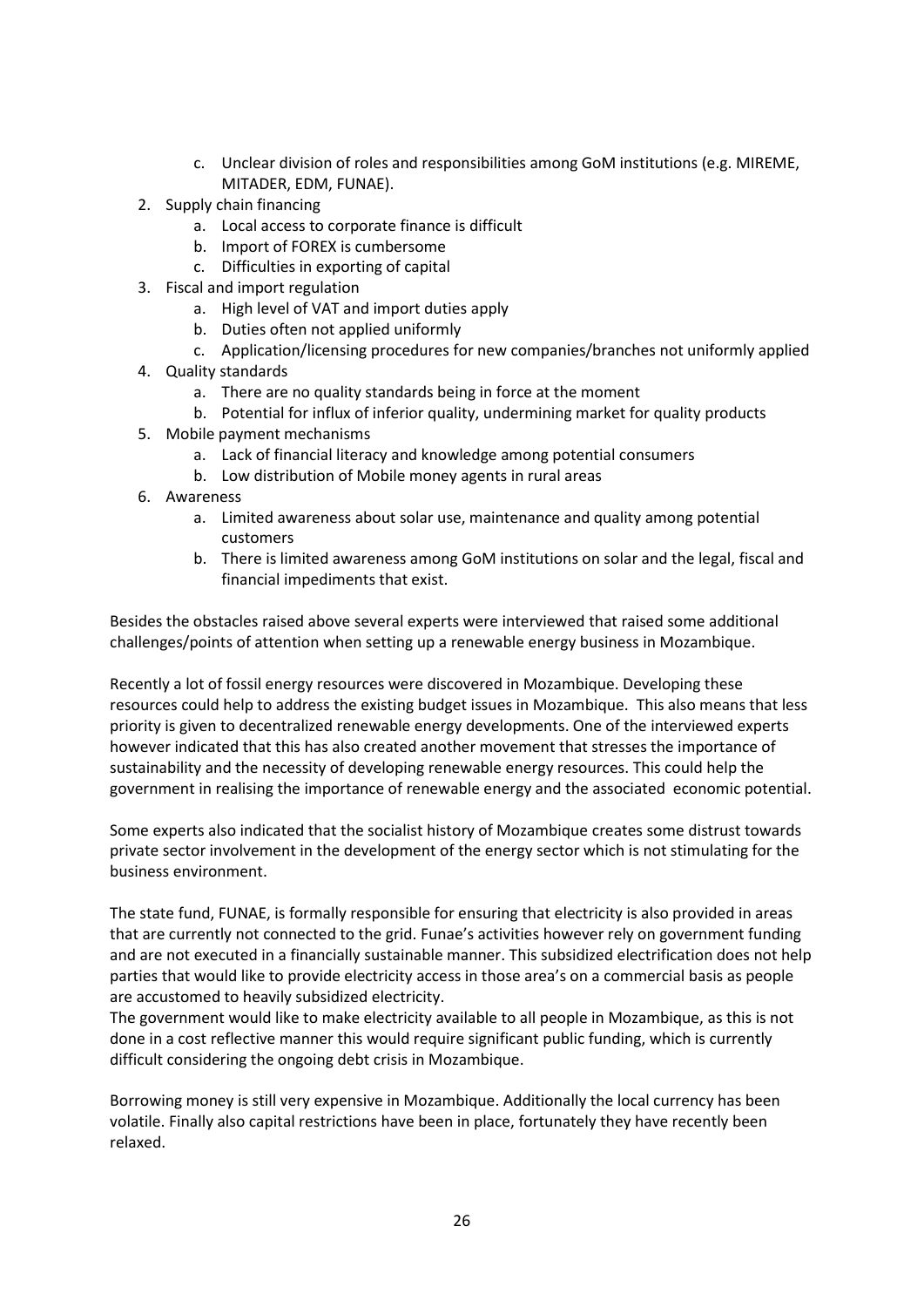result, it has become more difficult to get either local or national commitment for activities. Finally This year the municipal elections will take place, next year the national elections will take place. As a the debt crisis in Mozambique makes the financial climate very uncertain.

 poor quality were distributed in the past, which has left behind a negative perception of solar PV. Other serious challenges are the lack of purchasing power in Mozambique. The market distortion from the donor driven energy access programmes furthermore created a mind-set that energy should be provided either free of charge or very cheaply. To add insult to injury, solar panels of very

The original feed in tariffs were promising, but as the currency has weakened those rates are no longer available and need to be renegotiated in order to make new projects profitable.

Even though a lot of donor funding is available, the coordination of activities in Mozambique regarding energy access is suboptimal. This is reducing the effectiveness of available funding.

 According to one expert planning is not always done very well and significant patience is required to Other entry barriers for Dutch companies are the Portuguese language and cultural differences. operate in Mozambique. Furthermore, according to one of the interviewed experts, it is not easy to attract staff members that possess the required skillset.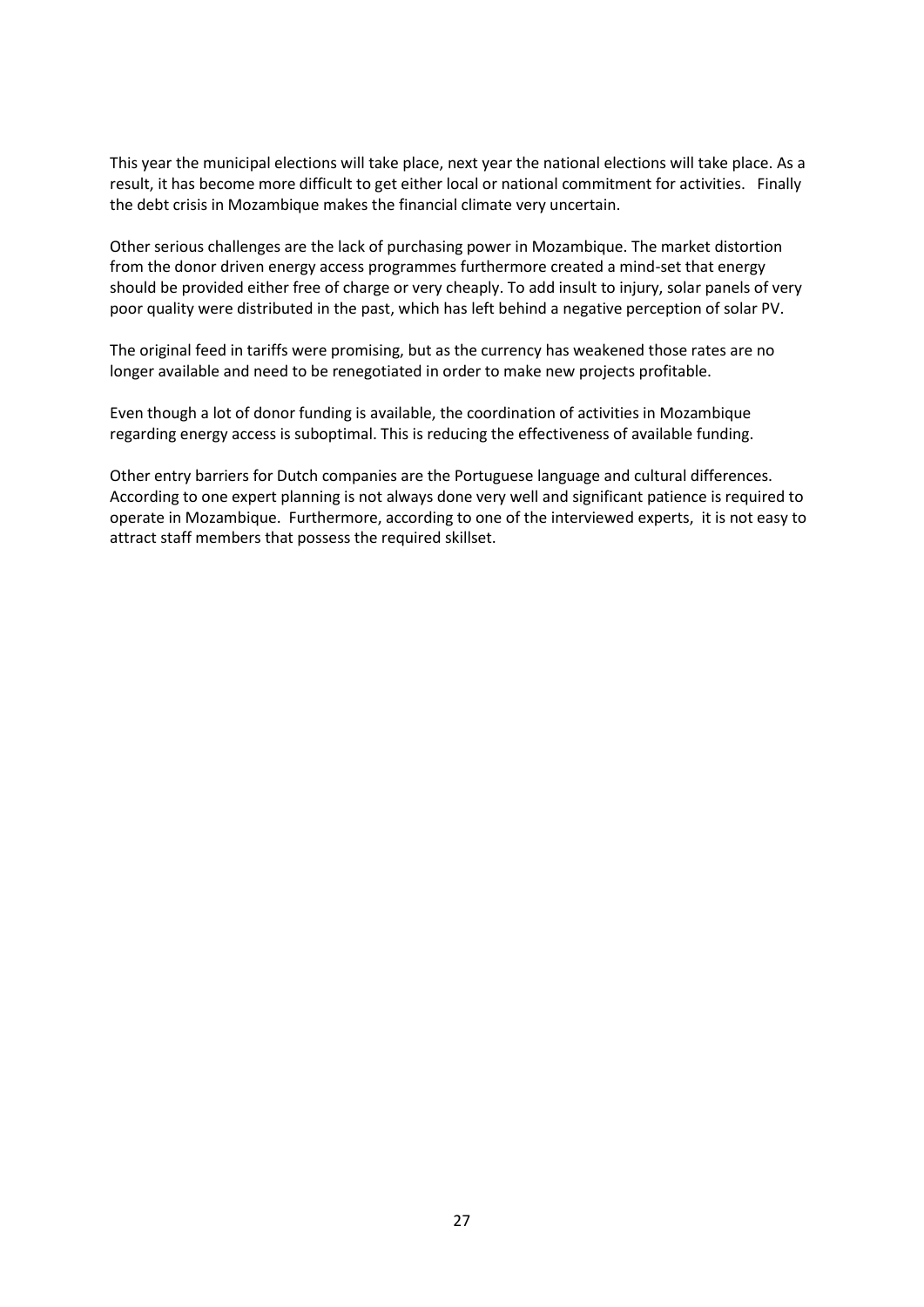### <span id="page-29-0"></span>**9. Dutch renewable energy companies active in Mozambique**

Advance consulting\* Solar Works!\*

Companies marked with \* took part in an interview related to taking part in a green trade mission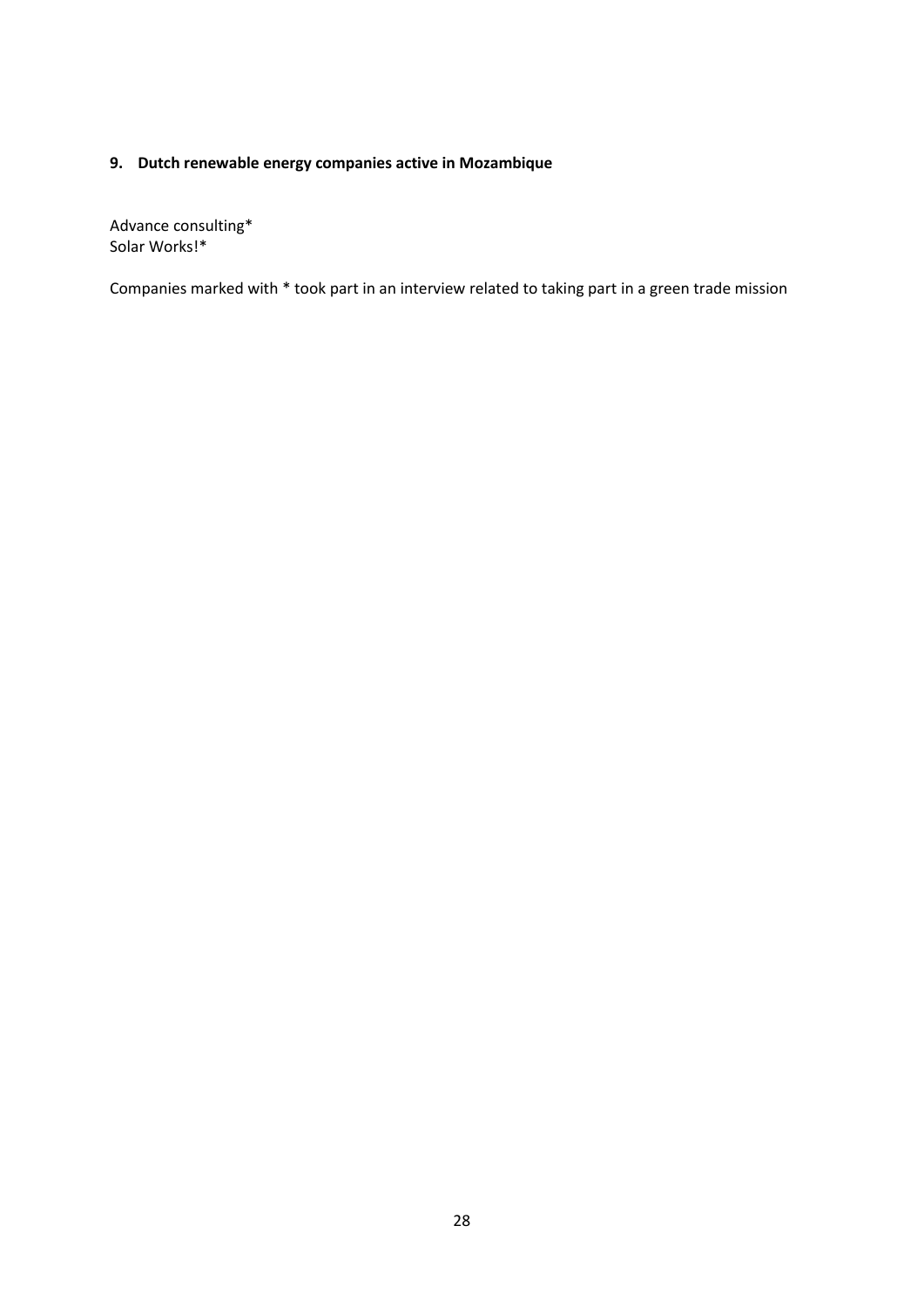#### <span id="page-30-0"></span>**10. Relevant Dutch support schemes**

#### **Subsidies & Programmes run by the Netherlands Enterprise Agency (RVO)**

This chapter provides a selection of the programmes run by the Netherlands Enterprise Agency (RVO). For a full overview:<http://www.rvo.nl/subsidies-regelingen>(in Dutch)

### For country specific information see: <https://www.rvo.nl/onderwerpen/internationaal-ondernemen/landenoverzicht/tanzania>

#### **Dutch international governmental network**

The Dutch government has an extensive network of international offices. This network helps companies by advising them, making contacts for and opening doors. They are present on site, know local players, networks and the market, and know how to deal with language and culture barriers.

 They can help Dutch entrepreneurs finding their way abroad when doing business internationally. They can help to find reliable, foreign business partners. They also can make a business partner scan. [https://www.rvo.nl/onderwerpen/internationaal-ondernemen/netwerken-en](https://www.rvo.nl/onderwerpen/internationaal-ondernemen/netwerken-en-contacten/buitenlandnetwerk)[contacten/buitenlandnetwerk](https://www.rvo.nl/onderwerpen/internationaal-ondernemen/netwerken-en-contacten/buitenlandnetwerk) 

#### **Dutch Good Growth Fund (DGGF)**

The Dutch Ministry of Foreign Affairs provides finance and insurance through the Dutch Good Growth Fund (DGGF) programme, facilitating development related trade and investment in over 60 countries. The fund consists of 3 parts:

#### Investing

The DGGF provides Dutch SMEs doing business in developing countries and emerging markets with customised financing. Do you want to invest in a DGGF countries, but have trouble getting the necessary financing? The DGGF facility Investing Dutch SMEs offers guarantees and direct financing with a repayment obligation, such as loans and equity investments in projects.

#### Local SMEs

Do you manage an investment fund that aims to improve the access of local SMEs to finance? Read more about the DGGF facility Investment funds local SMEs.

#### Exporting

 If you need help exporting capital goods to one or more of the DGGF countries, the DGGF facility Exporting Dutch SMEs provides export credit insurance and export financing.

More information: Find information about the qualifications, procedures and transactions on [english.dggf.nl.](http://english.dggf.nl/) 

 Dutch SMEs) and a consortium of PwC and Triple Jump (for local SMEs). The Dutch Good Growth Fund is a programme of the Dutch Ministry of Foreign Affairs. It is administered by the Netherlands Enterprise Agency (RVO.nl), Atradius Dutch State Business (for

#### **Dutch Trade and Investment Fund (DTIF)**

The Dutch Trade and Investment Fund (DTIF) consists of two components: Investment and Exports. The fund was established in 2016 and replaces the Facility Emerging Markets (FOM) and Finance for International Business (FIB) financing instruments.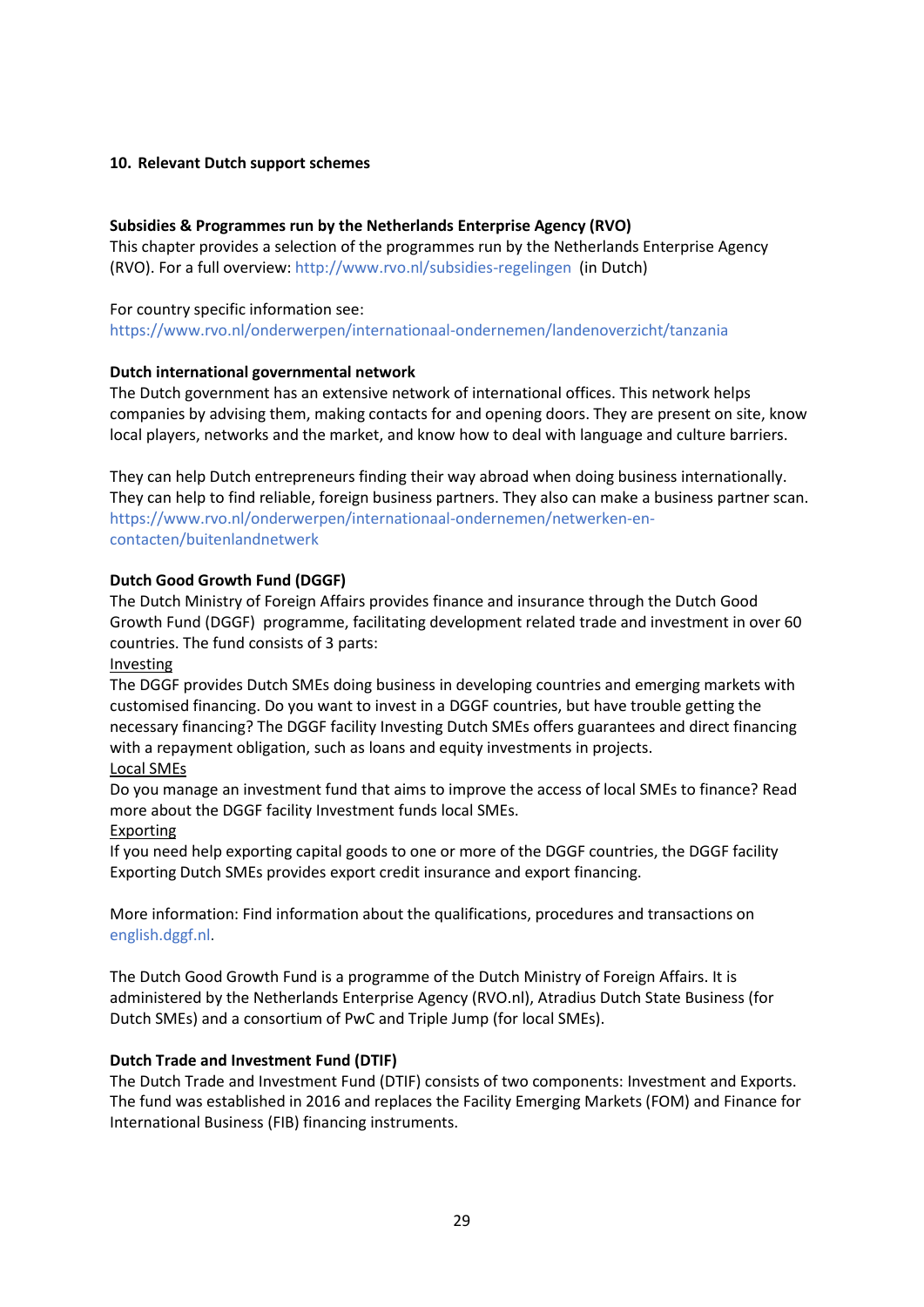<u>For whom?</u><br>Dutch companies wanting to invest in or export to foreign markets can apply for DTIF. The fund<br>established to stimulate the globalisation of Dutch companies.<br><u>Budget</u><br>DTIF can offer up to € 15 million in fina Dutch companies wanting to invest in or export to foreign markets can apply for DTIF. The fund was established to stimulate the globalisation of Dutch companies.

#### Budget

million.

#### For which countries?

DTIF is available to all countries, with the exception of those which are eligible for DGGF finance and countries under sanction by the United Nations Security Council or the European Union. These applications will be assessed with extra scrutiny. The sanctions policy of the Security Council and/or European Union will be maintained in all cases.

#### DTIF Investment

DTIF Investment offers support through loans, guarantees and direct or indirect shares with a repayment obligation. The Netherlands Enterprise Agency (RVO.nl) serves as the fund manager for this facility.

#### DTIF Exports

Interested in exporting capital goods to one or more DTIF countries? The DTIF Exports facility can help by offering export credit insurance and funding. Atradius Dutch State Business serves as fund manager for this resource.

#### Differences between DTIF and DGGF

DTIF is closely linked to the Dutch Good Growth Fund (DGGF). However, the two funds differ in terms of their target countries. DGGF is mainly focused on developing countries, whereas DTIF targets other foreign markets.

DTIF is open to all Dutch companies, whereas DGGF exclusively services businesses in the SME sector. DTIF does not offer funding for local SMEs, while DGGF does.

#### **Energising Development Partnership Programme (EnDev)**

The Energizing Development Partnership Programme (EnDev) gives households, social institutions and SMEs in developing countries permanent access to modern energy technologies and energy services. The projects take place in 24 countries in Africa, Latin America and Asia.

#### What does EnDev do?

EnDev supports the development of markets for modern energy facilities, especially in rural areas. For example, the development of renewable energy to cook, for lighting and for mobile phones. Part of the EnDev programme is the training and coaching of manufacturers and retailers of for example energy-efficient cookstoves and small solar energy systems. The programme also supports the construction of electricity connections via mini-grids and better network coverage. And EnDev stimulates the production of biogas digesters for household purposes.

#### Outcome-oriented

 developed that allow poor households to buy energy products. On the supply side, projects concern The EnDev program focuses on supply and demand. On the demand side, financial products can be the quality and availability of these energy products.

 form of Result Based Financing (RBF). The calls can be found on the website [www.endev.info.](http://www.endev.info/) The programme EnDev has no subsidy component. It publishes Specific Calls for Proposals in the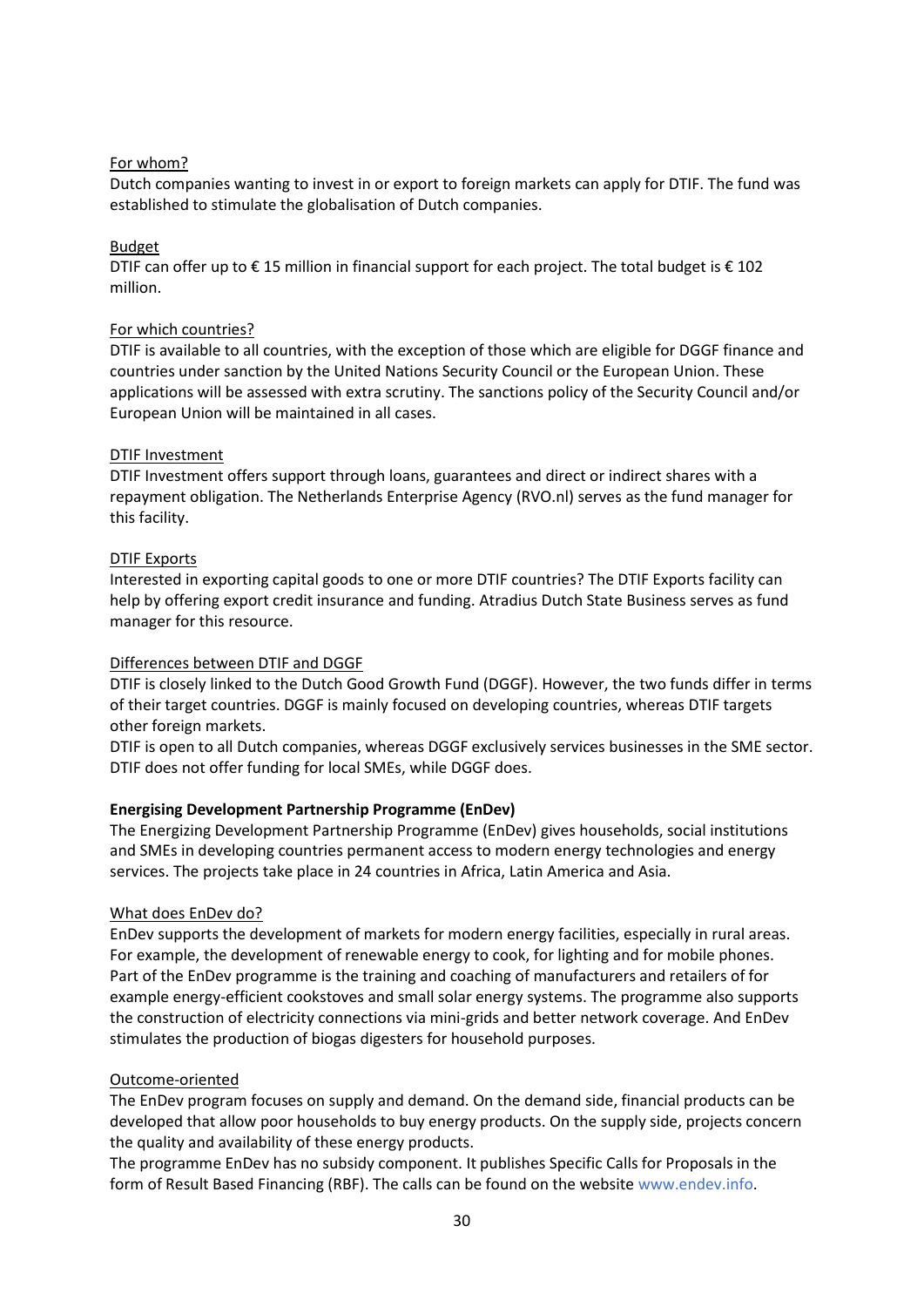Background<br>
EnDev is a partnership between the Netherlands, Gern<br>
and Switzerland. The programme is coordinated by the<br>
Zusammenarbeit (GIZ) and the Netherlands Enterprise<br>
the Dutch Ministry of Foreign Affairs.<br>
More info EnDev is a partnership between the Netherlands, Germany, Norway, Australia, the United Kingdom and Switzerland. The programme is coordinated by the German Gesellschaft für Internationale Zusammenarbeit (GIZ) and the Netherlands Enterprise Agency (RVO.nl). RVO.nl does this on behalf of the Dutch Ministry of Foreign Affairs.

More information can be found at <www.endev.info>.

#### **Starters International Business (SIB)**

 its Starters International Business (SIB) programme, the Ministry of Foreign Affairs can help you Exporting goods and services abroad offers your business more opportunities. It can lead to greater sales and serve as a solution to the challenge of increased competition in the domestic market. With move into foreign markets.

#### Vouchers

 Export allows you to effectively spread your risks. Buy how do you start? What are your company's strengths? Which markets can offer opportunities and how can you successfully seize them? Three different SIB vouchers can help you with your plans to take your business abroad:

- Individual coaching voucher (in Dutch) to hire a consultant / coach to look at your opportunities abroad and to work towards a concrete plan of action.
- Collective activity voucher (in Dutch) to participate in an outbound trade delegation or a joint trade fair presentation.
- Knowledge acquisition voucher to hire an international lawyer or tax consultant.

#### **DHI**

Subsidy scheme for demonstration projects, feasibility studies and investment preparation studies (DHI)

The DHI scheme supports Dutch enterprises that want to invest in or execute a project in emerging markets and in developing countries.

 The 1st tender for 2018 closed on 29 March at 3 p.m. The 2nd tender in 2018 opens on 9 August and The DHI scheme is a tender programme. Entreprises can submit a tender during the tender periods. closes on 21 September, 3 p.m. (Dutch time).

#### 3 modules

The DHI scheme consists of 3 modules:

- Demonstration projects: presentation of a technology, capital goods or service in one of the DHI countries.
- Feasibility studies: assessment of the profitability of a foreign investment in a product or service.
- Investment preparation studies: assessment of the technical and commercial profitability of an investment in a company in one of the DHI countries.

#### For whom?

DHI focuses on SMEs in the Kingdom of the Netherlands with international ambitions and an interest in emerging markets and developing countries. The SME test tells you whether you are an SME entrepreneur.

#### Countries

The DHI scheme is open to projects in all countries, with the exception of the European part of the Kingdom of the Netherlands and possibly countries that are subject to international sanctions.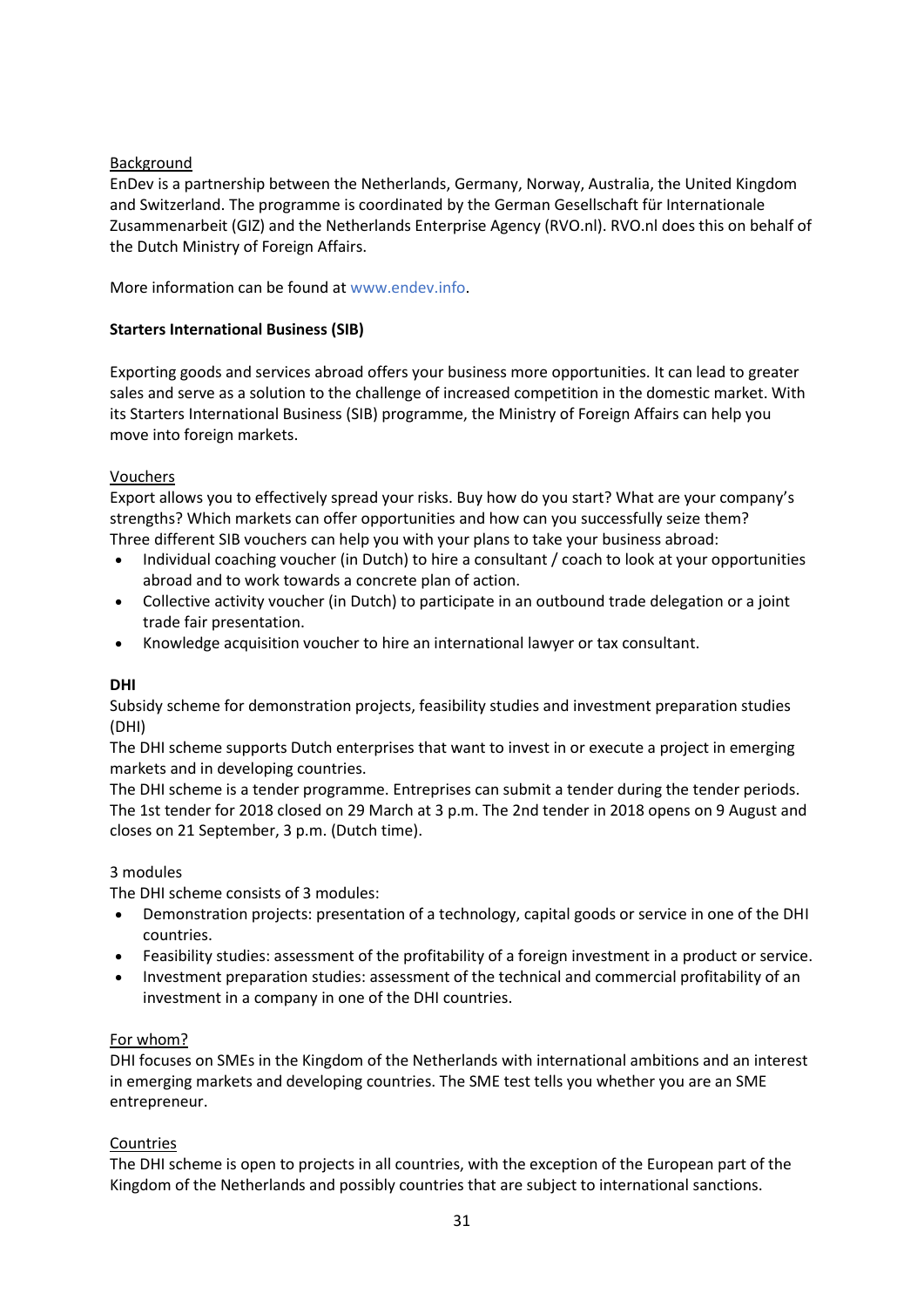More information (in Dutch) can be found on the Dutch RVO website.

#### **Clean Cooking Programme**

The Netherlands Enterprise Agency participates in the Clean Cooking Programme, which supports key stakeholder organisations in the cooking energy sector in Kenya, Ghana, Uganda, Ethiopia and Bangladesh. This programme is not a subsidy programme.

#### Developing markets for clean cooking

 efficient cookstoves with lower emissions or for smoke-free ovens. In this way, these ovens will Every year there are more than 4 million deadly accidents in developing countries because of cooking in traditional ovens or on open fires. The commitment of international organisations and local governments, companies and NGOs can help the development of commercial markets for energybecome widely available to people in developing countries.

Connecting people and networks

The Global Alliance for Clean Cookstoves plays an important role in building international networks. Nationally, this work is done by National Alliances for Clean Cookstoves. The Netherlands Enterprise Agency supports the growth of these key stakeholder organisations.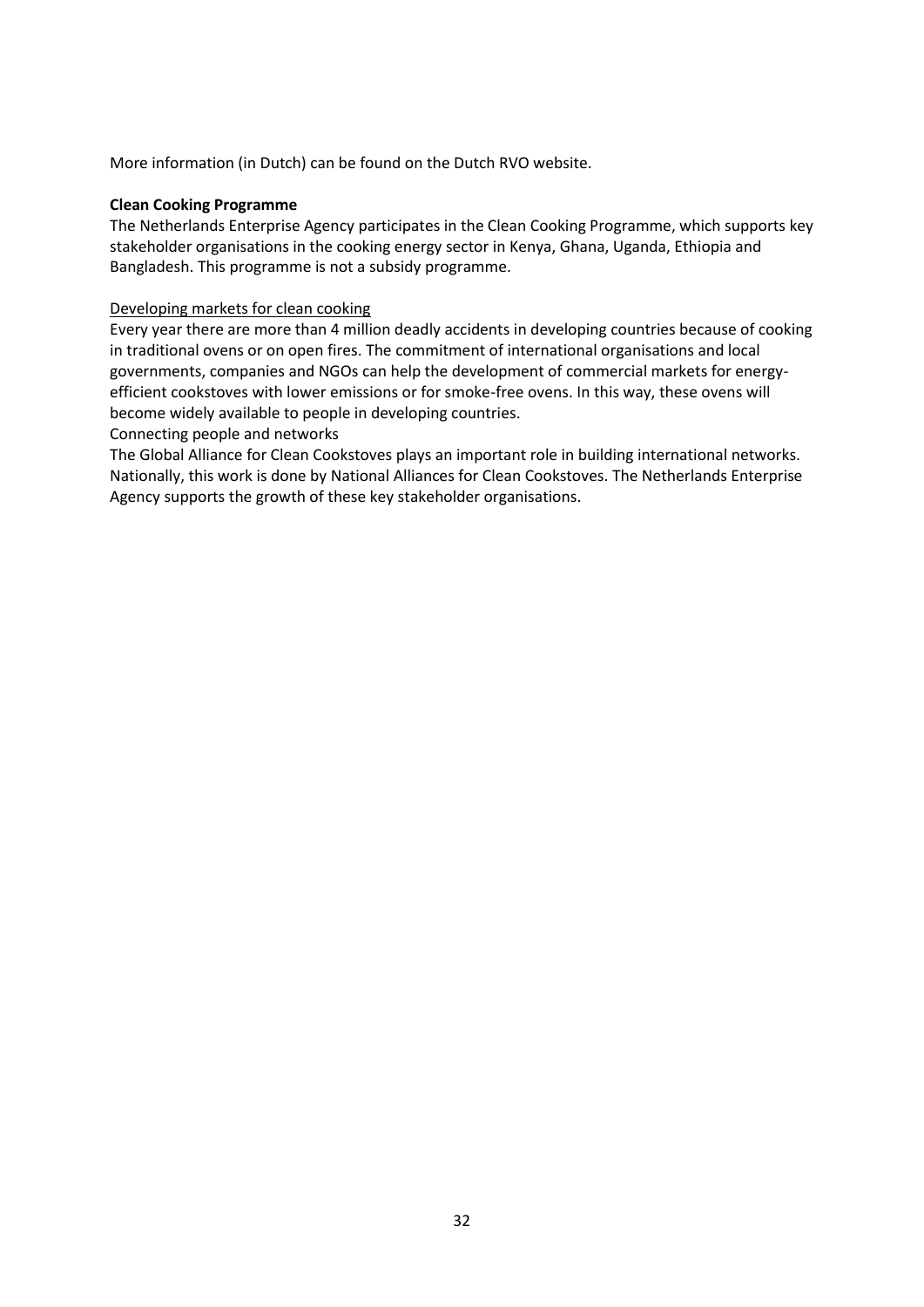#### <span id="page-34-0"></span>**11. Relevant international donors**

The following international donors are active in Africa and are relevant for energy related projects in African countries. The overview below is a shortlist for more details we refer to the websites mentioned in the text.

#### **The World Bank**

The World Bank is a vital source of financial and technical assistance to developing countries around the world.

The Bank is made up of two unique development institutions owned by 184 member countries:

- the International Bank for Reconstruction and Development (IBRD)
- the International Development Association (IDA)

Each institution plays a different but supportive role in the Bank's mission of global poverty reduction and the improvement of living standards. The IBRD focuses on middle income and creditworthy poor countries, while IDA focuses on the poorest countries in the world.

Together they provide low-interest loans, interest-free credit and grants to developing countries for education, health, infrastructure, communications and many other purposes.

Target group: consultants, businesses, government, industries.

More information:<http://www.worldbank.org/>

#### **International Finance Corporation (IFC)**

 global development institution focused exclusively on the private sector in developing countries. The IFC is a sister organization of the World Bank and member of the World Bank Group. IFC is the largest Bank Group has set two goals for the world to achieve by 2030: end extreme poverty and promote shared prosperity in every country.

The IFC applies their financial resources, technical expertise and global experience to help their clients and partners to overcome financial, operational, and other challenges. IFC is also a leading mobilizer of third-party resources for projects.

More information:

[https://www.ifc.org/wps/wcm/connect/corp\\_ext\\_content/ifc\\_external\\_corporate\\_site/home](https://www.ifc.org/wps/wcm/connect/corp_ext_content/ifc_external_corporate_site/home) 

#### **Energy Sector Management Assistance Program(ESMAP)**

 accelerate the energy transition required to achieve Sustainable Development Goal 7 (SDG7) to strategies and programs to achieve [WBG Climate Change Action Plan t](https://openknowledge.worldbank.org/handle/10986/24451)argets: 28% of WBG financing 10 GW of variable renewable energy sources into grids over 5 years; mobilize \$25 billion in commercial funds for clean energy; invest at least \$1 billion to promote energy efficiency and ESMAP is a partnership between the [World Bank Group](http://www.worldbank.org/) (WBG) and 18 partners to help low and middle-income countries reduce poverty and boost growth, through environmentally sustainable energy solutions. ESMAP's analytical and advisory services are fully integrated within the WBG's country financing and policy dialogue in the energy sector. Through the WBG, ESMAP works to ensure access to affordable, reliable, sustainable and modern energy for all. It helps to shape WBG with climate co-benefits; scale up 20 GW in renewable energy generation and integrate an additional resilient buildings by 2020; and, increase support to policy actions for sector reform, including for fossil fuel subsidies.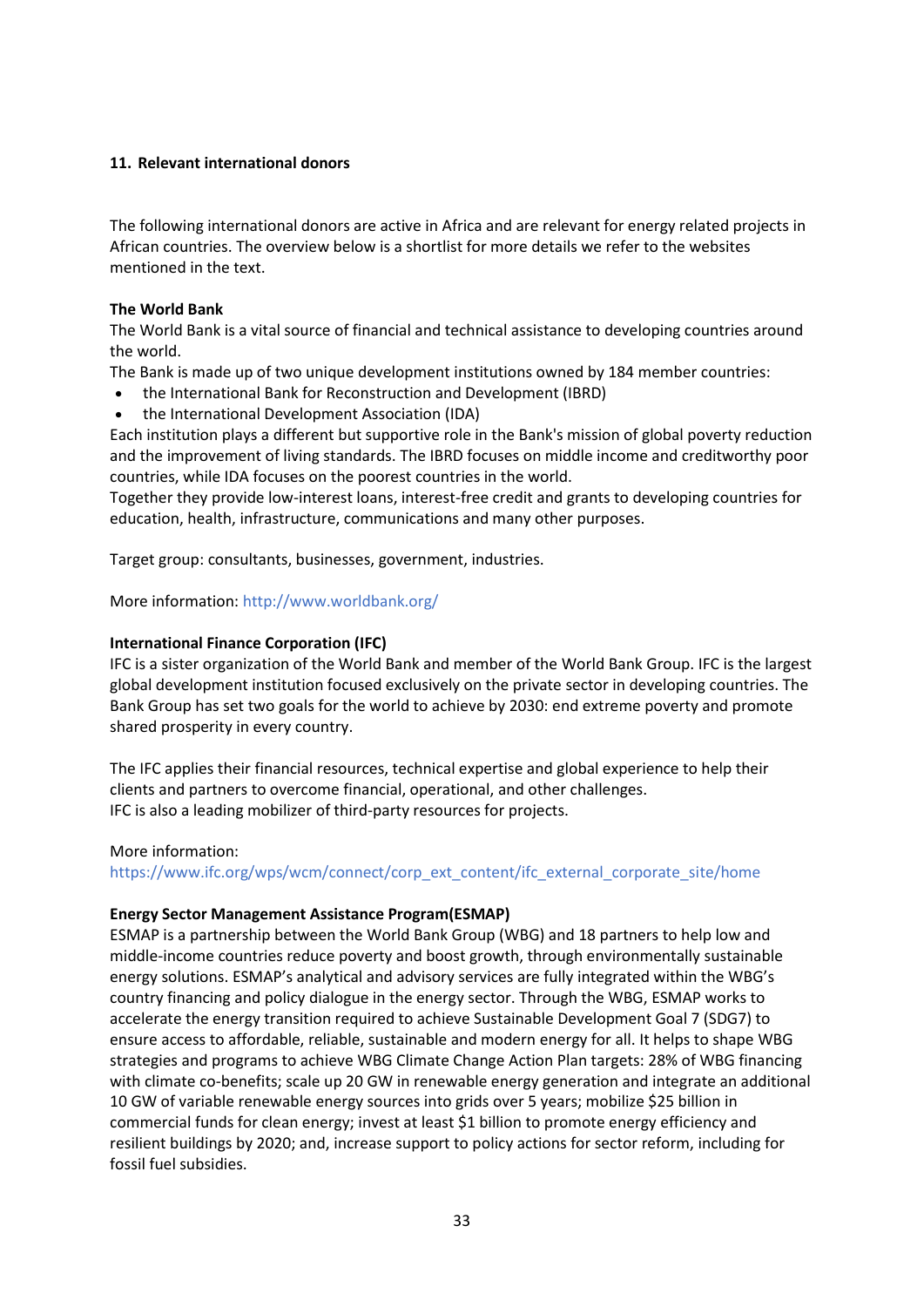#### More information:<https://www.esmap.org/>

#### **African Development Bank (AfDB)**

The African Development Bank group (ADB) is a multilateral development bank. The Bank group's primary objective is to promote sustainable economic growth in order to reduce poverty in Africa. It achieves this objective by financing a broad range of development projects and programs through:

- loans;
- equity investments;
- technical assistance.

The Bank prioritizes national and multinational projects and programs that promote regional economic cooperation and integration.The Bank group consist of:

- African Development Bank (ADB);
- African Development Fund (ADF);
- Nigerian Trustfund (NTF).

Target group: Small and medium-sized enterprises (SMEs).

More information:<https://www.afdb.org/en/>

Sustainable Energy Fund for Africa: Project Preparation Grants and Seed/Growth Capital. It is an equity/grant. See also:<https://goo.gl/D71MEh>

#### **The European Union (EU)**

The EU invests in countries and regions within Europe (internal programs), but also in countries outside Europe (external programs). In addition, the EU also spends orders and services for its own use.

#### External programs

The European Commission spends part of the EU budget on aid programs in countries outside the EU[. https://ec.europa.eu/europeaid/home\\_en](https://ec.europa.eu/europeaid/home_en) 

The responsibility for the implementation of external aid programs and the procurement of contracts lies with the Directorate-General (DG) for International Cooperation and Development (DG DEVCO) . [https://ec.europa.eu/europeaid/general\\_en](https://ec.europa.eu/europeaid/general_en) 

 Neighbourhood and Accession Negotiations (DG NEAR). DG DEVCO also does this for programs from, among others, the Directorate-General for

On the website of DG DEVCO you will find information on how you can qualify for:

- Financial support from the EU budget for relief activities.
- Assignments in the framework of the European aid programs.

You will also find practical information about procedures, conditions, contracts and more.

#### **European Investment Fund (EIF)**

The EIF's activity is centred upon two areas, venture capital and guarantees:

- EIF's venture capital instruments consist of equity investments in venture capital funds and business incubators that support SMEs, particularly those that are early stage and technologyoriented;
- EIF's guarantee instruments consist of providing guarantees to financial institutions that cover credits to SMEs.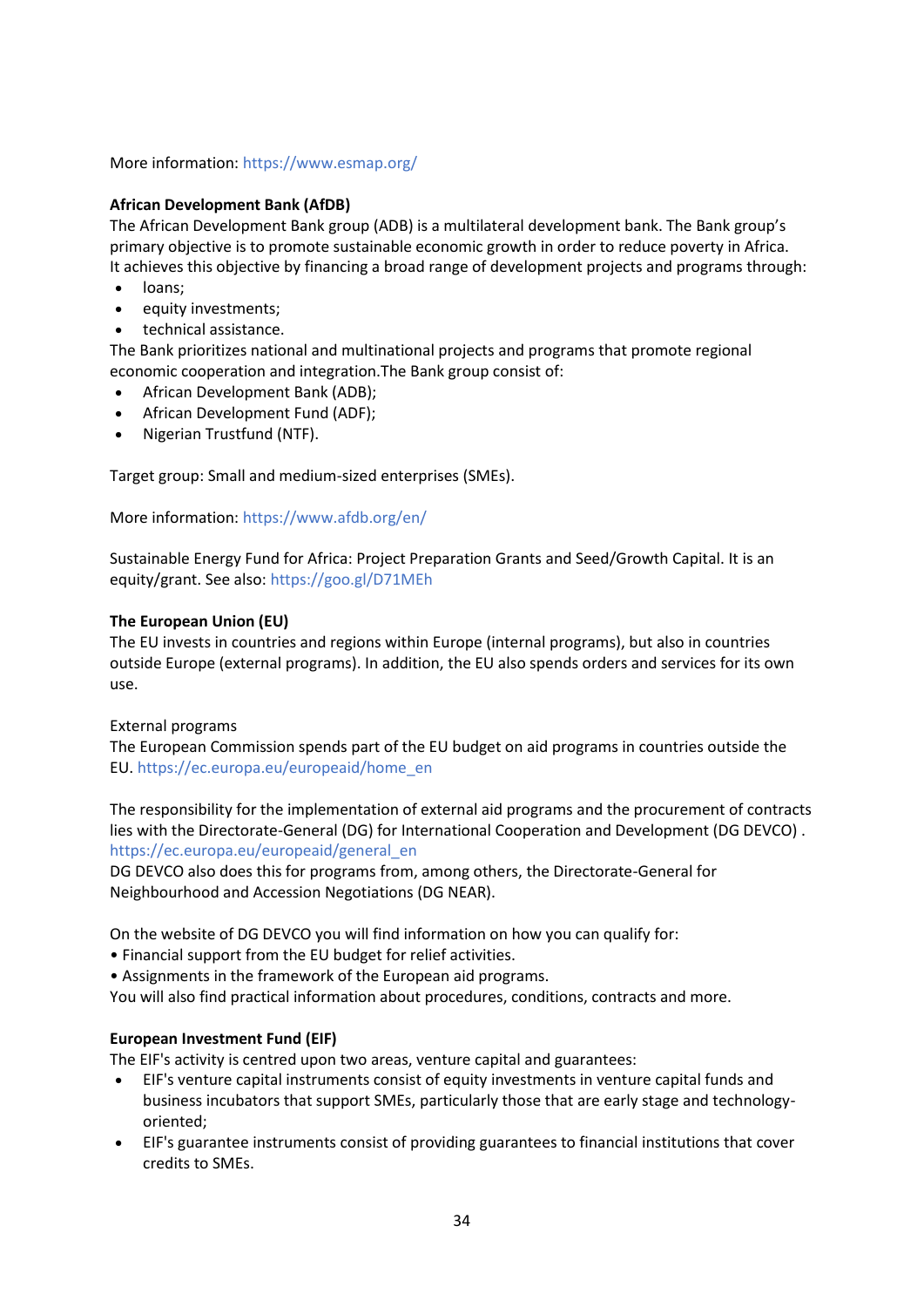Through the leverage effect of its venture capital and guarantee instruments, the EIF is able to contribute to the development of SMEs in the EU Member States and the candidate countries. Both instruments implemented by the EIF for SMEs are complementary to the Global Loans provided by the European Investment Bank to financial intermediaries in support of SME financing. EIF's instruments are implemented on commercial terms.

 SMEs in search of finance are requested to contact an EIF intermediary in their country or region for information on eligibility criteria and application procedures.

Target group: Small and medium-sized enterprises (SMEs) in the European Union and the candidate countries

More information: [www.eif.org](http://www.eif.org/) 

#### **Deutsche Gesellschaft für Internationale Zusammenarbeit GmbH(GIZ)**

GIZ is a provider of international cooperation services for sustainable development and international education work. GIZ has over 50 years of experience in a wide variety of areas, including economic development and employment, energy and the environment, and peace and security. GIZ works for the German Government, European Union institutions, the United Nations, the private sector and governments of other countries. The German Federal Ministry for Economic Cooperation and Development (BMZ) is the main commissioning party.

 The registered offices of GIZ are in Bonn and Eschborn. In 2016 GIZ had a business volume of around EUR 2.4 billion and 19,506 employees in 120 countries. Almost 70 percent of them is national personnel working in the field.

More information:<https://www.giz.de/en/html/index.html>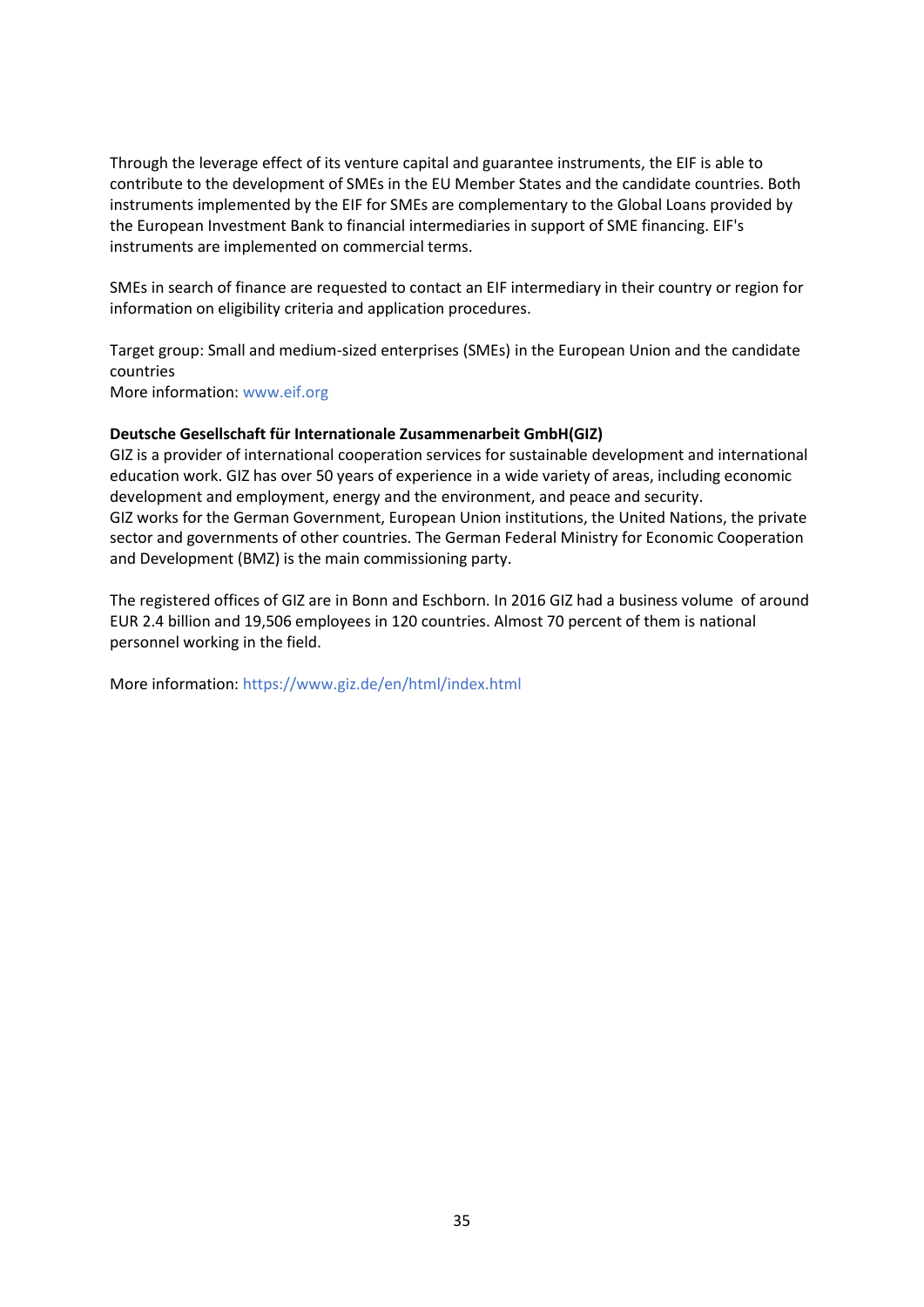#### <span id="page-37-1"></span><span id="page-37-0"></span>**Annex 1 References**

[1[\] https://www.africa-eu-renewables.org/market-information/mozambique/](https://www.africa-eu-renewables.org/market-information/mozambique/) 

[2] <http://www.iea.org/statistics/statisticssearch/>

[3[\] http://www.reegle.info/countries/mozambique-energy-profile/MZ](http://www.reegle.info/countries/mozambique-energy-profile/MZ) (This policy & regulatory overview is not updated anymore since 2015. We decided to keep it online due to high demand but would like to make you aware of the fact that it might be outdated).

[4] <https://www.cia.gov/library/publications/resources/the-world-factbook/>

[5[\] http://global-climatescope.org/en/country/mozambique/#/enabling-framework](http://global-climatescope.org/en/country/mozambique/#/enabling-framework) 

[6] Mini-grid market opportunity assessment Mozambique – AFDB – 2017 [pdf]

[7] ALER RAPPORT (SEforALL Africa Hub, 2017).

[8] ALER presentation about access to finance

[9[\] http://www.doingbusiness.org/data/exploreeconomies/mozambique/#getting-electricity](http://www.doingbusiness.org/data/exploreeconomies/mozambique/#getting-electricity) 

[10]<https://data.worldbank.org/indicator/NY.GDP.PCAP.CD?locations=TZ-KE-MZ-ZA-UG>

[11]<http://www.irena.org/publications/2018/May/Tracking-SDG7-The-Energy-Progress-Report>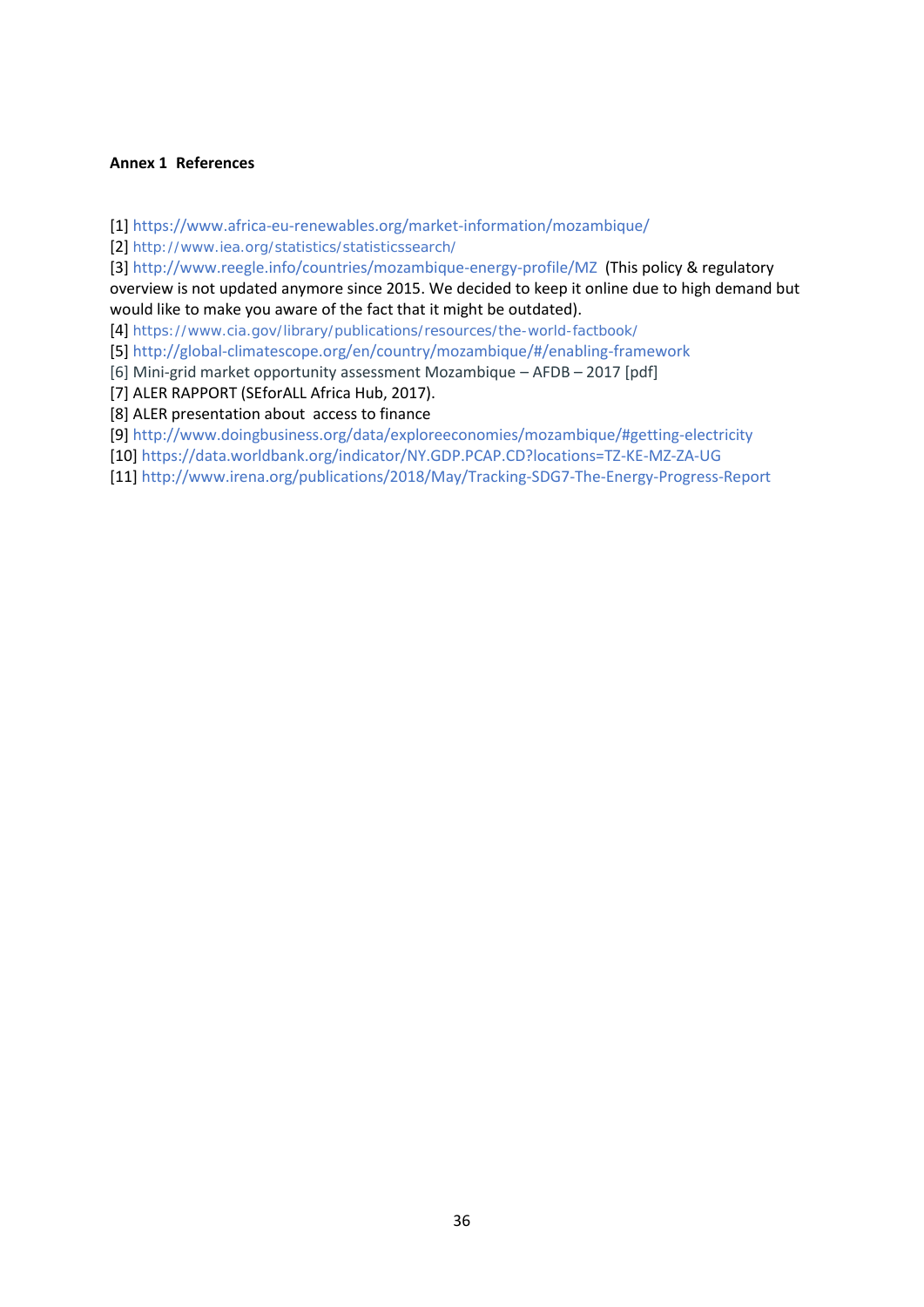#### <span id="page-38-0"></span>**Annex 2 Legislation**

Source [5]

#### **Mozambique Feed-in Tariff**

On 17 October 2014, Decree 58/2014 was approved creating Mozambique's feed-in tariff for renewable energy. Further regulation is still pending to implement the price premium. The mechanism was under review in 1Q 2017.

 Decree 58/2014 creates Mozambique's feed-in tariff, which applies to biomass, wind, small hydro and solar projects from 10kW to 10MW. Prices vary according to technology and capacity.

All projects must sell electricity to the state-owned utility Electricidade de Moçambique.

Reference prices:

- Biomass
- Capacity up to 0.5MW MZN 5.7/kWh (USD 0.18/kWh)
- Capacity up to 1MW MZN 5.4/kWh (USD 0.17/kWh)
- Capacity up to 5MW MZN 4.4/kWh (USD 0.14/kWh)
- Capacity up to 10MW MZN 4.1/kWh (USD 0.13/kWh)
- Small hydro
- Capacity up to 10kW MZN 4.8/kWh (USD 0.15/kWh)
- Capacity up to 1MW MZN 3.4/kWh (USD 0.11/kWh)
- Capacity up to 5MW MZN 2.7/kWh (USD 0.09/kWh)
- Capacity up to 10MW MZN 2.3/kWh (0.07/kWh)
- Solar
- Capacity up to 10kW MZN 13.0/kWh (USD 0.41/kWh)
- Capacity up to 1MW MZN 10.7/kWh (USD 0.34/kWh)
- Capacity up to 5MW MZN 8.4/kWh (USD 0.27/kWh)
- Capacity up to 10MW MZN 7.9/kWh (USD 0.25/kWh)
- Wind
- Capacity up to 10kW MZN 8.0/kWh (USD 0.26/kWh)
- Capacity up to 1MW MZN 5.6/kWh (USD 0.18/kWh)
- Capacity up to 5MW MZN 4.7/kWh (USD 0.15/kWh)
- Capacity up to 10MW MZN 4.1/kWh (USD 0.13/kWh)

In 2015 Mozambique received a USD 0.74m grant from the African Development Bank's Sustainable Energy Fund for Africa (SEFA) to enhance the enabling environment for private investments in the renewable energy sector. A general procurement notice was put out by the Mozambican government in November 2015 for a project utilising this grant, the primary objective of which was the implementation of the FiT Regime.

Although the decree is available, injection of power into the grid cannot happen yet as some regulation is still to be approved. As of May 2017, the FiT mechanism was under revision. Mozambique is also reviewing the scope of the National Electricity Council (CNELEC), power market regulator, in order to broad and strength its role. It might help FiT mechanism to gain more space in Mozambique power market, however, this mechanism still has a long road ahead to be fully in force, since it's highly dependent on EDM, offtaker of all power contracts which is under consciderable financial strain.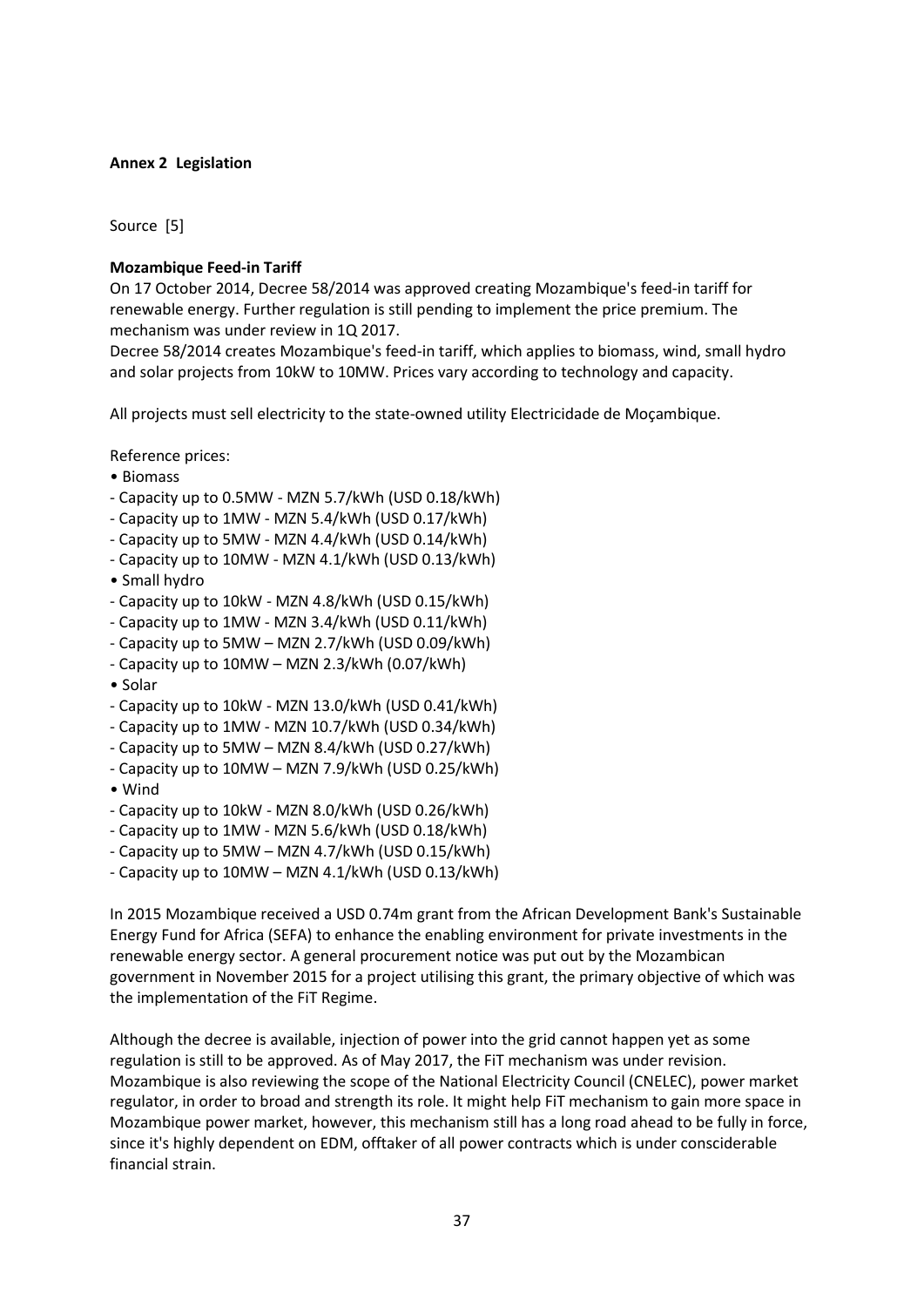#### **Mozambique Renewable Energy Targets**

Renewable energy targets are contained in Mozambique's renewable energy strategy of 2011, which aims to introduce clean energy technologies over a 15-year period.

To expand on its generation mix, the government is looking to explore different technologies for power generation and take advantage of its renewable energy resources.

The main goals of the policy is to:

- Increase electricity access through renewable energy;
- Promote and accelerate investment in renewable energy;
- Establish laws on feed-in tariffs to increase the usage of renewables.

The plan calls for the establishment of laws to implement feed-in tariffs and create renewable energy-specific funding mechanisms through tax benefits and other exemptions to encourage investment in the sector.

The plan lays out the following targets:

Wind:

- Carry out mapping to identify areas which can utilise wind energy;
- Install up to 10,000 turbines for off-grid generation;
- Install 100MW for on-grid generation.

#### PV:

- Establish production lines to provide for domestic markets;
- Utilise off-grid generation and establish mini-grids using PV.

Small Hydro:

- Carry out mapping to identify areas in which small hydro can be used;
- Install approximately 125MW for off-grid and on-grid generation.

#### **Mozambique Biofuels Strategy and Blending Mandate**

 biofuels and followed it with a blending mandate. It will be implemented in three phases over 12 In 2009 the Mozambican government introduced a long-term implementation strategy for the use of years.

In 2011, the Ministry of Energy passed the laws governing the blending ratios and standards for biofuels (Regulamento de Biocombustíveis e suas Misturas) under Decree no. 58/2011. The blending ratios are phased in as follows:

 2021 onward: 20% Ethanol 2012-15: 10% 2016-20: 15%

 2021 onward: 10% Diesel 2012-15: 3% 2016-20: 7.5%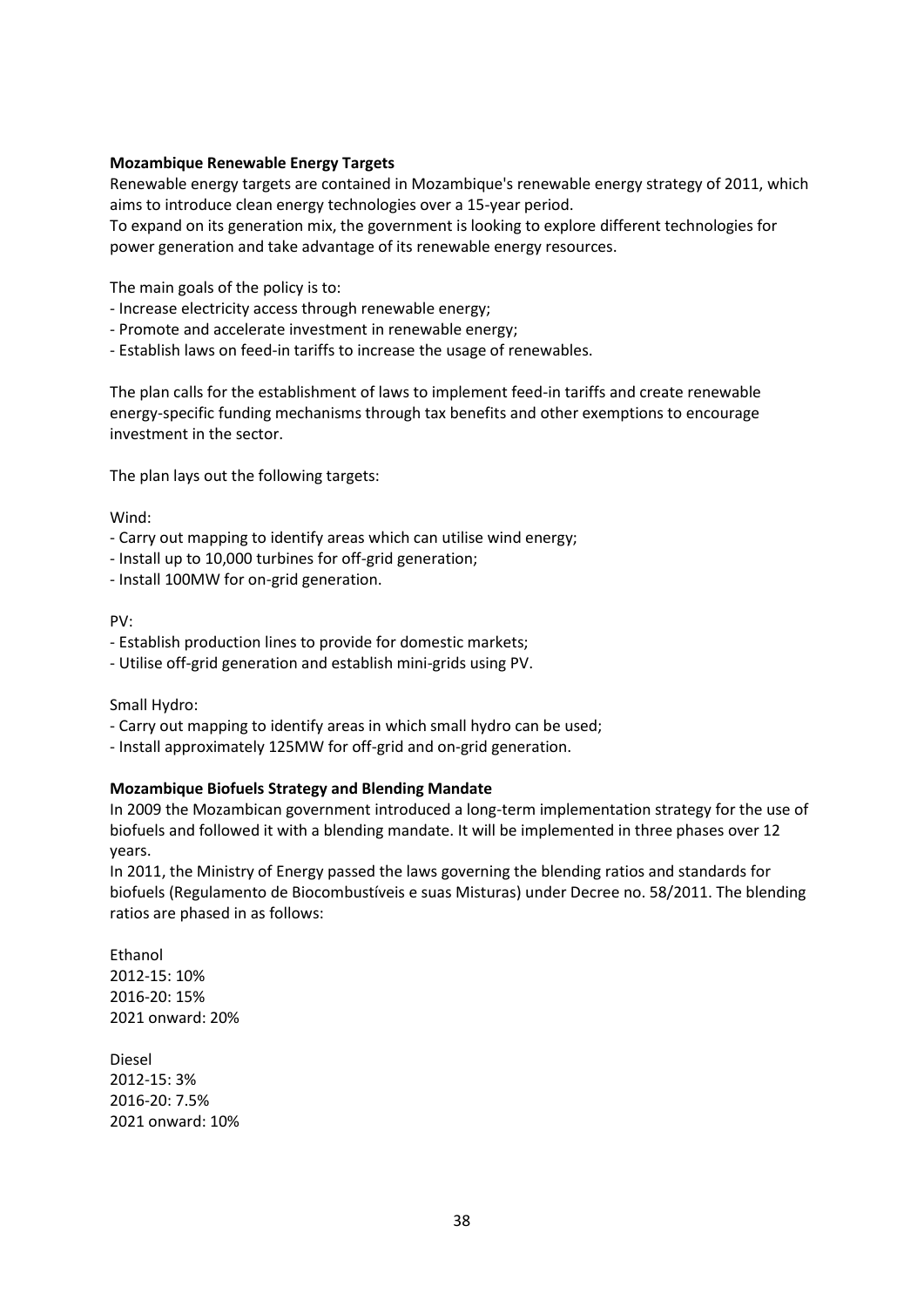#### **Mozambique Rural Electrification Fund**

The national energy fund's mandate is to support off-grid electrification through sustainable and low cost power. As part of the 15-year strategy, the fund intends to provide solar power to 2.1m people in rural areas.

The fund is set up to provide financial aid, guarantees and loans for projects in rural areas which are aligned with Fundo de Energia's (FUNAE) objectives. These include:

- Supply financial assistance to install power production and distribution equipment;
- Assist enterprises whose objective is to generate power and disseminate knowledge;
- Promote the use of biomass through sustainable farming;
- Acquire equipment and machinery for power production and distribution.

The fund receives its capital from:

- Donations and loans from international governments and NGOs;
- Public funding allocated by parliament;
- Levies on the sale of electricity by Electricidade de Mocambique.

 Mozambique, which have reportedly provided some form of energy access to approximately 5 Since its creation, FUNAE has successfully funded and implemented off-grid systems around million Mozambicans.

 As of 2016, FUNAE's role has shifted from a fund to an implementation agency, with the aim of promoting private sector investment in off-grid generation.

#### **Mozambique Import Duty Exemptions**

For a period of five years, companies entering Mozambique can claim VAT and import duty exemptions for projects undertaken in certain sectors and locations.

The following sectors and investments are eligible for import duty (and VAT) exemptions on equipment, machinery and their ancillary goods classified under Class K for the first five years of project implementation:

- large scale infrastructure projects exceeding \$347m;
- rapid development zones, industrial free zones and special economic zones;
- basic infrastructure construction;
- commercial and industrial projects in rural areas;
- manufacturing and assembly plants;
- science and technology parks.

#### **Mozambique Tax Incentives**

Companies who invest in essential public infrastructure projects are eligible for a host of tax benefits with regards to their income earned, accelerated depreciation and VAT exemptions. The benefits available to investors are as follows:

- Corporate Income Tax (IRPC) reduction: 80% reduction for the first 5 years, 60% reduction for years 6-10 and 25% reduction for years 11-15.

- Accelerated depreciation: 50% on new immovable assets, rehabilitation of machinery and machinery and equipment used in the industrial sector.

 - Tax deduction for modernisation and introduction of new technology: tax deduction of up to 15% of taxable income, which can be carried over for five years, for the amount invested in specialised equipment.

- VAT exemption: certain sectors and investments are eligible for VAT (and import duty) exemptions on equipment, machinery and their ancillary goods for the first five years of project implementation,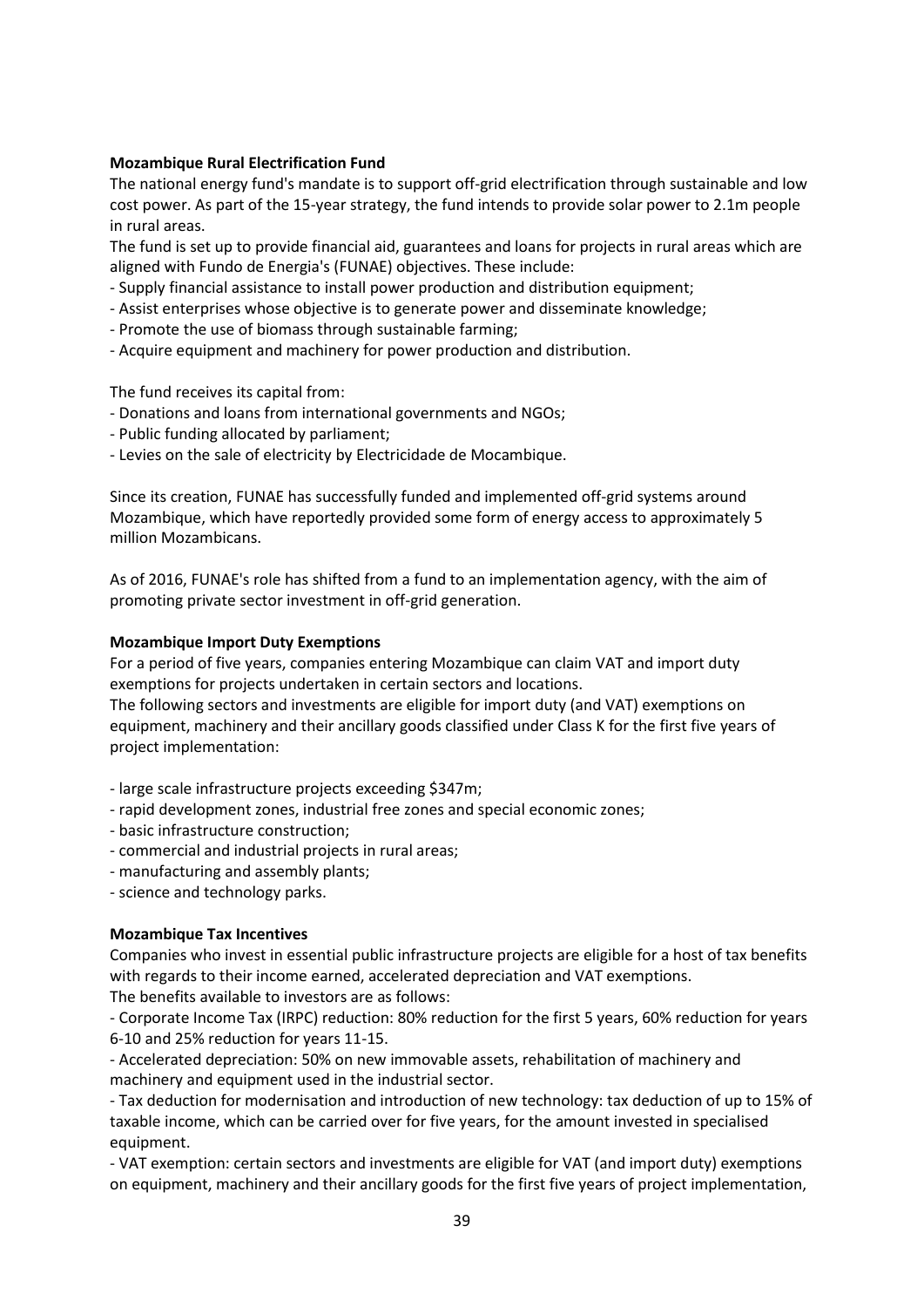including large infrastructure projects and projects in rural areas and specific zones (see Import Duty Exemption policy record).